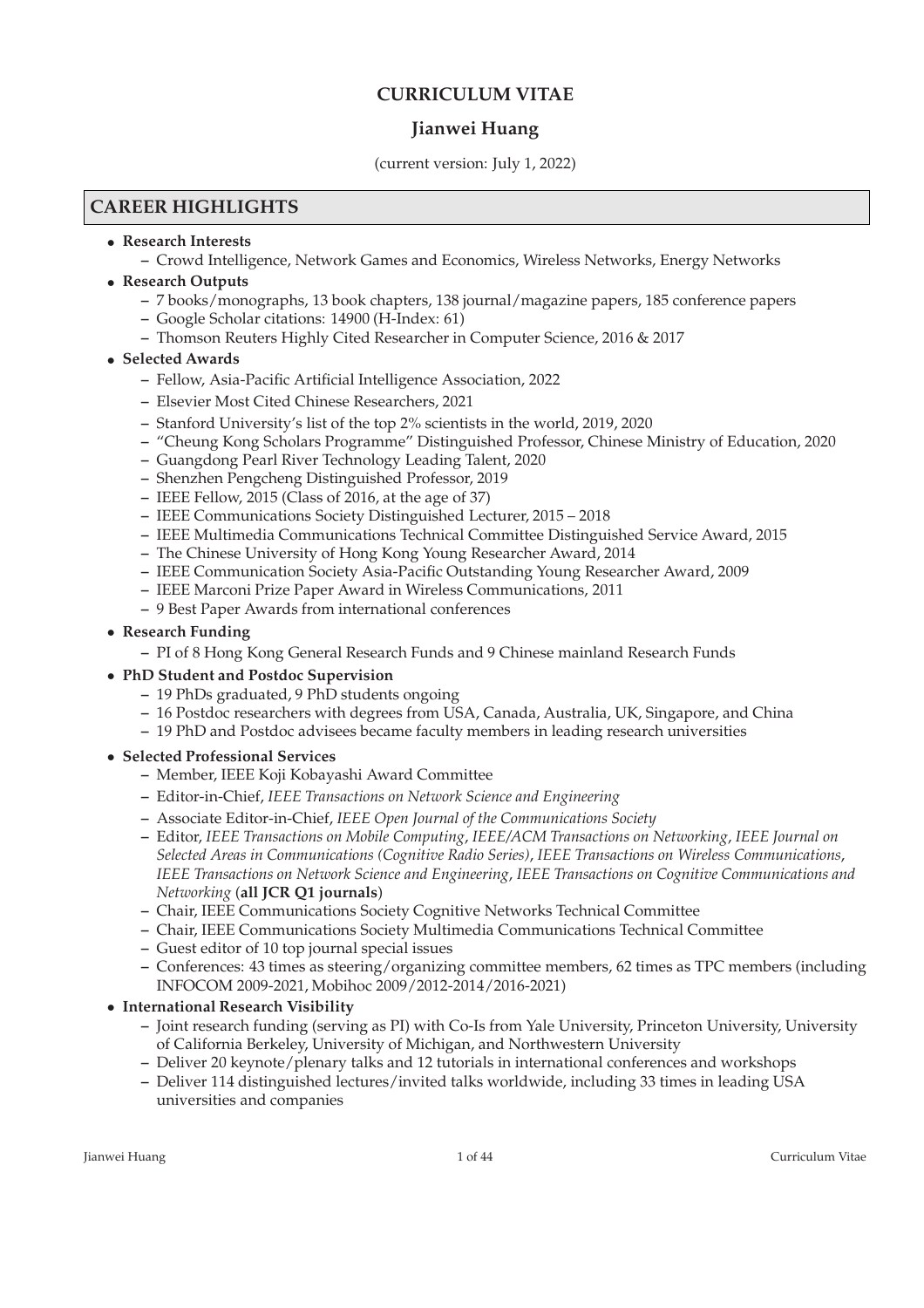## **CONTACT INFOCOM**

- **Name**: Jianwei HUANG
- **Employer**: School of Science and Engineering, The Chinese University of Hong Kong, Shenzhen
- **Mailing Address**: Room TC 608, Teaching Building C, 2001 Longxiang Boulevard, Longgang District, Shenzhen, Guangdong, China, 518172
- **E-mail**: jianweihuang@cuhk.edu.cn
- **Homepage**: https://jianwei.cuhk.edu.cn/

## **RESEARCH INTERESTS**

- Wireless and computer networking
- Energy and transportation networks
- Network games and economics
- Crowd intelligence and distributed machine learning

## **EDUCATION**

| • Doctor of Philosophy<br>Electrical & Computer Engineering, Northwestern University, Evanston, Illinois, USA<br>- Thesis Advisors: Prof. Michael L. Honig and Prof. Randall Berry<br>- Thesis: Wireless Resource Allocations: Auctions, Games and Optimization     | 10/2005 |
|---------------------------------------------------------------------------------------------------------------------------------------------------------------------------------------------------------------------------------------------------------------------|---------|
| • Master of Science<br>Electrical & Computer Engineering, Northwestern University, Evanston, Illinois, USA<br>- Thesis Advisors: Prof. Michael L. Honig and Prof. Randall Berry<br>- Thesis: Utility-based Downlink Scheduling in Wireless Networks with Hybrid ARQ | 07/2003 |
| • Bachelor of Engineering<br>Information Engineering, Southeast University, Nanjing, Jiangsu, China                                                                                                                                                                 | 07/2000 |

## **Working Experiences**

| • Founding Director<br>Research Center on Crowd Intelligence, Shenzhen Institute of Artificial Intelligence and Robotics for Society          | $06/2019 -$ Present |
|-----------------------------------------------------------------------------------------------------------------------------------------------|---------------------|
| • Vice President<br>Shenzhen Institute of Artificial Intelligence and Robotics for Society                                                    | $06/2019 -$ Present |
| • (Tenured) Presidential Chair Professor & Associate Dean<br>School of Science and Engineering, The Chinese University of Hong Kong, Shenzhen | $01/2019 -$ Present |
| • (Tenured) Professor & Director of Master of Science<br>Department of Information Engineering, The Chinese University of Hong Kong           | $08/2017 - 12/2018$ |
| • (Tenured) Associate Professor & Director of Master of Science<br>Department of Information Engineering, The Chinese University of Hong Kong | $08/2013 - 07/2017$ |
| • Assistant Professor<br>Department of Information Engineering, The Chinese University of Hong Kong                                           | $08/2007 - 08/2013$ |
| • Post-doctoral Research Associate<br>Department of Electrical Engineering, Princeton University, Princeton, New Jersey, USA                  | $11/2005 - 07/2007$ |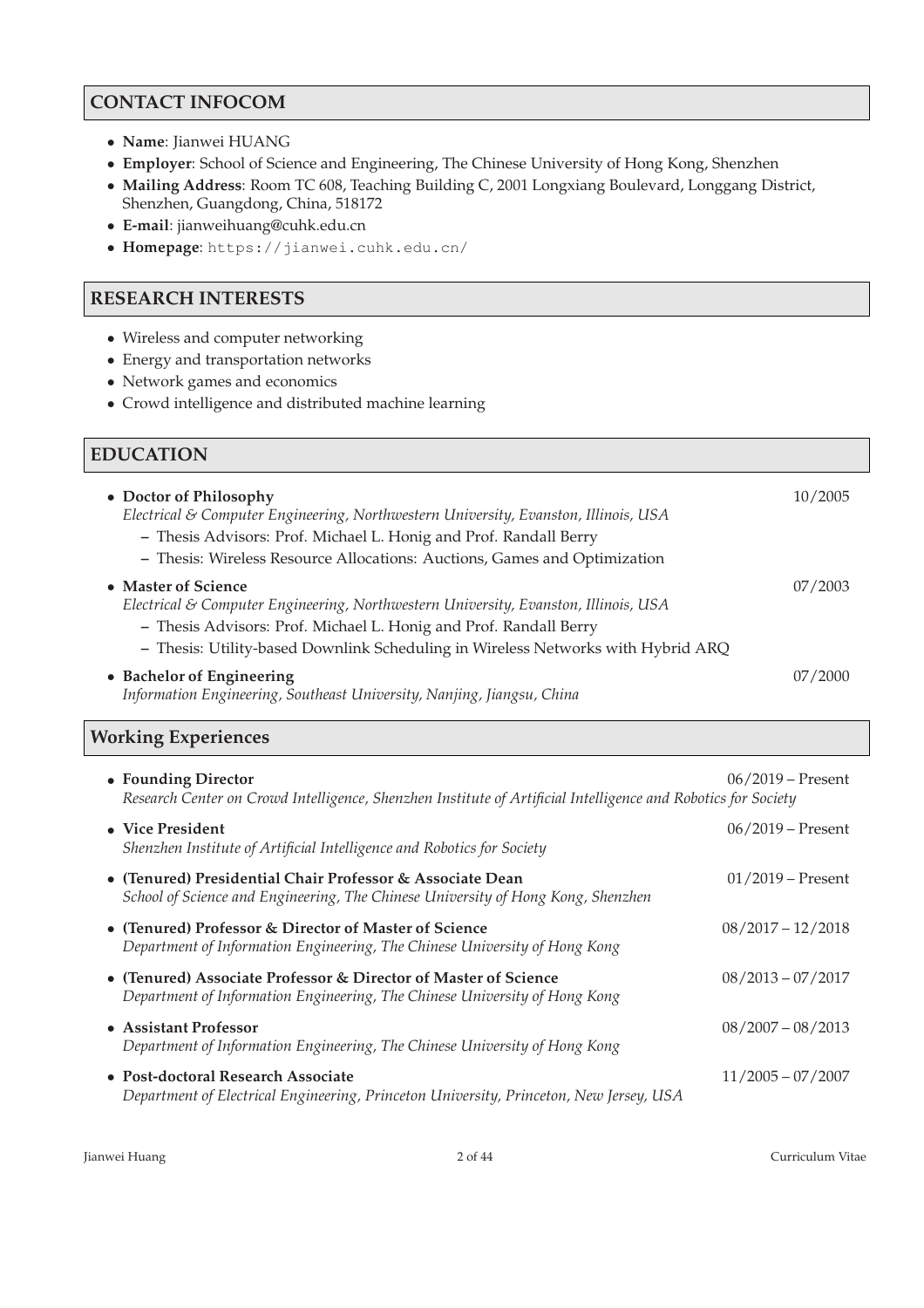## **VISITING AND GUEST PROFESSORSHIP**

| • Adjunct Professor<br>Department of Information Engineering, The Chinese University of Hong Kong, Hong Kong SAR, China                | $09/2020 -$ Present |
|----------------------------------------------------------------------------------------------------------------------------------------|---------------------|
| • Guest Professor<br>School of Information Science and Engineering, Southeast University, Nanjing, Jiangsu, China                      | $12/2017$ – Present |
| • Visiting Professor<br>School of Electronic Information and Electrical Engineering, Shanghai Jiaotong University, Shanghai, China     | $10/2015 - 10/2018$ |
| • Guest Professor<br>Nanjing University of Posts and Telecommunications, Nanjing, Jiangsu, China                                       | $04/2012 -$ Present |
| • Visiting Scholar<br>Department of Electrical Engineering and Computer Sciences, University of California-Berkeley, Berkeley, CA, USA | 08/2010             |
| • Visiting Scholar<br>School of Computer and Communication Sciences, EPFL, Lausanne, Switzerland                                       | 06/2009             |

## **AWARDS AND HONORS**

### • **Research Recognition and Awards**

- 1. Fellow, Asia-Pacific Artificial Intelligence Association, 2022
- 2. Elsevier Most Cited Chinese Researchers, 2021
- 3. Shenlong High-level Talent (Category A), 2022-2026
- 4. High-Level Professional in Shenzhen (National-Level), 2021-2026
- 5. Longgang Distinguished Expert, 2021
- 6. Stanford University's list of the top 2% scientists in the world, 2019, 2020
- 7. "Cheung Kong Scholars Programme" Distinguished Professor, Chinese Ministry of Education, 2020
- 8. Guangdong Pearl River Technology Leading Talent, 2020
- 9. Shenzhen Pengcheng Distinguished Professor, 2019
- 10. IEEE Fellow, 2015 (Class of 2016)
	- **–** Citation: *for contributions to resource allocation in wireless systems*
	- **–** One of the youngest IEEE Fellows elected worldwide in 2015 (at the age 37)
- 11. Thomson Reuters Highly Cited Researcher in Computer Science, 2016 & 2017
	- **–** A total of 127 Highly Cited Researchers in Computer Science worldwide in 2016, including three from Hong Kong.
- 12. IEEE Communications Society Distinguished Lecturer, 2015 2018
- 13. The Chinese University of Hong Kong Young Researcher Award, 2014
	- **–** Only recipient from the Faculty of Engineering at CUHK
- 14. IEEE Communication Society Asia-Pacific Outstanding Young Researcher Award, 2009
	- **–** This award is given to a top young researcher (under 35 years old) active in IEEE Communication Society over the last 3 years
- 15. Global Scholarship for Research Excellence, The Chinese University of Hong Kong, 2010
	- **–** The award supports a junior faculty member with an excellent research record to visit top international universities to establish research collaborations
- 16. Walter P. Murphy Fellowship, Northwestern University, 2001-2002

### • **Best Paper Awards and Finalists**

1. Best Paper Award, IEEE WiOpt, Virtual Conference, October 18-21, 2021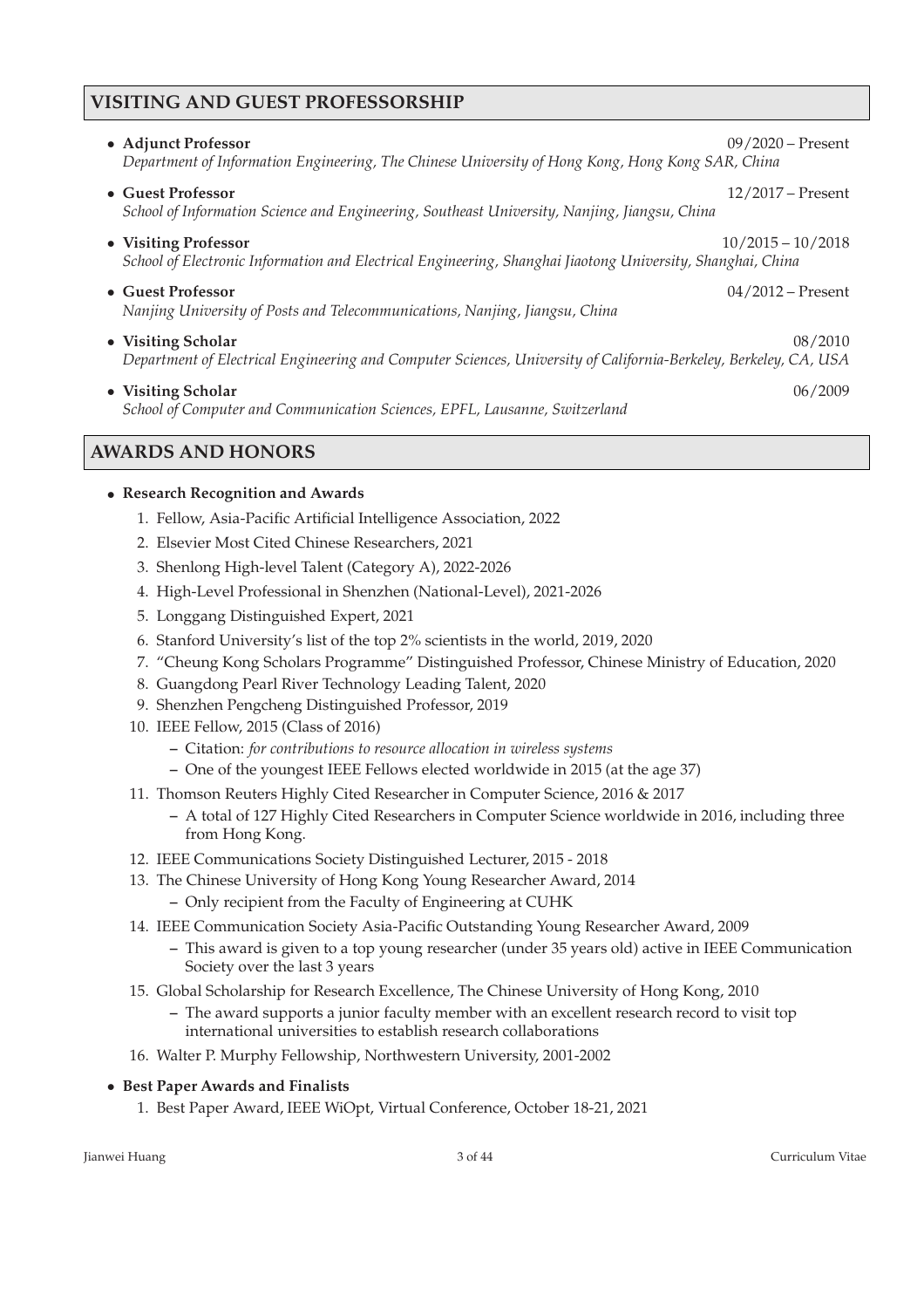- **–** J. He, Q. Ma, M. Zhang, and J. Huang, "Optimal Fresh Data Sampling and Trading"
- 2. Best Paper Award Finalist, IEEE SmartGridComm, Virtual Conference, November 11-13, 2020
	- **–** D. Zhao, H. Wang, J. Huang and X. Lin, "Contract-based Time-of-use Pricing for Energy Storage Investment"
- 3. IEEE Communications Society Young Professional Best Paper Award (as the advisor), 2017
	- **–** G. Liao, X. Chen, and J. Huang, "Optimal Privacy-Preserving Data Collection: A Prospect Theory Perspective," *IEEE Global Communications Conference (GLOBECOM)*, Singapore, December 4 - 8, 2017
- 4. Best Paper Award Finalist (top 5 of 300 accepted papers), IEEE INFOCOM, San Francisco, CA, USA, April 2016
	- **–** H. Yu, M. Cheung, L. Gao, and J. Huang, "Economics of Public Wi-Fi Monetization and Advertising"
- 5. Best Student Paper Award (as the advisor), IEEE WiOpt, Mumbai, India, May 2015
	- **–** Q. Ma, L. Gao, Y. Liu, and J. Huang, "A Game-Theoretic Analysis of User Behaviors in Crowdsourced Wireless Community Networks"
- 6. Best Paper Award, IEEE WiOpt, Hammamet, Tunisia, May 2014
	- **–** Y. Luo, L. Gao, and J. Huang, "Trade Information, Not Spectrum: A Novel TV White Space Information Market Model"
- 7. Best Paper Award, IEEE WiOpt, Tsukuba Science City, Japan, May 2013
	- **–** G. Iosifidis, L. Gao, J. Huang, and L. Tassiulas, "An Iterative Double Auction for Mobile Data Offloading"
- 8. Best Paper Award, IEEE SmartGridComm, Tainan, Taiwan, November 2012
	- **–** C. Wu, H. Mohsenian-Rad, and J. Huang, "PEV-based Reactive Power Compensation for Wind DG Units: A Stackelberg Game Approach"
- 9. IEEE Marconi Prize Paper Award in Wireless Communications, 2011
	- **–** L. Qian, Y. Zhang, and J. Huang, "MAPEL: Achieving Global Optimality for a Non-convex Wireless Power Control Problem," *IEEE Transactions on Wireless Communications,* vol. 8, no. 3, pp. 1553-1563, March 2009
	- **–** The award is given to the single best paper selected among 1755 papers published in *IEEE Transactions on Wireless Communications* during 2008-2010
- 10. Best Paper Award, WiCON, Xi'An, China, October 2011
	- **–** Y. Yan, J. Huang, and J. Wang, "Dynamic Bayesian Spectrum Bargaining with Non-Myopic Users"
- 11. Best Paper Award Finalist, GameNets, Shanghai, China, April 2011
	- **–** R. Southwell and J. Huang, "Convergence Dynamics of Resource-Homogeneous Congestion Games"
- 12. Best Paper Award, IEEE Global Communications Conference (GLOBECOM), Miami, USA, December 2010
	- **–** F. Hou and J. Huang, "Dynamic Channel Selection in Cognitive Radio Network with Channel Heterogeneity"
- 13. Best Paper Award, APCC, Shanghai, China, October 2009
	- **–** J. Huang and X. Huang, "Revenue Management for Cognitive Spectrum Underlay Networks: An Interference Elasticity Perspective"
- **Service Awards**
	- 1. IEEE Communications Society Multimedia Communications Technical Committee (MMTC) Distinguished Service Award, 2015
		- **–** For exemplary services contributions to MMTC over a sustained period of time.
	- 2. IEEE Global Communications Conference (GLOBECOM) Outstanding Service Award, 2010
	- 3. IWCMC 2010 Conference Best Symposium Award, 2010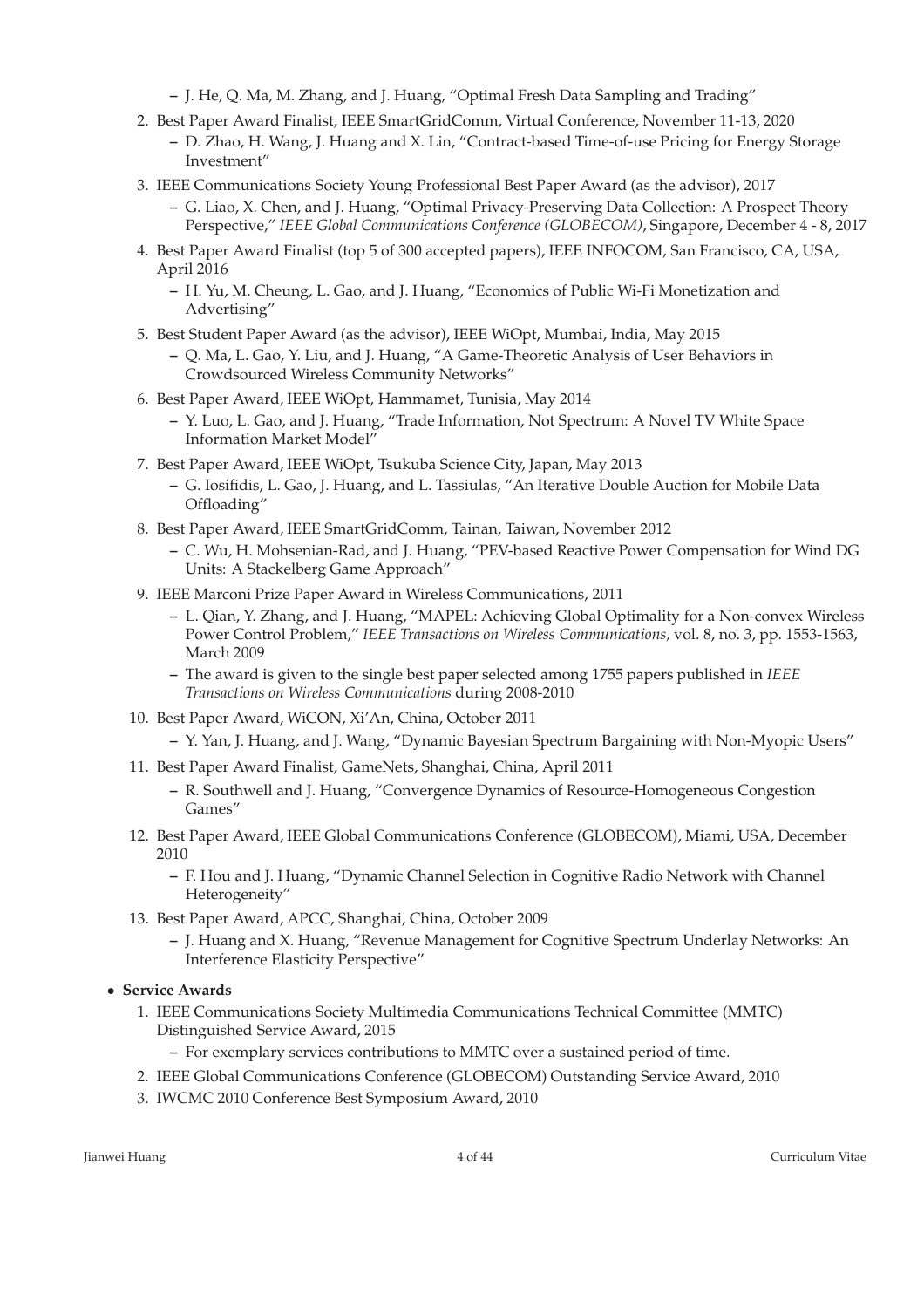### **EDITORSHIP**

- 1. Editor-in-Chief, *IEEE Transactions on Network Science and Engineering* (Impact factor: 5.213, JCR Q1), 01/2021 now
- 2. Associate Editor-in-Chief, *IEEE Open Journal of the Communication Society*, 07/2019 12/2020
- 3. Editor, *Journal on Communications*, China Institute of Communications, 11/2020 now
- 4. Editor, *IEEE Transactions on Mobile Computing* (Impact factor: 5.112, JCR Q1), 01/2018 12/2020
- 5. Series Editor, *Wiley Information and Communication Technology Series*, 06/2017 now
- 6. Editor, *IEEE Transactions on Network Science and Engineering* (Impact factor: 5.213, JCR Q1), 03/2017 12/2020
- 7. Area Editor, *Springer Encyclopedia of Wireless Networks (Area on Network Economics and pricing)*, 02/2017 now
- 8. Section Editor, *Springer Handbook of Cognitive Radio (Section on Cognitive Radio Resource Management)*, 02/2016 - 06/2019
- 9. Editor, *IEEE/ACM Transactions on Networking* (Impact factor: 4.800, JCR Q1), 12/2016 12/2020
- 10. Founding Editor, *IEEE Transactions on Cognitive Communications and Networking* (Impact factor: 8.000, JCR Q1), 01/2015 - 12/2021
- 11. Editor, *IEEE Transactions on Wireless Communications* (Impact factor: 6.779, JCR Q1), 07/2010 06/2015
- 12. Founding Editor, *IEEE Journal on Selected Areas in Communications Cognitive Radio Series* (Impact factor: 11.42, JCR Q1), 10/2011 - 12/2014
- 13. Associate Editor-in-Chief, *IEEE Communication Society Technology News*, 01/2014 04/2014
- 14. Editor, *IEEE Communication Society Technology News*, 11/2012 12/2013
- 15. Guest Editor, *IEEE Journal on Selected Areas in Communications* (Impact factor: 11.42, JCR Q1), special issue on "Smart Data Pricing for Next Generation Networks," 2020
- 16. Lead Guest Editor, *IEEE Transactions on Network Science and Engineering* (Impact factor: 5.213, JCR Q1), special issue on "Economics of Modern Networks," 2019
- 17. Guest Editor, *IEEE Journal on Selected Areas in Communications* (Impact factor: 11.42, JCR Q1), , special issue on "Game Theory for Networks," 2017
- 18. Guest Editor, *IEEE Transactions on Smart Grid* (Impact factor: 8.267, JCR Q1), special Issue on "Big Data Analytics for Grid Modernization," 04/2016
- 19. Guest Editor, *IEEE Network* (Impact factor: 8.808, JCR Q1), special issue on "Smart Data Pricing," 03/ 2016
- 20. Guest Editor, *IEEE Journal on Selected Areas in Communications* (Impact factor: 11.42, JCR Q1), , special issue on "Economics of Communication Networks and Systems," 10/ 2012
- 21. Lead Guest Editor, *IEEE Communications Magazine* (Impact factor: 11.052, JCR Q1), special issue on "Communications Network Economics," 09/2012
- 22. Lead Guest Editor, *IEEE Journal on Selected Areas in Communications* (Impact factor: 11.42, JCR Q1), special issue on "Game Theory in Communication Systems," 09/2008
- 23. Associate Editor, *(Elsevier) Journal of Computer & Electrical Engineering*, 03/2007– 03/2010
- 24. Guest Editor, *(Wiley) Wireless Communications and Mobile Computing*, special issue on "Innovative Communications for a Better Future," 12/2010
- 25. Lead Guest Editor, *Journal of Communications*, special issue on "Cognitive Radio Enabled Communication and Networking," 10/2009

# **RESEARCH GRANTS**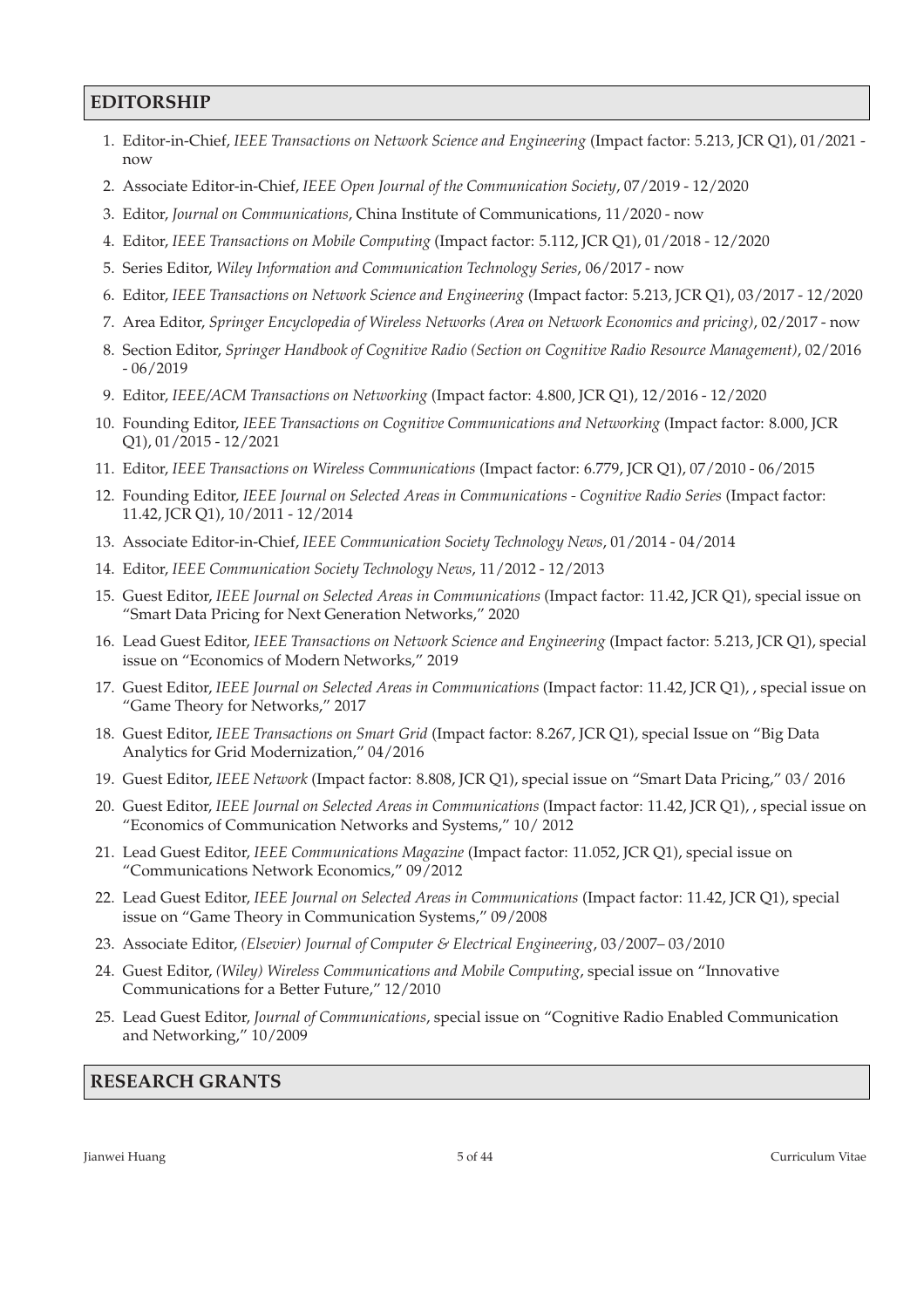- Principle Investigator, Research on Carbon Trading System Based on Block-chain Technology (reference number SGTYHT/21-JS-225), Lishui Power Supply Company, State Grid Zhejiang Electric Power Co., 17/12/2021 - 31/12/2022, RMB 1,396,996
- Principle Investigator, AI-Empowered Low Carbon Systems (reference number AC01202101102), Shenzhen Institute of Artificial Intelligence and Robotics for Society, 1/11/2021 - 31/10/2022, RMB 23,400,000
- Principle Investigator, Theory and Key Technologies of Perception, Communication and Computation Fusion for B5G Edge Intelligence (reference number 2021B1515120008), Guangdong Basic and Applied Basic Research Foundation, 1/10/2021 - 30/9/2024, RMB 1,000,000
- Principle Investigator, "Multi-Agent Reinforcement Learning for Artificial General Intelligence Based on Cognitive Science and Theory of Mind" (reference number JCYJ20210324120011032), Key Project of Shenzhen Science and Technology Program, 10/08/2021 - 09/08/2024, RMB 2,000,000
- Principle Investigator, "Pricing for 5G IoT Systems," CUHKSZ-SRIBD-Huawei Joint Research Lab, 01/03/2021 - 31/12/2022, RMB 800,000
- Principle Investigator, "Green Strategic AI" (reference number AC01202108001), Shenzhen Institute of Artificial Intelligence and Robotics for Society, 01/05/2021 - 31/10/2021, RMB 4,837,600
- Co-Investigator, 2021 Key Laboratory of Basic Theory and Methods of Big Data Computing of Guangdong Province, Science and Technology Department of Guangdong Province, 01/01/2021 - 31/12/2023, RMB 3,000,000 (personal share not determined)
- Co-Investigator, "Reinforcement learning based on federated learning" (reference number AC01202005021) Key Open Project of Shenzhen Institute of Artificial Intelligence and Robotics for Society, 01/11/2020 - 31/10/2022, RMB 2,000,000 (personal share: RMB 400,000)
- Principle Investigator, "Incentive Mechanism and Coordination Theory Design for Crowd Intelligence" (reference number 2019-INT004), Shenzhen Institute of Artificial Intelligence and Robotics for Society, 01/06/2019 - 28/02/2021, RMB 7,340,000
- Principle Investigator, "Resource Allocation and Mechanism Design for Wireless Networks" (reference number PF011001253 ), Presidential Fund, The Chinese University of Hong Kong, Shenzhen, 01/01/2019 - 31/12/2021, RMB 4,000,000
- Principle Investigator, "Collaborative Economics of Wireless Networks" (reference number 14219016), General Research Fund, Hong Kong Research Grants Council, 01/07/2016 – 30/06/2019, HKD 675,647 (Co-I: Leandros Tassiulas, Yale University)
- Principle Investigator, CUHK Focused Innovation Scheme Scheme D: Support for High-Impact Scholarship, 2015, HKD 100,000
- Principle Investigator, "Economic Mechanism Design for Mobile Crowd Sensing" (reference number 14206315), General Research Fund, Hong Kong Research Grants Council, 01/07/2015 – 30/06/2018, HKD 696,029 (Co-I: Jean Walrand, University of California Berkeley)
- Principle Investigator, "Building Future Mobile Broadband Networks with Cellular Wi-Fi Integrations" (reference number 14202814), General Research Fund, Hong Kong Research Grants Council, 01/07/2014 – 30/06/2017, HKD 691,167 (Co-I: Leandros Tassiulas, Yale University)
- Principle Investigator, "Coordination and Competition in Shared Spectrum: Market Mechanisms and Protocol Designs" (reference number 412713), General Research Fund, Hong Kong Research Grants Council, 01/01/2014 – 31/12/2016, HKD 836,450 (Co-I: Michael Honig, Northwestern University)
- Principle Investigator, "Economic Viability of Dynamic Spectrum Management" (reference number 412511), General Research Fund, Hong Kong Research Grants Council, 30/10/2011 – 29/10/2014, HKD 1,078,125
- Principle Investigator, "Revenue Management for Wireless Data Networks" (reference number 412710), General Research Fund, Hong Kong Research Grants Council, 01/09/2010 – 31/08/2013, HKD 1,159,200
- Principle Investigator, "Dynamic Spectrum Sharing for Next Generation Wireless Networks" (reference number 412509), General Research Fund, Hong Kong Research Grants Council, 01/01/2010 – 31/12/2012, HKD 452,952 (Co-I: Mingyan Liu, University of Michigan)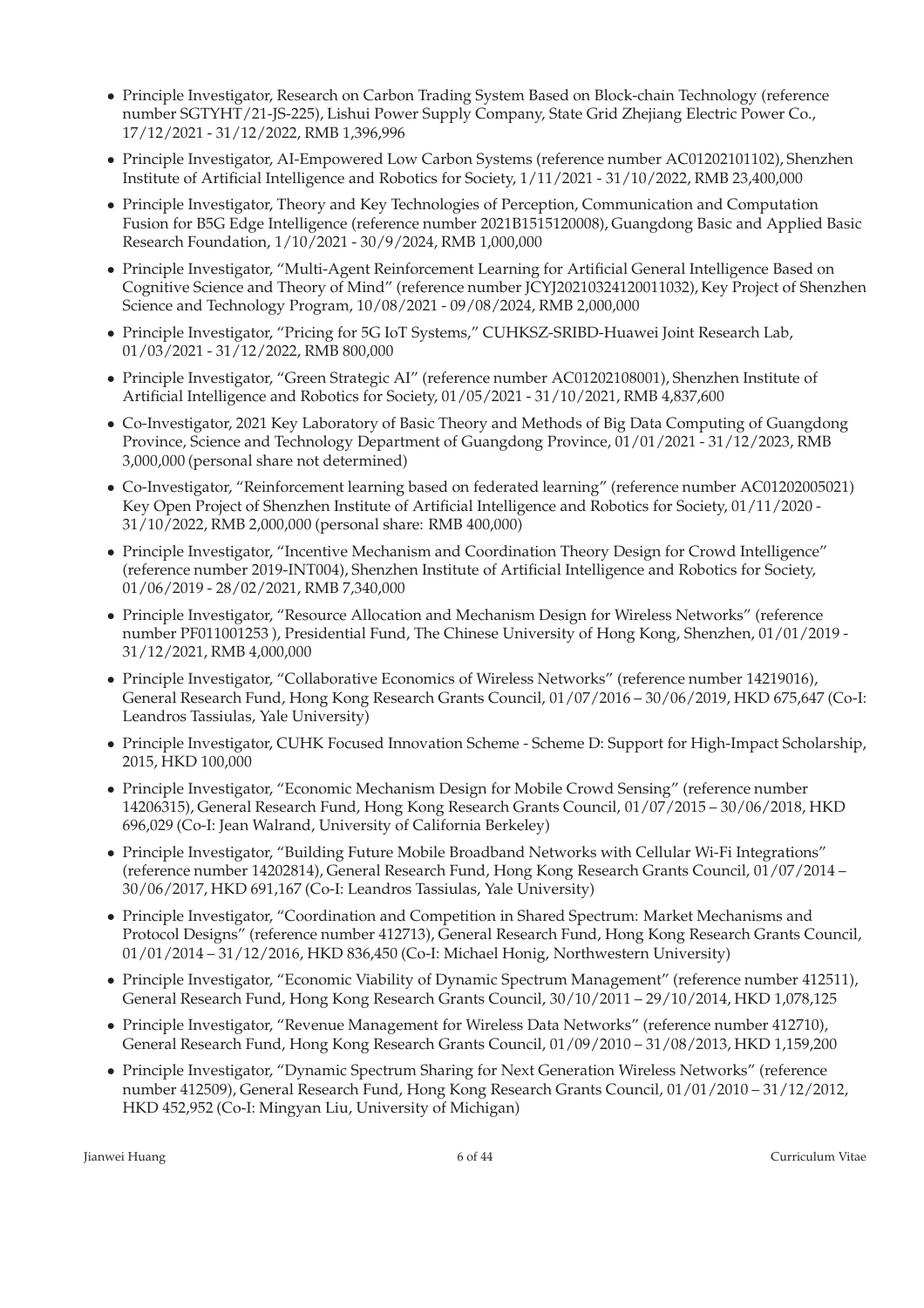- Principle Investigator, "Utility-Optimal Design of Wireless Random Medium Access Control" (reference number 412308), General Research Fund, Hong Kong Research Grants Council, 01/09/2008 – 31/08/2010, HKD 289,966 (Co-I: Mung Chiang, Princeton University)
- Co-Investigator, "Achieving QoE-aware Adaptive Mobile Video Streaming over Software Defined Networks" (reference number 61572538), National Natural Science Foundation of China, 01/01/2016 – 31/12/2019, RMB 660,000
- Co-Investigator, "Smart Solar Energy Harvesting, Storage and Utilization" (reference number T23-407/13-N), Theme-based Research Scheme, Hong Kong Research Grants Council, 01/01/2014 – 31/12/2018, HKD 50,000,000
- Co-Investigator, "Institute of Network Coding" (reference number EE09360), Areas of Excellence, Hong Kong Research Grants Council, 01/01/2010 – 31/12/2017, HKD 80,270,000
- Co-Investigator, "Resource Allocation and Operations Management of Cognitive Wireless Networks Based on Microeconomics Theory," Interdisciplinary Research Fund, Tsinghua National Lab of Information Science and Technology, 01/07/2010 – 30/06/2012, HKD 183,845
- Co-Investigator, "Research and Development of Software Testing and Service Platform for Telecommunication Service Providers" (reference number 2007BAH17B04), National Key Technology R&D Program, Chinese Ministry of Science and Technology, 01/09/2007 – 31/08/2010, HKD 72,202,249
- Principle Investigator, "Distributed Resource Allocation in Cooperative Networks" (reference number C001-2050398), Direct Allocation, Hong Kong Research Grants Council, 01/11/2007 – 30/10/2010, HKD150,000
- Principle Investigator, "Research of Next Generation Wireless Networks," Collaboration Research, Nanjing University of Post and Telecommunications, 01/04/2009 – 30/03/2011, HKD 566,303

# **PATENTS**

- B. Luo, T. Ye, W. Xiao, J. Huang, "Method and Apparatus for Model Aggregation in Federated Reinforcement Learning," Chinese Patent CN202210320107.9, March 2022, filed.
- B. Luo, Z. Li, J. Huang, "Method and Apparatus for Measuring Client Contribuation in Federated Learning," Chinese Patent, CN202210320107.9, May 2022, filed.
- L. Sun, S. Wang, M. Tang, L. Gao, and J. Huang, End-to-end peer video assistance transmission method, Chinese patent, CN105898550B, March 2019
- V. Subramanian, R. Agrawal, R. Berry, and J. Huang, "Method and System for Allocating Subcarriers to Subscriber Devices," US patent, 7586990, September 2009

## **RESEARCH OUTPUTS**

The pdf files of all book chapters, published journal papers, and published conference papers can be downloaded from http://ncel.cuhk.edu.cn/publications.

- **Books (**<sup>∗</sup> **denotes corresponding author,** † **denotes student/RA/Postdoc)**
- (M1) Y. Yang, J. Huang, T. Zhang, and J. Weinman (editors), *Fog and Fogonomics: Challenges and Practices of Fog Computing, Communication, Networking, Strategy, and Economics,* Wiley, January 2020
- (M2) Y. Wu, L. Qian<sup>∗</sup> , J. Huang, and X. Shen, *Radio Resource Management for Mobile Traffic Offloading in Heterogeneous Cellular Networks*, Springer, 2017
- (M3) Y. Luo† , L. Gao† , and J. Huang<sup>∗</sup> , *Economics of Database-Assisted Spectrum Sharing*, Springer, July 2016
- (M4) X. Chen† and J. Huang<sup>∗</sup> , *Social Cognitive Radio Networks*, Springer, January 2015
- (M5) L. Duan† , J. Huang<sup>∗</sup> , and B. Shou, *Cognitive Mobile Virtual Network Operator Games*, Springer, October 2013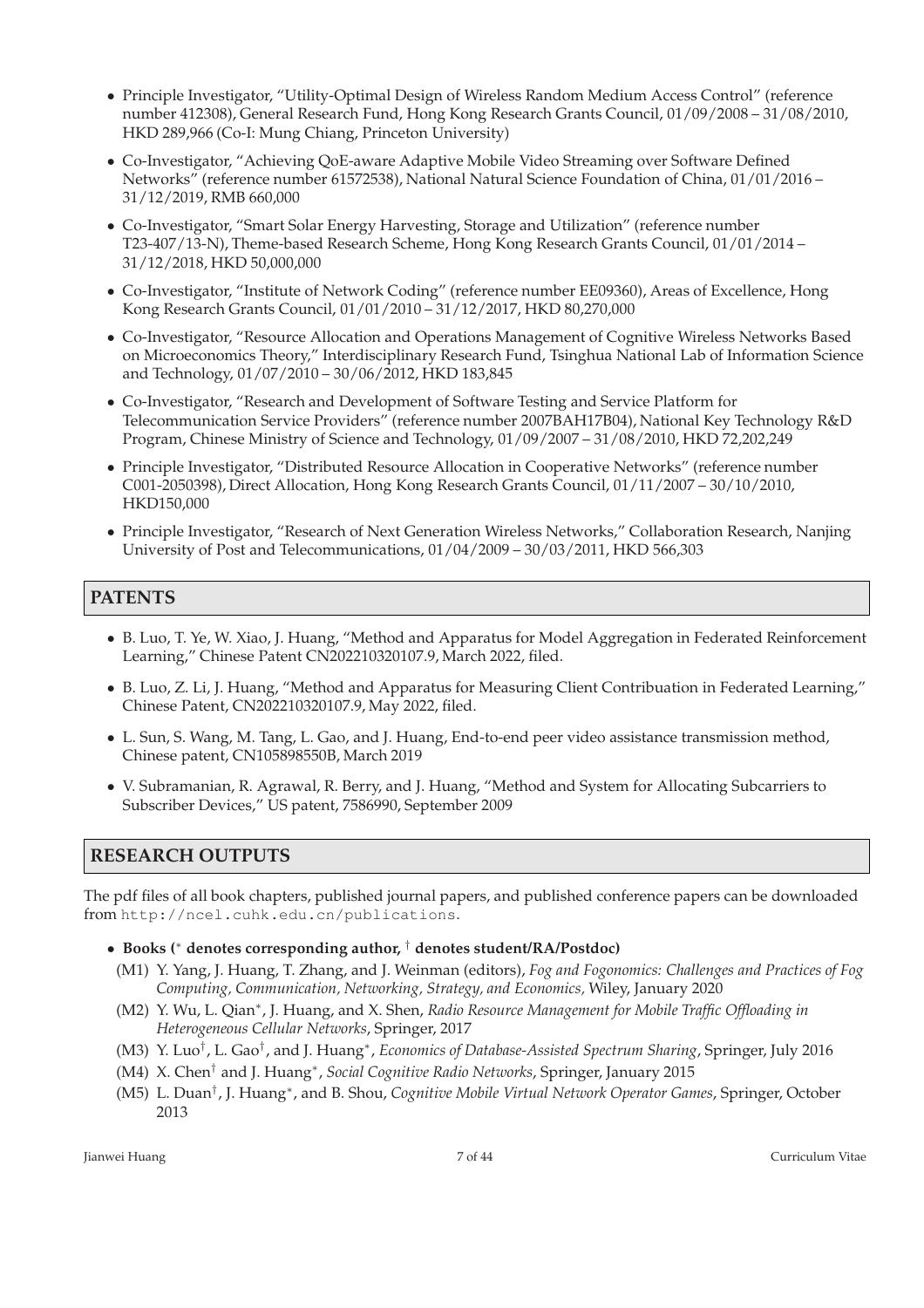- (M6) Y. Zhang<sup>∗</sup> , L. Qian† , and J. Huang, *Monotonic Optimization in Communication and Networking Systems*, Foundation and Trends in Networking, Now Publisher, October 2013
- (M7) J. Huang<sup>∗</sup> and L. Gao† , *Wireless Network Pricing*, Synthesis Lectures on Communication Networks, Morgan & Claypool, July 2013

#### • **Refereed Book Chapters (**† **denotes student/RA/Postdoc)**

- (B1) G. Iosifidis, L. Gao, J. Huang, and L. Tassiulas, "Empowering Fog Computing Through User-Provided Infrastructures," chapter in *Fog and Fogonomics: Challenges and Practices of Fog Computing, Communication, Networking, Strategy, and Economics,* Y. Yang, J. Huang, T. Zhang, and J. Weinman (editors), Wiley, January 2020
- (B2) X. Chen, and J. Huang, "Spatial Spectrum Access Game," chapter in *Handbook of Cognitive Radio,* W. Zhang (editor), Springer, May 2017
- (B3) L. Qian, Y. Wu, Y.J. Zhang, and J. Huang, "Demand Response Management via Real-Time Electricity Price Control in Smart Grids," chapter in *Smart Grid: Networking, Data Management, and Business Models,* H.T. Mouftah and M. Erol-Kantarci (editors), CRC Press, April 2016
- (B4) X. Chen† and J. Huang, "Self-Organizing Spectrum Access with Geo-location Database," chapter in *Game Theory Framework Applied to Wireless Communication Networks,* C. Yang and J. Li (editors), IGI Global, August 2015
- (B5) S. Li† and J. Huang, "Usage-based Pricing Differentiation: Incomplete Information and Limited Pricing Choices," chapter in *Smart Data Pricing,* S. Sen, C. Joe-Wong, S. Ha, and M. Chiang (editors), John Wiley & Sons, August 2014
- (B6) J. Huang, "Economic Viability of Dynamic Spectrum Management," chapter in *Mechanisms and Games for Dynamic Spectrum Allocation*, T. Alpcan, H. Boche, M. Honig, and H. Poor (editors), Cambridge University, February 2014
- (B7) L. Fu<sup>†</sup>, H. Kim<sup>†</sup>, J. Huang, S.C. Liew, and M. Chiang, "Energy Conservation of Mobile Terminals in Multi-Cell TDMA Networks," chapter in *Green Communications: Theoretical Fundamentals, Algorithms, and Applications,"* J. Wu, S. Rangan, and H. Zhang (editors), CRC Press, October 2012
- (B8) S. Gong† , P. Wang, and J. Huang, "Robust Performance of Spectrum Sensing in Cognitive Radio Networks," chapter in *Cognitive Radio and Interference Management: Technology and Strategy*, M.-L. Ku and J.-C. Lin (editors), IGI Global, August 2012
- (B9) C. Wu<sup>†</sup>, A.H. Mohsenian-Rad, and J. Huang, "Vehicle-to-Grid Systems: Ancillary Services And Communications," chapter in *Smart Grid Communications and Networking*, E. Hossain, Z. Han, and V. Poor (editors), Cambridge University, May 2012
- (B10) X. Ji† , J. Huang, M. Chiang, G. Lafruit, and F. Catthoor, "Scheduling and Resource Allocation for SVC Streaming over OFDM Downlink Systems," chapter in *Recent Advances of Video Coding*, J. Lorente (editor), InTech, July 2011
- (B11) D. Xu, J. Dwoskin<sup>†</sup>, J. Huang, T. Lan<sup>†</sup>, R. Lee, and M. Chiang, "Key Management in Wireless Sensor Networks," chapter in *Theoretical Aspects of Distributed Computing in Sensor Networks*, S. Nikoletseas and J. D.P. Rolim (editors), Springer, September 2010
- (B12) J. Huang and Z. Han, "Game theory for Spectrum Sharing," chapter in *Cognitive Radio Networks: Architectures, Protocols, and Standards*, Auerbach Publications, Y. Zhang, J. Zheng, and H.-H. Chen (editors), Auerbach Publications, CRC Press, May 2010
- (B13) J. Huang, V. Subramanian, R. Berry, and R. Agrawal, "Scheduling and Resource Allocation in OFDMA Wireless Communication Systems," chapter in *Orthogonal Frequency Division Multiple Access Fundamentals and Applications*, T. Jiang, L. Song, and Y. Zhang (editors), Auerbach Publications, CRC Press, April 2010
- **Journal and Magazine Publications (**†**denotes student/RA/Postdoc,** <sup>∗</sup>**denotes corresponding author)**
	- (J1) Y. Liu<sup>†</sup>, Z. Fang, M. Cheung, W. Cai, and J. Huang<sup>\*</sup>, "A Storage Sustainability Mechanism with Heterogeneous Miners in Blockchain," *IEEE Journal on Selected Areas in Communications*, accepted in July 2022
	- (J2) S. Hong<sup>†</sup>, L. Duan, and J. Huang<sup>∗</sup>, "Protecting Location Privacy by Multi-Query: A Dynamic Bayesian Game Theoretic Approach," *IEEE Transactions on Information Forensics & Security*, accepted in June 2022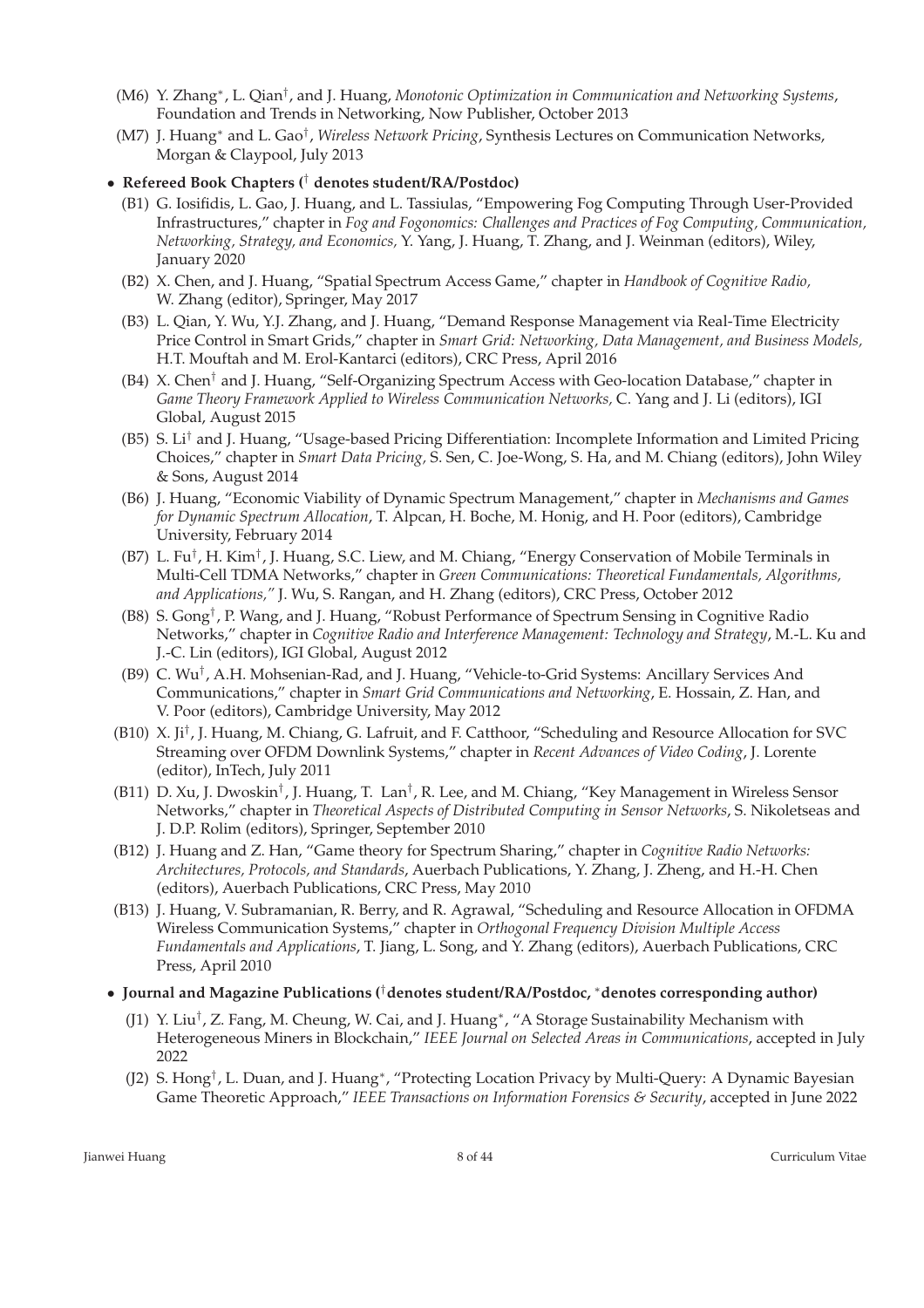- (J3) Y. Liu† , Z. Fang, M. Cheung, W. Cai, and J. Huang<sup>∗</sup> , "An Incentive Mechanism for Sustainable Blockchain Storage," *IEEE/ACM Transactions on Networking*, accepted in March 2022
- (J4) G. Liao† , X. Chen, and J. Huang<sup>∗</sup> , "Privacy-Aware Online Social Networking with Targeted Advertisement," *IEEE/ACM Transactions on Networking*, IEEE Early Access, January 2022
- (J5) D. Zhao† , H. Wang, J. Huang<sup>∗</sup> , and X. Lin, "Time-of-use Pricing for Energy Storage Investment," *IEEE Journal on Selected Areas in Communications*, IEEE Early Access, December 2021
- (J6) C. Huang<sup>†</sup>, H. Yu, J. Huang<sup>\*</sup>, and R. Berry, "Strategic Information Revelation Mechanism in Crowdsourcing Applications Without Verification," *IEEE Transactions on Mobile Computing*, IEEE Early Access, November 2021
- (J7) C. Huang<sup>†</sup>, H. Yu, J. Huang<sup>∗</sup>, and R. Berry, "Eliciting Information from Heterogeneous Mobile Crowdsourced Workers Without Verification," *IEEE Transactions on Mobile Computing*, IEEE Early Access, February 2021
- (J8) J. Yu† , M. Cheung, and J. Huang<sup>∗</sup> , "Economics of Mobile Data Trading Market," *IEEE Transactions on Mobile Computing*, IEEE Early Access, November 2020
- (J9) C. Huang<sup>†</sup>, H. Yu, R. Berry, and J. Huang<sup>∗</sup>, "Using Truth Detection to Incentivize Workers in Mobile Crowdsourcing," *IEEE Transactions on Mobile Computing*, IEEE Early Access, October 2020
- (J10) Z. Wang† , L. Gao, and J. Huang<sup>∗</sup> , "Location-Flexible Mobile Data Service in Overseas Market," *IEEE Transactions on Mobile Computing*, vol. 21, no. 2, pp. 629 - 643, February 2022
- (J11) B. Luo<sup>†</sup>, X. Li<sup>†</sup>, S. Wang, J. Huang\*, and L. Tassiulas, "Cost-Effective Federated Learning in Mobile Edge Networks," *IEEE Journal on Selected Areas in Communications*, vol. 39, no. 12, pp. 3606 - 3621, December 2021
- (J12) Q. Ma, B. Shou\*, J. Huang, and T. Basar, "Monopoly Pricing with Participation-Dependent Social Learning About Quality of Service," *Production and Operations Management* (top business journal in operations management), vol. 30, no. 11, pp. 40044022, November 2021
- (J13) A. Yu<sup>†</sup>, X. Tang\*, Y.Z. Zhang, and J. Huang, "Continuous Group-wise Double Auction for Prosumers in Distribution-level Markets," *IEEE Transactions on Smart Grid*, vol. 12, no. 6, pp. 4822 - 4833, November 2021
- (J14) M. Tang and J. Huang<sup>\*</sup>, "How Do You Earn Money on Live Streaming Platforms?A Study of Donation-Based Markets," *IEEE/ACM Transactions on Networking*, vol. 29, no. 4, pp. 1813 - 1826, August 2021
- (J15) Q. Ma, J. Huang<sup>∗</sup>, T. Basar, J. Liu, and X. Chen, "Reputation and Pricing Dynamics in Online Markets," *IEEE/ACM Transactions on Networking*, vol. 29, no. 4, pp. 1745 - 1759, August 2021
- (J16) N. Ding<sup>†</sup>, Z. Fang, L. Duan, and J. Huang<sup>∗</sup>, "Optimal Incentive and Load Design for Distributed Coded Machine Learning," *IEEE Journal on Selected Areas in Communications*, vol. 39, no. 7, pp. 2090 - 2104, July 2021
- (J17) M. Cheung, F. Hou, J. Huang<sup>\*</sup>, and R. Southwell, "Distributed Time-Sensitive Task Selection in Mobile Crowdsensing," *IEEE Transactions on Mobile Computing*, vol. 20, no. 6, pp. 2172 - 2185, June 2021
- (J18) M. Zhang† , A. Arafa, J. Huang<sup>∗</sup> , and V. Poor, "Pricing Fresh Data," *IEEE Journal on Selected Areas in Communications*, vol. 39, no. 5, pp. 1211 - 1225, May 2021
- (J19) Q. Ma† , E. Yeh, and J. Huang<sup>∗</sup> , "Selfish Caching Games on Directed Graphs," *IEEE/ACM Transactions on Networking*, vol. 29, no. 2, pp. 709 - 722, April 2021
- (J20) N. Ding<sup>†</sup>, Z. Fang<sup>†</sup>, and J. Huang\*, "Optimal Contract Design for Efficient Federated Learning with Multi-Dimensional Private Information," *IEEE Journal on Selected Areas in Communications*, vol. 39, no. 1, pp. 186 - 200, January 2021
- (J21) Z. Wang<sup>†</sup>, L. Gao, and J. Huang<sup>∗</sup>, "Multi-Cap Optimization for Wireless Data Plans with Time Flexibility," *IEEE Transactions on Mobile Computing*, vol. 19, no. 9, pp. 2145 - 2159, September 2020
- (J22) G. Liao<sup>†</sup>, X. Chen, and J. Huang<sup>∗</sup>, "Social-Aware Privacy-Preserving Mechanism for Correlated Data," *IEEE/ACM Transactions on Networking*, vol. 28, no. 4, pp. 1671 - 1683, August 2020
- (J23) Z. Wang† , L. Gao, and J. Huang<sup>∗</sup> , "Duopoly Competition for Mobile Data Plans with Time Flexibility," *IEEE Transactions on Mobile Computing*, vol. 19, no. 6, pp. 1286 - 1298, June 2020
- (J24) H. Yu† , G. Iosifidis, B. Shou, and J. Huang<sup>∗</sup> , "Pricing for POI-Based Collaboration Between Online Apps and Offline Venues," *IEEE Transactions on Mobile Computing*, vol. 19, no. 6, pp. 1420 - 1433, June 2020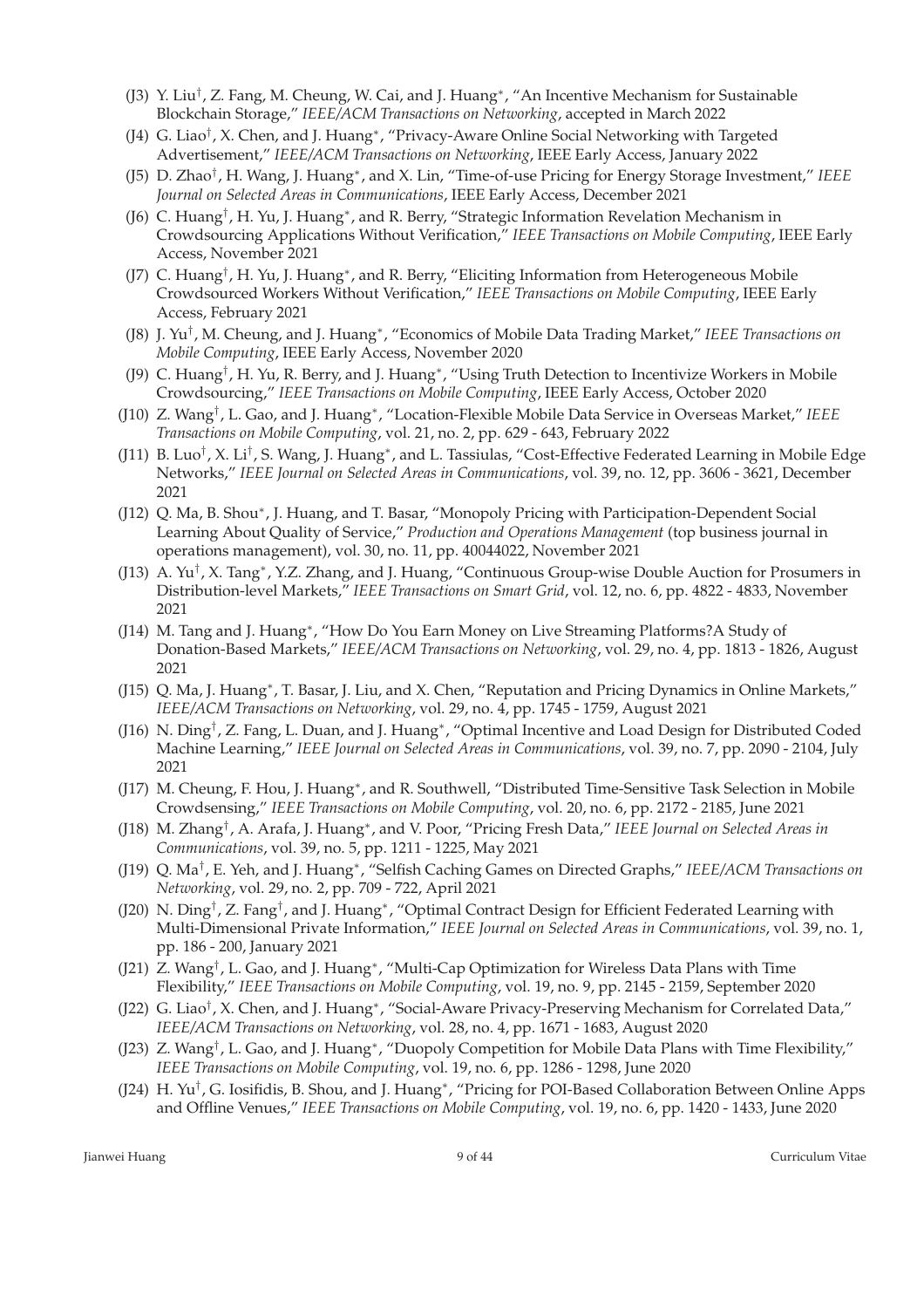- (J25) M. Tang<sup>†</sup>, L. Gao, and J. Huang<sup>∗</sup>, "Communication, Computation, and Caching Resource Sharing for Internet-of-Things," *IEEE Communications Magazine*, vol. 58, no. 4, pp. 75 - 80, April 2020
- (J26) D. Zhao<sup>†</sup>, H. Wang, J. Huang\*, and X. Lin, "Virtual Energy Storage Sharing and Capacity Allocation," *IEEE Transactions on Smart Grid*, vol. 11, no. 2, pp. 1112 - 1123, March 2020
- (J27) G. Liao† , X. Chen, and J. Huang<sup>∗</sup> , "Prospect Theoretic Privacy-Preserving Mechanism," *IEEE/ACM Transactions on Networking*, vol. 28, no. 1, pp. 71 - 83, February 2020
- (J28) D. Zhao<sup>†</sup>, H. Wang, J. Huang\*, and X. Lin, "Storage or No Storage: Duopoly Competition Between Renewable Energy Suppliers in a Local Energy Market," *IEEE Journal on Selected Areas in Communications*, vol. 38, no. 1, pp. 31 - 47, January 2020
- (J29) M. Zhang<sup>†</sup>, J. Huang\*, and R. Zhang, "Wireless Power Transfer with Information Asymmetry: A Public Goods Perspective," *IEEE Transactions on Mobile Computing*, vol. 20, no. 1, pp. 276 - 291, January 2020
- (J30) Z. Wang† , L. Gao, J. Huang<sup>∗</sup> , and B. Shou, "Toward Flexible Wireless Data Services," *IEEE Communications Magazine*, vol. 57, no. 12, pp. 25 - 30, December 2019
- (J31) M. Zhang† and J. Huang<sup>∗</sup> , "Efficient Network Sharing with Asymmetric Constraint Information," *IEEE Journal on Selected Areas in Communications*, vol. 37, no. 8, pp. 1898 - 1910, August 2019
- (J32) Q. Shao<sup>†</sup>, M. Cheung, and J. Huang<sup>∗</sup>, "Multimedia Crowdsourcing with Bounded Rationality: A Cognitive Hierarchy Prospective," *IEEE Journal on Selected Areas in Communications*, vol. 37, no. 7, pp. 1478 - 1488, July 2019
- (J33) M. Zhang<sup>†</sup>, L. Gao, J. Huang<sup>\*</sup>, and M. Honig, "Hybrid Pricing for Mobile Collaborative Internet Access," *IEEE/ACM Transactions on Networking*, vol. 27, no. 3, pp. 986 - 999, June 2019
- (J34) T. Luo<sup>∗</sup> , J. Huang, S. Kanhere, J. Zhang, and S. Das, "Improving IoT Data Quality in Mobile Crowdsensing: A Cross Validation Approach," *IEEE Internet of Things Journal*, vol. 6, no. 3, pp. 5651 - 5664, June 2019
- (J35) Z. Wang† , L. Gao, and J. Huang<sup>∗</sup> , "Exploring Time Flexibility in Wireless Data Plans," *IEEE Transactions on Mobile Computing*, vol. 18, no. 9, pp. 2048 - 2061, September 2019
- (J36) S. Bahrami<sup>†</sup>, V. Wong<sup>∗</sup>, and J. Huang, "Data Center Demand Response in Deregulated Electricity Markets," *IEEE Transactions on Smart Grid*, vol. 10, no. 3, pp. 2820 - 2832, May 2019
- (J37) L. Gao†, M. Tang†, H. Pang†, J. Huang\*, and L. Sun\*, "Multi-User Cooperative Mobile Video Streaming: Performance Analysis and Online Mechanism Design," *IEEE Transactions on Mobile Computing*, vol. 18, no. 2, pp. 376 - 389, Feburary 2019
- (J38) M. Cheung<sup>†</sup>, F. Hou\*, and J. Huang, "Delay-Sensitive Mobile Crowdsensing: Algorithm Design and Economics," *IEEE Transactions on Mobile Computing*, vol. 17, no. 12, pp. 2761 - 2774, December 2018
- (J39) M. Tang<sup>†</sup>, L. Gao, and J. Huang\*, "Enabling Edge Cooperation in Tactile Internet via 3C Resource Sharing," *IEEE Journal on Selected Areas in Communications*, vol. 36, no. 11, pp. 2444 - 2454, October 2018
- (J40) M. Tang†, H. Pang†, S. Wang†, L. Gao, J. Huang\*, and L. Sun\*, "Multi-Dimensional Auction Mechanisms for Crowdsourced Mobile Video Streaming," *IEEE/ACM Transactions on Networking*, vol. 26, no. 5, pp. 2062 - 2075, October 2018
- (J41) Y. Wu, Y. He<sup>†</sup>, L. Qian<sup>\*</sup>, J. Huang, and X. Shen, "Optimal Resource Allocations for Mobile Data Offloading via Dual-Connectivity," *IEEE Transactions on Mobile Computing*, vol. 17, no. 10, pp. 2349 - 2365, October 2018
- (J42) S. Wang<sup>†</sup>, S. Bi\*, Y. Zhang, and J. Huang, "Electrical Vehicle Charging Station Profit Maximization: Admission, Pricing, and Online Scheduling," *IEEE Transactions on Sustainable Energy*, vol. 9, no. 4, pp. 1722 - 1731, October 2018
- (J43) S. Bahrami<sup>†</sup>, V. Wong<sup>∗</sup>, and J. Huang, "An Online Learning Algorithm for Demand Response in Smart Grid," *IEEE Transactions on Smart Grid*, vol. 9, no. 5, pp. 4712 - 4725, September 2018
- (J44) H. Wang† and J. Huang<sup>∗</sup> , "Incentivizing Energy Trading for Interconnected Microgrids," *IEEE Transactions on Smart Grid*, vol. 9, no. 4, pp. 2647 - 2657, July 2018 (**ESI Highly Cited Paper and ESI Hot Paper**)
- (J45) Q. Ma<sup>†</sup>, L. Gao<sup>†∗</sup>, Y. Liu, and J. Huang, "Incentivizing Wi-Fi Network Crowdsourcing: A Contract Theoretic Approach," *IEEE/ACM Transactions on Networking*, vol. 26, no. 3, pp. 1035 - 1048, June 2018
- (J46) C. Jiang† , L. Gao† , L. Duan, and J. Huang<sup>∗</sup> , "Data-Centric Mobile Crowdsensing," *IEEE Transactions on Mobile Computing*, vol. 17, no. 6, pp. 1275 - 1288, June 2018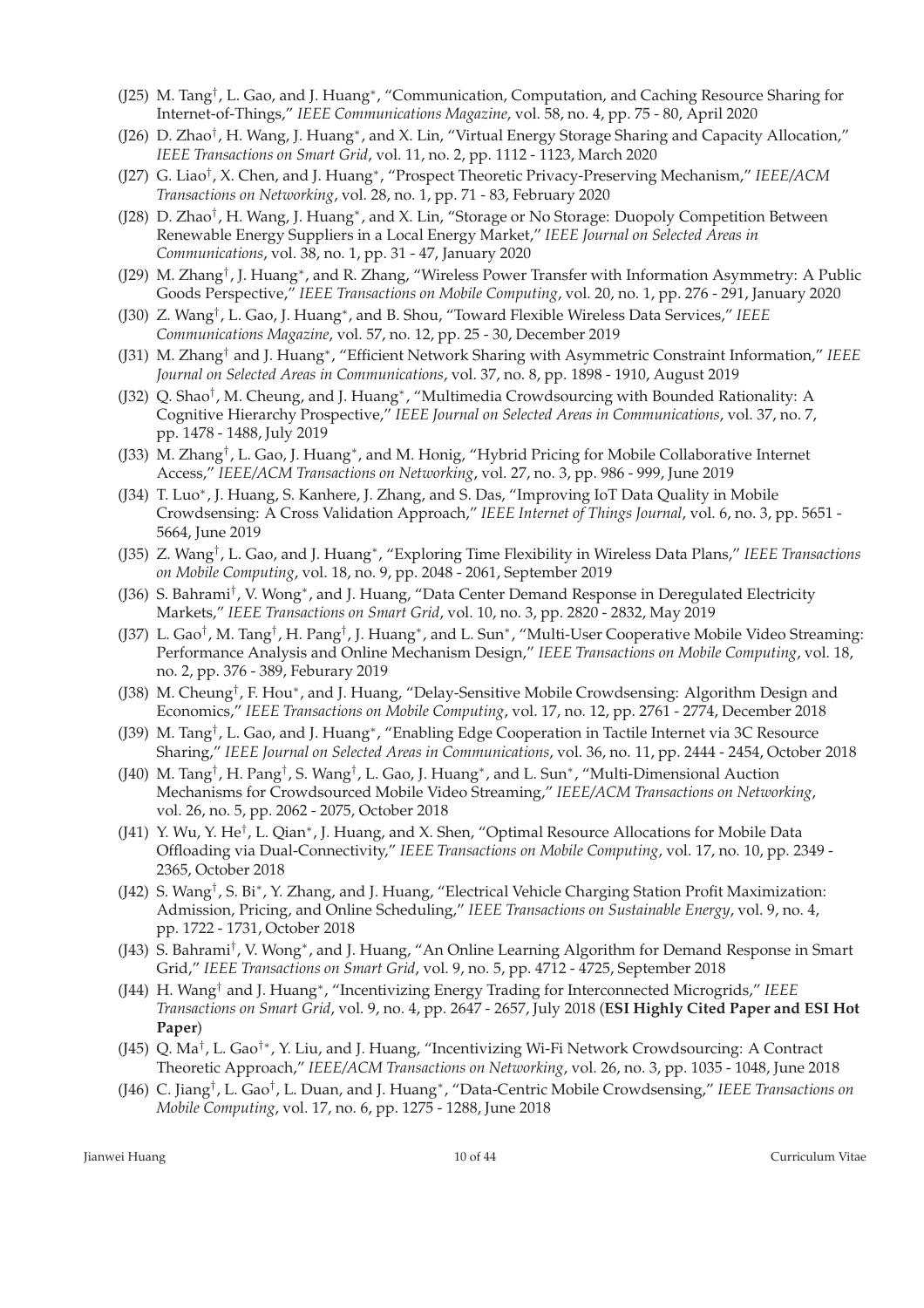- (J47) J. Huang<sup>∗</sup> , "New Networks, New Economics," *China Computer Federation Communications* (Chinese), vol. 14, no. 5, pp. 58-63, May 2018
- (J48) Y. Luo<sup>†</sup>, N. Shah<sup>†</sup>, J. Huang\*, and J. Walrand, "Parametric Prediction from Parametric Agents," *Operations Research*, vol. 66, no. 2, pp. 313 - 326, March - April 2018
- (J49) C. Jiang†, L. Gao†, L. Duan, and J. Huang\*, "Scalable Mobile Crowdsensing via Peer-to-Peer Data Sharing," *IEEE Transactions on Mobile Computing*, vol. 17, no. 4, pp. 898 - 912, April 2018
- (J50) H. Shah-Mansouri<sup>†</sup>, V. Wong<sup>\*</sup>, and J. Huang, "An Incentive Framework for Mobile Data Offloading Market under Price Competition," *IEEE Transactions on Mobile Computing*, vol. 16, no. 11, pp. 2983 - 2999, November 2017
- (J51) H. Yu<sup>†</sup>, M. Cheung<sup>†</sup>, G. Iosifidis, L. Gao<sup>†</sup>, L. Tassiulas, and J. Huang\*, "Mobile Data Offloading for Green Wireless Networks," *IEEE Wireless Communications*, vol. 24, no. 4, pp. 31 - 37, August 2017
- (J52) H. Yu† , M. Cheung† , L. Gao† , and J. Huang<sup>∗</sup> , "Public Wi-Fi Monetization via Advertising," *IEEE/ACM Transactions on Networking*, vol. 25, no. 4, pp. 2110 - 2121, August 2017
- (J53) Q. Ma<sup>†</sup>, L. Gao<sup>†∗</sup>, Y. Liu, and J. Huang, "Economic Analysis of Crowdsourced Wireless Community Networks," *IEEE Transactions on Mobile Computing*, vol. 16, no. 7, pp. 1856 - 1869, July 2017
- (J54) M. Cheung<sup>†</sup>, F. Hou\*, J. Huang, and R. Southwell<sup>†</sup>, "Congestion-Aware Distributed Network Selection for Integrated Cellular and Wi-Fi Networks," *IEEE Journal on Selected Areas in Communications*, vol. 35, no. 6, pp. 1269 - 1281, June 2017
- (J55) G. Iosifidis<sup>†</sup>, L. Gao<sup>†</sup>, J. Huang\*, and L. Tassiulas, "Efficient and Fair Collaborative Mobile Internet Access," *IEEE/ACM Transactions on Networking*, vol. 25, no. 3, pp. 1386 - 1400, June 2017
- (J56) H. Yu<sup>†</sup>, M. Cheung<sup>†</sup>, and J. Huang<sup>∗</sup>, "Cooperative Wi-Fi Deployment: A One-to-Many Bargaining Framework," *IEEE Transactions on Mobile Computing*, vol. 16, no. 6, pp. 1536-1233, June 2017
- (J57) M. Tang†, L. Gao†, H. Pang†, J. Huang\*, and L. Sun\*, "Optimizations and Economics of Crowdsourced Mobile Streaming," *IEEE Communications Magazine*, vol. 55, no. 4, pp. 21 - 27, April 2017
- (J58) J. Yu<sup>†</sup>, M. Cheung<sup>†</sup>, J. Huang\*, and V. Poor, "Mobile Data Trading: Behavioral Economics Analysis and Algorithm Design," *IEEE Journal on Selected Areas in Communications*, vol. 35, no. 4, pp. 994 - 1005, April 2017
- (J59) T. Luo<sup>∗</sup> , S. Kanhere, J. Huang, S. Das, and F. Wu, "Sustainable Incentives for Mobile Crowdsensing: Auctions, Lotteries, Trust and Reputation Systems," *IEEE Communications Magazine*, vol. 55, no. 3, pp. 68 - 74, March 2017
- (J60) W. Yuan<sup>†</sup>, J. Huang\*, and Y. Zhang, "Competitive Charging Station Pricing for Plug-in Electric Vehicles," *IEEE Transactions on Smart Grid*, vol. 8, no. 2, pp. 627 - 639, March 2017
- (J61) H. Wang† and J. Huang<sup>∗</sup> , "Joint Investment and Operation of Microgrid," *IEEE Transactions on Smart Grid*, vol. 8, no. 2, pp. 833 - 845, March 2017
- (J62) L. Gao† , L. Duan, and J. Huang<sup>∗</sup> , "Two-sided Matching Based Cooperative Spectrum Sharing," *IEEE Transactions on Mobile Computing*, vol. 16, no. 2, pp. 538 - 551, February 2017
- (J63) S. Li, Z. Shao<sup>∗</sup> , and J. Huang, "ARM: Anonymous Rating Mechanism for Discrete Power Control," *IEEE Transactions on Mobile Computing*, vol. 16, no. 2, pp. 326 - 340, February 2017
- (J64) H. Yu<sup>†</sup>, G. Iosifidis<sup>†</sup>, J. Huang\*, and L. Tassiulas, "Auction-Based Coopetition between LTE Unlicensed and Wi-Fi," *IEEE Journal on Selected Areas in Communications*, vol. 35, no. 1, pp. 79 - 90, January 2017
- (J65) Y. Wu, J. Chen<sup>†</sup>, L. Qian<sup>\*</sup>, J. Huang, and X. Shen, "Energy-Aware Cooperative Traffic Offloading via Device-to-Device Cooperations: An Analytical Approach", *IEEE Transactions on Mobile Computing*, vol. 16, no. 1, pp. 97 - 114, January 2017 (**ESI highly Cited Paper**)
- (J66) Y. Luo<sup>†</sup>, L. Gao<sup>†</sup>, and J. Huang\*, "An Integrated Spectrum and Information Market for Green Cognitive Communications," *IEEE Journal on Selected Areas in Communications*, vol. 34, no. 12, pp. 3326 - 3338, December 2016
- (J67) Y. Wu\*, K. Guo<sup>†</sup>, J. Huang, and X. Shen, "Secrecy-based Energy-Efficient Data Offloading via Dual-Connectivity over Unlicensed Spectrums," *IEEE Journal on Selected Areas in Communications*, vol. 34, no. 12, pp. 3252 - 3270, December 2016
- (J68) J. Yu<sup>†</sup>, M. Cheung<sup>†</sup>, and J. Huang\*, "Spectrum Investment under Uncertainty: A Behavioral Economics Perspective," *IEEE Journal on Selected Areas in Communications*, vol. 34, no. 10, pp. 0733-8716, October 2016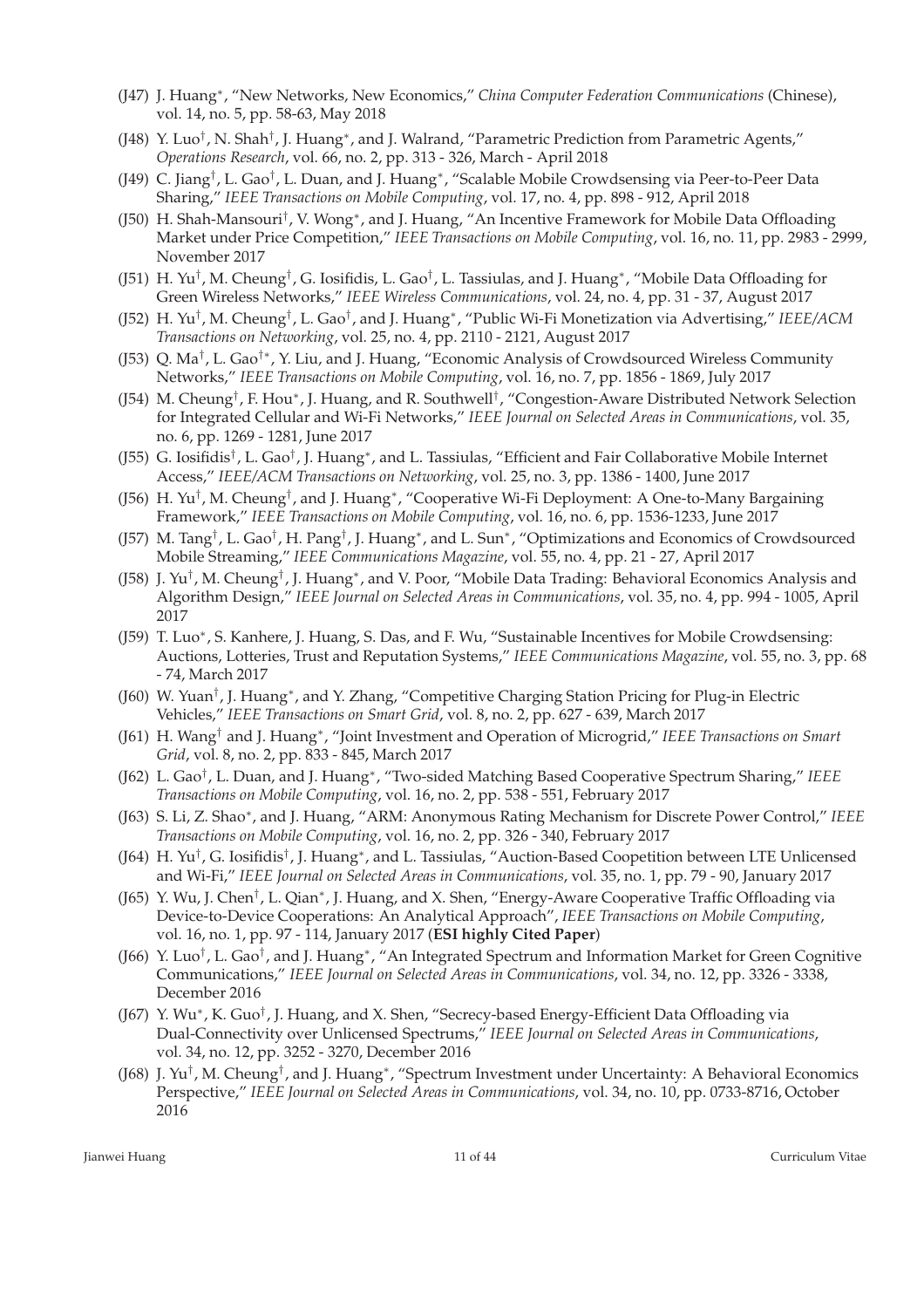- (J69) Q. Ma† , Y. Liu, and J. Huang<sup>∗</sup> , "Time and Location Aware Mobile Data Pricing," *IEEE Transactions on Mobile Computing*, vol. 15, no. 10, pp. 1536-1233, October 2016
- (J70) H. Wang† and J. Huang<sup>∗</sup> , "Cooperative Planning of Renewable Generations for Interconnected Microgrids," *IEEE Transactions on Smart Grid*, vol. 7, no. 5, pp. 2486 - 2496, September 2016
- (J71) C. Jiang<sup>†</sup>, L. Duan, and J. Huang\*, "Optimal Pricing and Admission Control for Heterogeneous Secondary Users," *IEEE Transactions on Wireless Communications*, vol. 15, no. 8, pp. 5218 - 5230, August 2016
- (J72) L. Gao<sup>†</sup>, B. Shou\*, Y.J. Chen, and J. Huang, "Combining Spot and Futures Markets: A Hybrid Market Approach to Dynamic Spectrum Access," *Operations Research*, vol. 64, no. 4, pp. 794 – 821, July - August 2016
- (J73) H. Wang<sup>†</sup>, J. Huang<sup>∗</sup>, X. Lin, and A.H. Mohsenian-Rad, "Proactive Demand Response for Data Centers: A Win-Win Solution," *IEEE Transactions on Smart Grid*, vol. 7, no. 3, pp. 1584-1596, May 2016
- (J74) L. Duan<sup>†</sup>, B. Shou\*, and J. Huang, "Capacity Allocation and Pricing Strategies for New Wireless Services," *Production and Operations Management* (top business journal in operations management), vol. 25, no. 5, pp. 866 - 882, May 2016
- (J75) H. Yu<sup>†</sup>, M. Cheung<sup>†</sup>, L. Huang, and J. Huang\*, "Power-Delay Tradeoff with Predictive Scheduling in Integrated Cellular and Wi-Fi Networks", *IEEE Journal on Selected Areas in Communications*, vol. 34, no. 4, pp. 735 - 742, April 2016
- (J76) Y. Luo<sup>†</sup>, L. Gao<sup>†</sup>, and J. Huang<sup>∗</sup>, "MINE GOLD to Deliver Green Communication in Cognitive Communications," *IEEE Journal on Selected Areas in Communications*, vol. 33, no. 12, pp. 2749-2760, December 2015
- (J77) Y. Chen<sup>†</sup>, L. Duan, J. Huang, and Q. Zhang<sup>\*</sup>, "Balancing Income and User Utility in Spectrum Allocation," *IEEE Transactions on Mobile Computing*, vol. 14, no. 12, pp. 2466-2473, December 2015
- (J78) G. Iosifidis<sup>†</sup>, L. Gao<sup>†</sup>, J. Huang<sup>\*</sup>, and L. Tassiulas, "A Double-Auction Mechanism for Mobile Data Offloading Markets," *IEEE/ACM Transactions on Networking*, vol. 25, no. 5, pp. 1634 - 1647, October 2015
- (J79) Y. Luo<sup>†</sup>, L. Gao<sup>†</sup>, and J. Huang\*, "Spectrum Reservation Contract Design in TV White Space Networks" (invited paper for the inaugural issues), *IEEE Transactions on Cognitive Communications and Networking*, vol. 1, no. 2, pp. 147-160, June 2015
- (J80) M. Cheung† and J. Huang<sup>∗</sup> , "DAWN: Delay-Aware Wi-Fi Offloading and Network Selection," *IEEE Journal on Selected Areas in Communications*, vol. 33, no. 6, pp. 1214 - 1223, June 2015
- (J81) X. Chen† and J. Huang<sup>∗</sup> , "Imitation-based Social Spectrum Sharing," *IEEE Transactions on Mobile Computing*, vol. 14, no. 6, pp. 1189 - 1202, June 2015
- (J82) Y. Luo† , L. Gao† , and J. Huang<sup>∗</sup> , "Business Modeling for TV White Space Networks," *IEEE Communications Magazine*, vol. 53, no. 5, pp. 82- 88, May 2015
- (J83) L. Duan† , J. Huang<sup>∗</sup> , and B. Shou, "Pricing for Local and Global Wi-Fi Markets," *IEEE Transactions on Mobile Computing*, vol. 14, no. 5, pp. 1056 - 1070, May 2015
- (J84) Y. Luo<sup>†</sup>, L. Gao<sup>†</sup>, and J. Huang<sup>∗</sup>, "Price and Inventory Competition in Oligopoly TV White Space Markets," *IEEE Journal on Selected Areas in Communications*, vol. 33, no. 5, pp. 1002-1013, May 2015
- (J85) L. Duan† , J. Huang<sup>∗</sup> , and J. Walrand, "Economic Analysis of 4G Upgrade Timing," *IEEE Transactions on Mobile Computing*, vol. 14, no. 5, pp. 975 - 989, May 2015
- (J86) X. Chen† and J. Huang<sup>∗</sup> , "Spatial Spectrum Access Game," *IEEE Transactions on Mobile Computing*, vol. 14, no. 3, pp. 646 - 659, March 2015
- (J87) B. Ma<sup>†</sup>, M. Cheung<sup>†</sup>, V. Wong\*, and J. Huang, "Hybrid Overlay/Underlay Cognitive Femtocell Networks: A Game Theoretic Approach," *IEEE Transactions on Wireless Communications*, vol. 14, no. 6, pp. 3259 - 3270, February 2015
- (J88) Y. Wu\*, Q. Zhu<sup>†</sup>, J. Huang, and H.-K. Tsang, "Revenue Sharing Based Resource Allocation for Dynamic Spectrum Access Networks," *IEEE Journal on Selected Areas in Communications*, vol. 32, no. 11, pp. 2280 - 2296, November 2014
- (J89) L. Duan<sup>†</sup>, T. Kubo, K. Sugiyama, J. Huang\*, T. Hasegawa, and J. Walrand, "Motivating Smartphone Collaboration in Data Acquisition and Distributed Computing," *IEEE Transactions on Mobile Computing,* vol. 13, no. 10, pp. 2320 - 2333, October 2014
- (J90) G. Iosifidis<sup>†</sup>, L. Gao<sup>†</sup>, J. Huang<sup>∗</sup>, and L. Tassiulas, "Incentive Mechanisms for User-Provided Networks," *IEEE Communications Magazine*, vol. 52, no. 9, pp. 20-27, August 2014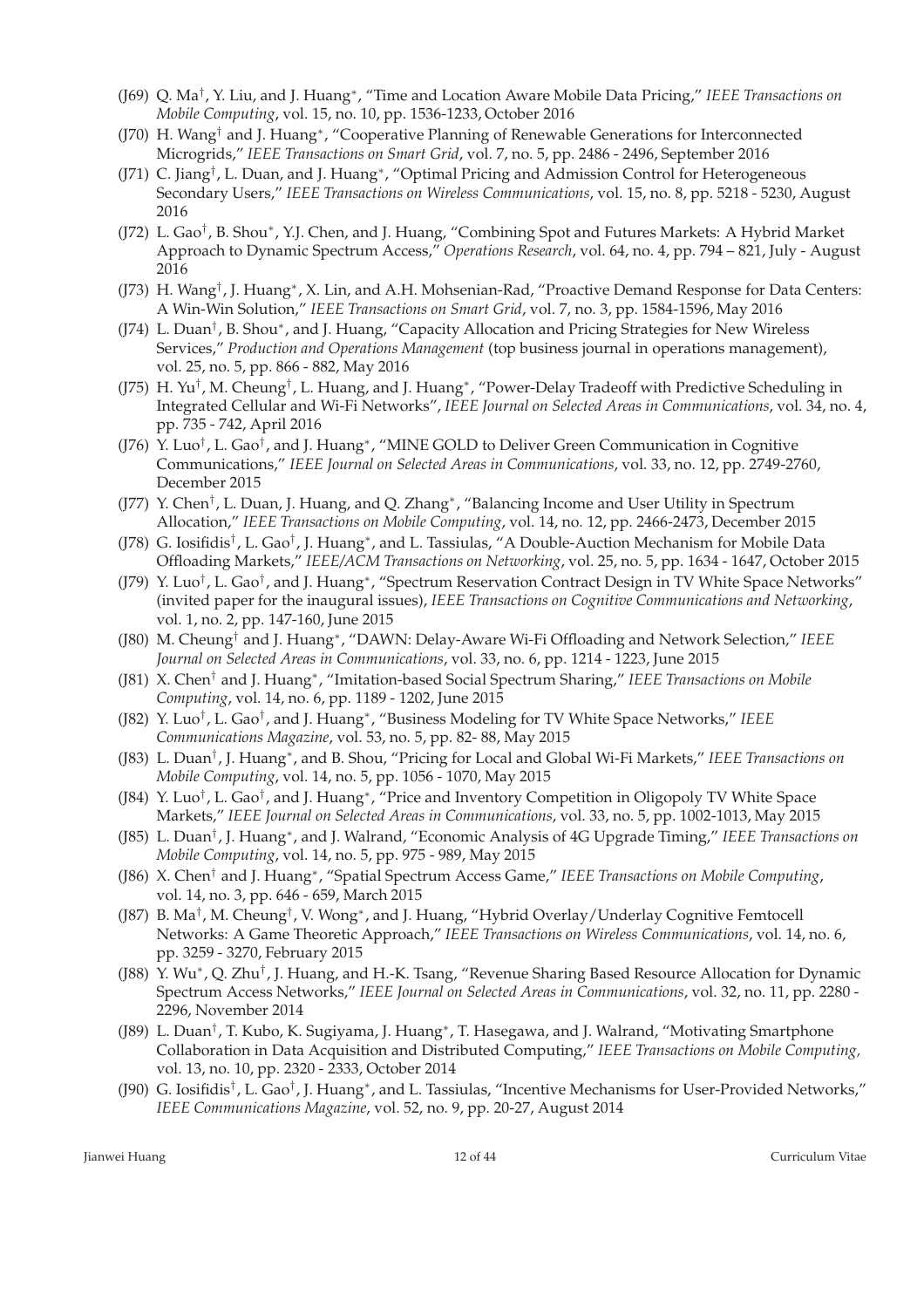- (J91) A.H. Mohsenian-Rad<sup>∗</sup>, J. Huang, V.W.S. Wong, and R. Schober, "Repeated InterSession Network Coding Games: Efficiency and Min-Max Bargaining Solution," *IEEE/ACM Transactions on Networking*, vol. 22, no. 4, pp. 1121 - 1135, August 2014
- (J92) L. Gao<sup>†</sup>, G. Iosifidis<sup>†</sup>, J. Huang\*, L. Tassiulas, and D. Li, "Bargaining-based Mobile Data Offloading," *IEEE Journal on Selected Areas in Communications*, vol. 32, no. 6, pp. 1114 - 1125, June 2014
- (J93) S. Li† and J. Huang<sup>∗</sup> , "Price Differentiation for Communication Networks," *IEEE/ACM Transactions on Networking*, vol. 22, no. 3, pp. 703 - 716, June 2014
- (J94) J. He<sup>†</sup>, Y. Wen, J. Huang, and D. Wu<sup>\*</sup>, "On the Cost-QoE Trade-off for Cloud-based Video Streaming under Amazon EC2's Pricing Models," *IEEE Transactions on Circuits and Systems for Video Technology*, vol. 24, no. 4, pp. 669 - 680, April 2014
- (J95) V. Gajic† , J. Huang<sup>∗</sup> , and B. Rimoldi, "Competition of Wireless Providers for Atomic Users," *IEEE/ACM Transactions on Networking*, vol. 22, no. 2, pp. 512 - 525, April 2014
- (J96) S. Li<sup>†</sup>, J. Huang<sup>\*</sup>, and S.Y. Li, "Dynamic Profit Maximization of Cognitive Mobile Virtual Network Operator," *IEEE Transactions on Mobile Computing,* vol. 13, no. 3, pp. 526 - 540, March 2014
- (J97) R. Southwell† , X. Chen†∗, and J. Huang, "Quality of Service Games for Spectrum Sharing," *IEEE Journal on Selected Areas in Communications*, vol. 32, no. 3, pp. 589 - 600, February 2014
- (J98) L. Duan† , L. Gao† , and J. Huang<sup>∗</sup> , "Cooperative Spectrum Sharing: A Contract-based Approach," *IEEE Transactions on Mobile Computing,* vol. 13, no. 1, pp. 174 - 187, January 2014 **(ESI Highly Cited Paper)**
- (J99) L. Fu†∗, Y. Zhang, and J. Huang, "Energy Efficient Transmissions in MIMO Cognitive Radio Networks," *IEEE Journal on Selected Areas in Communications*, vol. 31, no. 11, pp. 2420 - 2431, November 2013
- (J100) X. Chen† and J. Huang<sup>∗</sup> , "Database-assisted Distributed Spectrum Sharing," *IEEE Journal on Selected Areas in Communications*, vol. 31, no. 11, pp. 2349 - 2361, November 2013
- (J101) L. Duan† , J. Huang<sup>∗</sup> , and B. Shou, "Economics of Femtocell Service Provision," *IEEE Transactions on Mobile Computing,* vol. 12, no. 11, pp. 2261 - 2273, November 2013
- (J102) J. Huang<sup>∗</sup> , "Market Mechanisms for Cooperative Spectrum Trading with Incomplete Network Information," *IEEE Communications Magazine,* vol. 51, no. 10, pp. 201 – 207, October 2013
- (J103) X. Chen<sup>†</sup>, J. Huang<sup>\*</sup>, and H. Li, "Adaptive Channel Recommendation for Opportunistic Spectrum Access," *IEEE Transactions on Mobile Computing*, vol. 12, no. 9, pp. 1788 - 1800, September 2013
- (J104) Y. Yan<sup>†</sup>, J. Huang\*, and J. Wang, "Dynamic Bargaining for Relay-Based Cooperative Spectrum Sharing," *IEEE Journal on Selected Areas in Communications*, vol. 1, no. 8, pp. 1480 - 1493, August 2013
- (J105) L. Qian<sup>\*</sup>, Y. Zhang, J. Huang, and Y. Wu, "Demand Response Management via Real-time Electricity Price Control in Smart Grids," *IEEE Journal on Selected Areas in Communications*, vol. 31, no. 7, pp. 1268 - 1280, July 2013 (**ESI Highly Cited Paper**)
- (J106) X. Chen<sup>†</sup> and J. Huang<sup>\*</sup>, "Evolutionarily Stable Spectrum Access," IEEE Transactions on Mobile *Computing*, vol. 12, no. 7, pp. 1281 – 1293, July 2013
- (J107) S. Gong<sup>†</sup>, P. Wang<sup>\*</sup>, and J. Huang, "Robust Performance of Spectrum Sensing in Cognitive Radio Networks," *IEEE Transactions on Wireless Communications*, vol. 12, no. 5, pp. 2217 – 2227, May 2013
- (J108) L. Fu†∗, S. Liew, and J. Huang, "Effective Carrier Sensing in CSMA Networks under Cumulative Interference," *IEEE Transactions on Mobile Computing*, vol. 12, no. 4, pp. 748–760, April 2013
- (J109) A.H. Mohsenian-Rad<sup>∗</sup>, J. Huang, V.W.S. Wong, S. Jaggi, and R. Schober, "Inter-Session Network Coding with Strategic Users: A Game-Theoretic Analysis of the Butterfly Network," *IEEE Transactions on Communications*, vol. 61, no. 4, pp. 1473 – 1484, April 2013
- (J110) L. Gao<sup>†</sup>, J. Huang\*, Y.-J. Chen, and B. Shou, "An Integrated Contract and Auction Design for Secondary Spectrum Sharing," *IEEE Journal on Selected Areas in Communications*, vol. 31, no. 3, pp. 581–592, March 2013
- (J111) X. Chen† and J. Huang<sup>∗</sup> , "Distributed Spectrum Access with Spatial Reuse," *IEEE Journal on Selected Areas in Communications*, vol. 31, no. 3, pp. 593–603, March 2013
- (J112) Y. Liu<sup>†</sup>, M. Tao\*, and J. Huang, "An Auction Approach to Distributed Power Allocation for Multiuser Cooperative Networks," *IEEE Transactions on Wireless Communications,* vol. 12, no. 1, pp. 237–247, January 2013
- (J113) L. Duan<sup>†</sup>, J. Huang<sup>\*</sup>, and B. Shou, "Duopoly Competition in Dynamic Spectrum Leasing and Pricing," *IEEE Transactions on Mobile Computing*, vol. 11, no. 11, pp. 1706 –1719, November 2012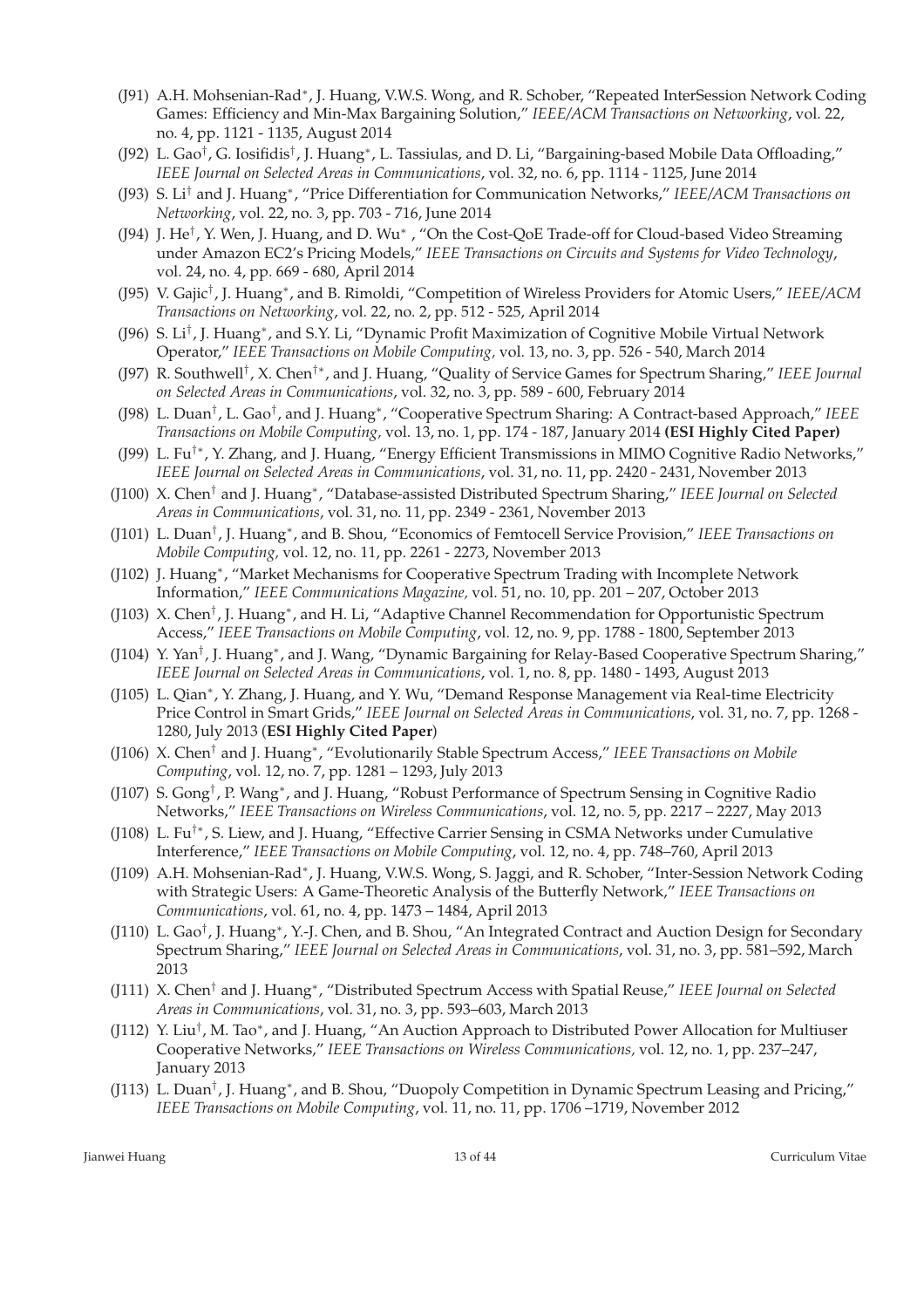- (J114) C. Tekin<sup>†</sup>\*, M. Liu, R. Southwell<sup>†</sup>, J. Huang, and S. Ahmad<sup>†</sup>, "Atomic Congestion Games on Graphs and Their Applications in Networking," *IEEE/ACM Transactions on Networking*, vol. 20, no. 5, pp. 1541 - 1552, October 2012
- (J115) L. Duan<sup>†</sup>, A. Min<sup>†</sup>, J. Huang\*, and K. Shin, "Attack Prevention for Collaborative Spectrum Sensing in Cognitive Radio Networks," *IEEE Journal on Selected Areas in Communications*, vol. 30, no. 9, pp. 1658–1665, October 2012
- (J116) L. Law<sup>†</sup>, J. Huang\*, and M. Liu, "Price of Anarchy for Congestion Games in Cognitive Radio Networks," *IEEE Transactions on Wireless Communications*, vol. 11, no. 10, pp. 3778–3787, October 2012
- (J117) K. Yang<sup>†∗</sup>, J. Huang, Y. Wu<sup>†</sup>, X. Wang, and M. Chiang, "Distributed Robust Optimization (DRO) Part I: Framework and Example," *Springer Journal of Optimization and Engineering*, pp. 1–33, October 2012
- (J118) M. Cheung<sup>†</sup>\*, F. Hou<sup>†</sup>, V. Wong, and J. Huang, "DORA: Dynamic Optimal Random Access for Vehicle-to-Roadside Communications," *IEEE Journal on Selected Areas in Communications,* vol. 30, no. 4, pp. 792 - 803, May 2012
- (J119) F. Wang<sup>†</sup>, J. Huang<sup>\*</sup>, and Y. Zhao, "Delay Sensitive Communications in Cognitive Radio Networks," *IEEE Transactions on Wireless Communications*, vol. 11, no. 4, pp. 1402 - 1411, April 2012
- (J120) C. Wu† , A.H. Mohsenian-Rad, and J. Huang<sup>∗</sup> , "Vehicle-to-Aggregator Interaction Game," *IEEE Transactions on Smart Grid*, vol. 3, no. 1, pp. 434 - 442, March 2012 **(ESI Highly Cited Paper)**
- (J121) L. Duan<sup>†</sup>, J. Huang\*, and B. Shou, "Investment and Pricing with Spectrum Uncertainty: A Cognitive Operator's Perspective," *IEEE Transactions on Mobile Computing*, vol. 10, no. 11, pp. 1590-1604, November 2011
- (J122) L. Fu<sup>†∗</sup>, H. Kim<sup>†</sup>, J. Huang, S. Liew, and M. Chiang, "Energy Conservation and Interference Mitigation: From Decoupling Property to Win-Win Strategy," *IEEE Transactions on Wireless Communications*, vol. 10, no. 11, pp. 3943-3955, November 2011
- (J123) F. Hou<sup>†\*</sup>, L. Cai<sup>†</sup>, X. Shen, and J. Huang, "Asynchronous Multi-channel MAC Design with Difference Set Based Hopping Sequences," *IEEE Transactions on Vehicular Technology*, vol. 60, no. 4, pp. 1728 - 1739, May 2011
- (J124) W. Dang<sup>†∗</sup>, M. Tao, H. Mu<sup>†</sup>, and J. Huang, "Subcarrier-Pair Based Resource Allocation for Cooperative Multi-Relay OFDM Systems," *IEEE Transactions on Wireless Communications*, vol. 9, no. 5, pp. 1640-1649, May 2010 **(ESI Highly Cited Paper)**
- (J125) L. Fu†∗, S. Liew, and J. Huang, "Fast Algorithms for Joint Power Control and Scheduling in Wireless Networks," *IEEE Transactions on Wireless Communications*, vol. 9, no. 3, pp. 1186-1197, March 2010
- (J126) X. Ji<sup>†</sup>, J. Huang<sup>\*</sup>, M. Chiang, G. Lafruit, and F. Catthoor, "Scheduling and Resource Allocation for SVC Streaming over OFDM Downlink Systems," *IEEE Transactions on Circuits and Systems for Video Technology*, vol. 19, no. 10, pp. 1549-1555, October 2009
- (J127) A.H. Mohsenian-Rad<sup>†</sup>, J. Huang\*, M. Chiang, and V.W.S. Wong, "Utility-Optimal Random Access without Message Passing," *IEEE Transactions on Wireless Communications*, vol. 8, no. 3, pp. 1073-1079, March 2009
- (J128) L. Qian†∗, Y. Zhang, and J. Huang, "MAPEL: Achieving Global Optimality for a Non-convex Wireless Power Control Problem," *IEEE Transactions on Wireless Communications*, vol. 8, no. 3, pp. 1553-1563, March 2009 **(IEEE Marconi Prize Paper Award in Wireless Communications)**
- (J129) A.H. Mohsenian-Rad<sup>†</sup>, J. Huang<sup>\*</sup>, M. Chiang, and V.W.S. Wong, "Utility-Optimal Random Access: Reduced Complexity, Fast Convergence, and Robust Performance," *IEEE Transactions on Wireless Communications*, vol. 8, no. 2, pp. 898-911, February 2009
- (J130) J. Huang<sup>∗</sup> , V. Subramanian, R. Agrawal, and R. Berry, "Joint Scheduling and Resource Allocation in Uplink OFDM Systems for Broadband Wireless Access Networks," *IEEE Journal on Selected Areas in Communications*, vol. 27, no. 2, pp. 226 - 234, February 2009
- (J131) J. Huang<sup>∗</sup> , V. Subramanian, R. Agrawal, and R. Berry, "Downlink Scheduling and Resource Allocation for OFDM Systems," *IEEE Transactions on Wireless Communications*, vol. 8, no. 1, pp. 288 - 296, January 2009 **(ESI Highly Cited Paper)**
- (J132) J. Huang<sup>∗</sup> , Z. Han, M. Chiang, and H.V. Poor, "Auction-Based Resource Allocation for Cooperative Communications," *IEEE Journal on Selected Areas in Communications*, vol. 26, no. 7, pp. 1226-1237, September 2008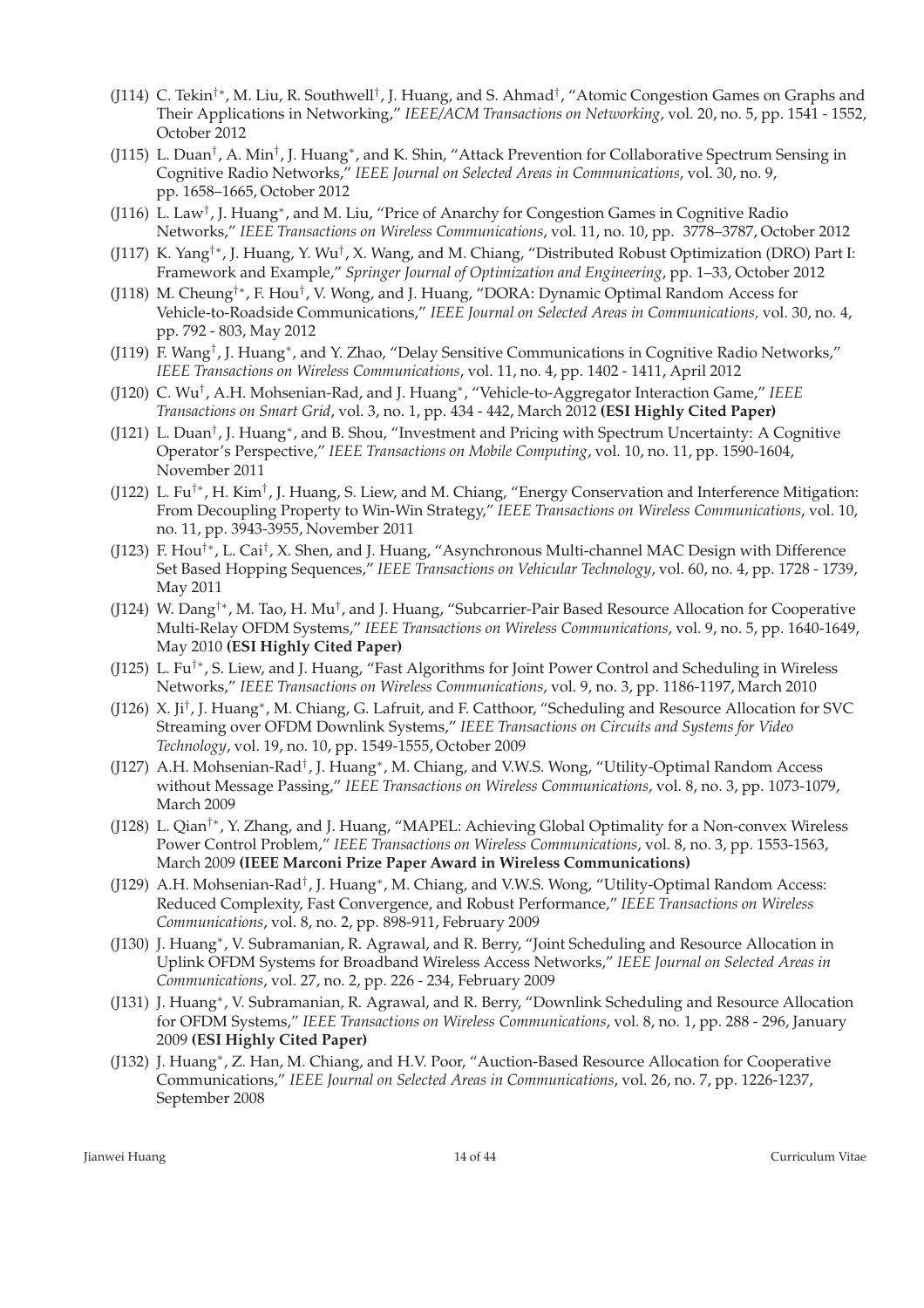- (J133) J. Huang<sup>∗</sup> , Z. Li, M. Chiang, and A.K. Katsaggelos, "Joint Source Adaptation and Resource Allocation for Multi-User Wireless Video Streaming," *IEEE Transactions on Circuits and Systems for Video Technology*, vol. 18, no. 5, pp. 582-595, May 2008
- (J134) R. Cendrillon<sup>†</sup>, J. Huang\*, M. Chiang, and M. Moonen, "Autonomous Spectrum Balancing for Digital Subscriber Lines," *IEEE Transactions on Signal Processing*, vol. 55, no. 8, pp. 4241-4257, August 2007
- (J135) J.-W. Lee<sup>\*</sup>, A. Tang<sup>†</sup>, J. Huang, M. Chiang, and A.R. Calderbank, "Reverse Engineering MAC: A Non-Cooperative Game Model," *IEEE Journal on Selected Areas in Communications*, vol. 25, no. 6, pp. 1135-1147, August 2007
- (J136) J. Huang<sup>∗</sup> , R. Berry, and M.L. Honig, "Auction-based Spectrum Sharing," *Mobile Networks and Applications*, vol. 11, no. 3, pp. 405-418, June 2006 **(ESI Highly Cited Paper, IEEE ComSoc Best Readings for Economics of Cognitive Radio Systems)**
- (J137) J. Huang<sup>∗</sup> , R. Berry, and M.L. Honig, "Distributed Interference Compensation for Wireless Networks," *IEEE Journal on Selected Areas in Communications*, vol. 24, no. 5, pp. 1074-1084, May 2006 **(ESI Highly Cited Paper)**
- (J138) J. Huang<sup>∗</sup> , R. Berry, and M.L. Honig, "Wireless Scheduling with Hybrid ARQ," *IEEE Transactions on Wireless Communications*, vol. 4, no. 6, pp. 2801-2810, November 2005

#### • **Conference Publications (**† **denotes student/RA/Postdoc)**

- [C1] C. Fan, J. Hu, and J. Huang, "Private Semi-Supervised Federated Learning," *the 31st International Joint Conference on Artificial Intelligence and the 25th European Conference on Artificial Intelligence (IJCAI-ECAI)* (acceptance rate 15%), Messe Wien, Vienna, Austria, July 23-29, 2022.
- [C2] P. Ju<sup>†</sup>, X. Lin, and J. Huang, "Distribution-Level Markets under High Renewable Energy Penetration" **(best paper award candidate)**, *ACM e-Energy*, Virtual Conference, June 28 - July 1, 2022.
- [C3] M. Zhang, E. Wei, R. Berry, and J. Huang, "Age-Dependent Differential Privacy," *ACM SIGMETRICS* (acceptance rate 25%), Mumbai, India, June 6-10, 2022.
- [C4] Z. Wang, L. Gao, and J. Huang, "Socially-Optimal Mechanism Design for Incentivized Online Learning," *IEEE International Conference on Computer Communications (INFOCOM)* (acceptance rate 20%), Virtual Conference, May 2-5, 2022.
- [C5] N. Ding<sup>†</sup>, L. Gao, J. Huang, X. Li, and X. Chen, "Optimal Pricing Under Vertical and Horizontal Interaction Structures for IoT Networks," *IEEE International Conference on Computer Communications (INFOCOM)* (acceptance rate 20%), Virtual Conference, May 2-5, 2022.
- [C6] P. Sun<sup>†</sup>, X. Chen, G. Liao, and J. Huang, "A Profit-Maximizing Model Marketplace with Differentially Private Federated Learning," *IEEE International Conference on Computer Communications (INFOCOM)* (acceptance rate 20%), Virtual Conference, May 2-5, 2022.
- [C7] B. Luo<sup>†</sup>, W. Xiao<sup>†</sup>, S. Wang, J. Huang, and L. Tassiulas, "Tackling System and Statistical Heterogeneity for Federated Learning with Adaptive Client Sampling," *IEEE International Conference on Computer Communications (INFOCOM)* (acceptance rate 20%), Virtual Conference, May 2-5, 2022.
- [C8] Y. Luo<sup>†</sup>, J. Xu<sup>†</sup>, J. Chen, and J. Huang, "UAV Trajectory Planning with Network Age of Information Minimization," *IEEE WCNC*, Austin, TX, USA, April 10-13, 2022.
- [C9] S. Hong† , L. Duan, and J. Huang, "Gaining Location Privacy from Service Flexibility: A Bayesian Game Theoretic Approach," *International Conference on Privacy, Security and Trust (PST)*, Auckland, New Zealand/Virtual Conference, December 13 - 15, 2021
- [C10] L. Ruan† , L. Duan, and J. Huang, "Optimal UAV Hitching on Ground Vehicles," *IEEE Global Communications Conference (GLOBECOM)*, Madrid, Spain December 7 - 11, 2021
- [C11] Q. Huang† and J. Huang, "Towards Strategic Local Power Network Decarbonization: A Stackelberg Game Analysis," *IEEE International Conference on Communications, Control, and Computing Technologies for Smart Grids (SmartGridComm)*, Aachen, Germany, October 25-28, 2021
- [C12] C. Fan and J. Huang, "Federated Few-Shot Learning with Adversarial Learning" (invited paper), *International Symposium on Modeling and Optimization in Mobile, Ad Hoc and Wireless Networks (WiOpt)*, Philadelphia, USA, October 18-21, 2021
- [C13] Q. Lin<sup>†</sup>, L. Duan, and J. Huang, "Personalized Pricing through User Profiling in Social Networks," *International Symposium on Modeling and Optimization in Mobile, Ad Hoc and Wireless Networks (WiOpt)*, Philadelphia, USA, October 18-21, 2021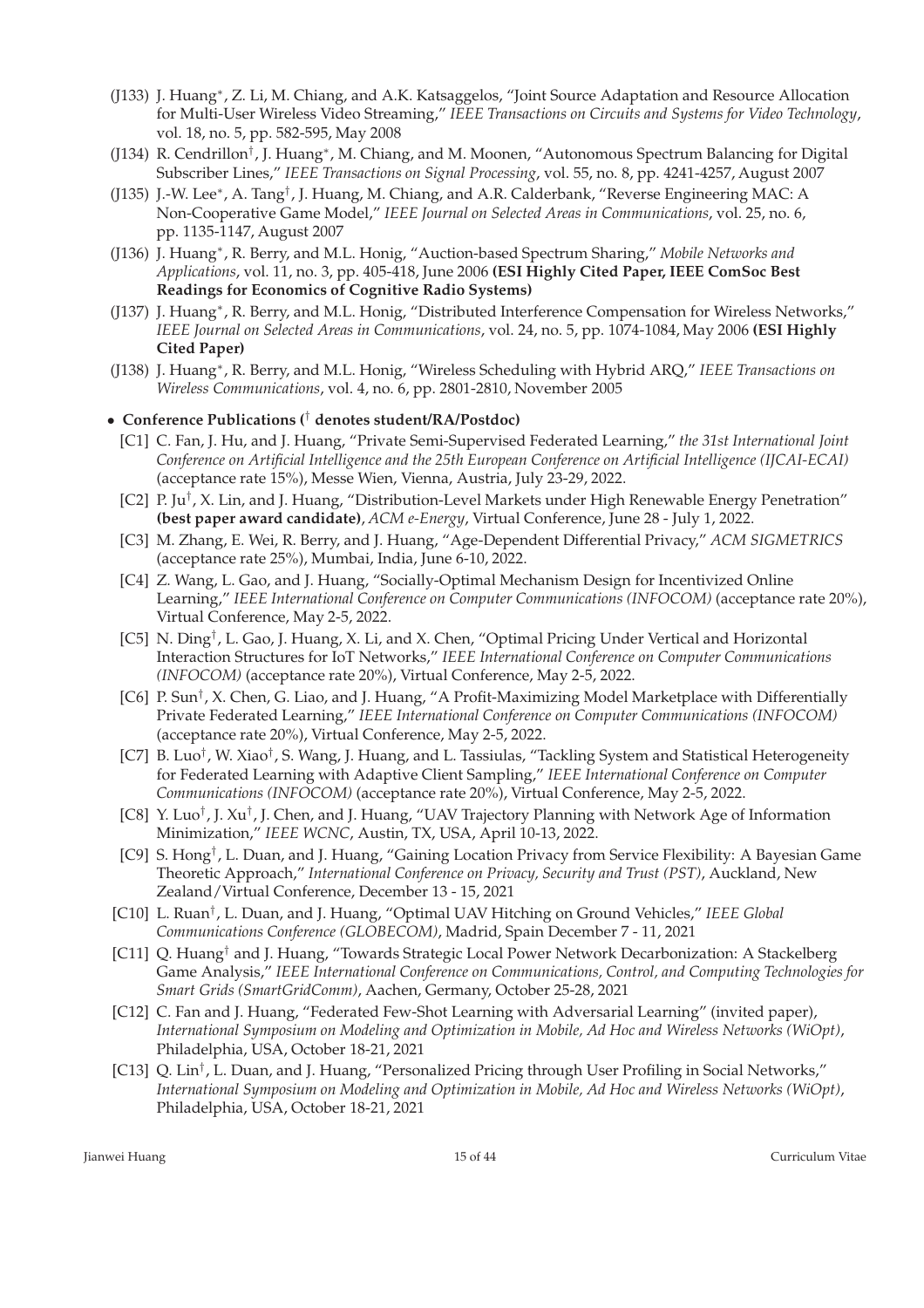- [C14] J. He† , Q. Ma, M. Zhang, and J. Huang, "Optimal Fresh Data Sampling and Trading," *International Symposium on Modeling and Optimization in Mobile, Ad Hoc and Wireless Networks (WiOpt)* **(Best Paper Award)**, Philadelphia, USA, October 18-21, 2021
- [C15] C. Fan and J. Huang, "Few-Shot Multi-Agent Perception," *ACM Multimedia* (acceptance rate 26%), Chendu, China, October 20-24, 2021
- [C16] G. Liao<sup>†</sup>, Y. Su<sup>†</sup>, J. Ziani<sup>†</sup>, A. Wireman, and J. Huang, "The Privacy Paradox and Optimal Bias-Variance Trade-offs in Data Acquisition," *ACM Conference on Economics and Computation (EC)* (acceptance rate 26%), Budapest, Hungary, July 2021
- [C17] Q. Shao<sup>†</sup>, M. Cheung, and J. Huang, "Crowdfunding with Strategic Pricing and Information Disclosure," *ACM International Symposium on Mobile Ad Hoc Networking and Computing (MobiHoc)* (acceptance rate 20%), Shanghai, China, July 2021
- [C18] C. Chen<sup>†</sup>, Q. Ma, X. Chen, and J. Huang, "User Distributions in Shard-based Blockchain Network: Queueing Modeling, Game Analysis, and Protocol Design," *ACM International Symposium on Mobile Ad Hoc Networking and Computing (MobiHoc)* (acceptance rate 20%), Shanghai, China, July 2021
- [C19] X. Ouyang<sup>†</sup>, Z. Xie<sup>†</sup>, J. Zhou, J. Huang, and G. Xing, "ClusterFL: A Similarity-Aware Federated Learning System for Human Activity Recognition," *ACM International Conference on Mobile Systems, Applications, and Services (MobiSys)* (acceptance rate 21.7%), July 2021
- [C20] N. Ding<sup>†</sup>, Z. Fang<sup>†</sup>, L. Duan, and J. Huang, "Incentive Mechanism Design for Distributed Coded Machine Learning," *IEEE International Conference on Computer Communications (INFOCOM)* (acceptance rate 20%), Virtual Conference, May 10 - May 13, 2021.
- [C21] Z. Wang<sup>†</sup>, L. Gao, and J. Huang, "Taming Time-Varying Information Asymmetry in Fresh Status Acquisition," *IEEE International Conference on Computer Communications (INFOCOM)* (acceptance rate 20%), Virtual Conference, May 10-13, 2021.
- [C22] C. Huang<sup>†</sup>, H. Yu, J. Huang, and R. Berry, "Strategic Information Revelation in Crowdsourcing Systems Without Verification," *IEEE International Conference on Computer Communications (INFOCOM)* (acceptance rate 20%), Virtual Conference, May 10-13, 2021.
- [C23] B. Luo† , X. Li† , S. Wang, J. Huang, and L. Tassiulas, "Cost-Effective Federated Learning Design," *IEEE International Conference on Computer Communications (INFOCOM)* (acceptance rate 20%), Virtual Conference, May 10-13, 2021.
- [C24] D. Zhao<sup>†</sup>, H. Wang, J. Huang and X. Lin, "Contract-based Time-of-use Pricing for Energy Storage Investment," *IEEE International Conference on Communications, Control, and Computing Technologies for Smart Grids (SmartGridComm)* (**Best Paper Award Finalist**), Virtual Conference, November 11-13, 2020
- [C25] Q. Shao† , M. Cheung, and J. Huang, "Crowdfunding with Cognitive Limitations," *IEEE Global Communications Conference (GLOBECOM)*, Taipei, Taiwan, December 7 - 11, 2020
- [C26] N. Ding† , Z. Fang† , and J. Huang, "Information Disclosure Game on Sharing Platforms," *IEEE Global Communications Conference (GLOBECOM)*, Taipei, Taiwan, December 7-11, 2020
- [C27] M. Zhang<sup>†</sup>, B. Swenson<sup>†</sup>, J. Huang and H. V. Poor, "Truthful Mobile Crowd Sensing with Interdependent Valuations," *ACM International Symposium on Mobile Ad Hoc Networking and Computing (MobiHoc)* (acceptance rate 15%), virtual conference, October 11-14, 2020
- [C28] N. Ding<sup>†</sup>, Z. Fang<sup>†</sup>, and J. Huang, "Incentive Mechanism Design for Federated Learning with Multi-Dimensional Private Information'," *International Symposium on Modeling and Optimization in Mobile, Ad Hoc and Wireless Networks (WiOpt)*, Volos, Greece, June 15-19, 2020
- [C29] C. Huang<sup>†</sup>, H. Yu<sup>†</sup>, J. Huang, and R. Berry, "Online Crowd Learning with Heterogeneous Workers via Majority Voting," *International Symposium on Modeling and Optimization in Mobile, Ad Hoc and Wireless Networks (WiOpt)*, Volos, Greece, June 15-19, 2020
- [C30] Y. Liu† , Z. Fang† , M. Cheung, W. Cai and J. Huang, "Economics of Blockchain Storage," *IEEE International Conference on Communications (ICC)*, Dublin, Ireland, June 7-11, 2020
- [C31] Z. Fang† and J. Huang, "When Reputation Meets Subsidy: How to Build High Quality On Demand Service Platforms," *IEEE International Conference on Computer Communications (INFOCOM)* (acceptance rate 20%), Beijing, China, April 27 - April 30, 2020.
- [C32] G. Liao† , X. Chen, and J. Huang, "Privacy Policy in Online Social Network with Targeted Advertising Business," *IEEE International Conference on Computer Communications (INFOCOM)* (acceptance rate 20%), Beijing, China, April 27 - April 30, 2020.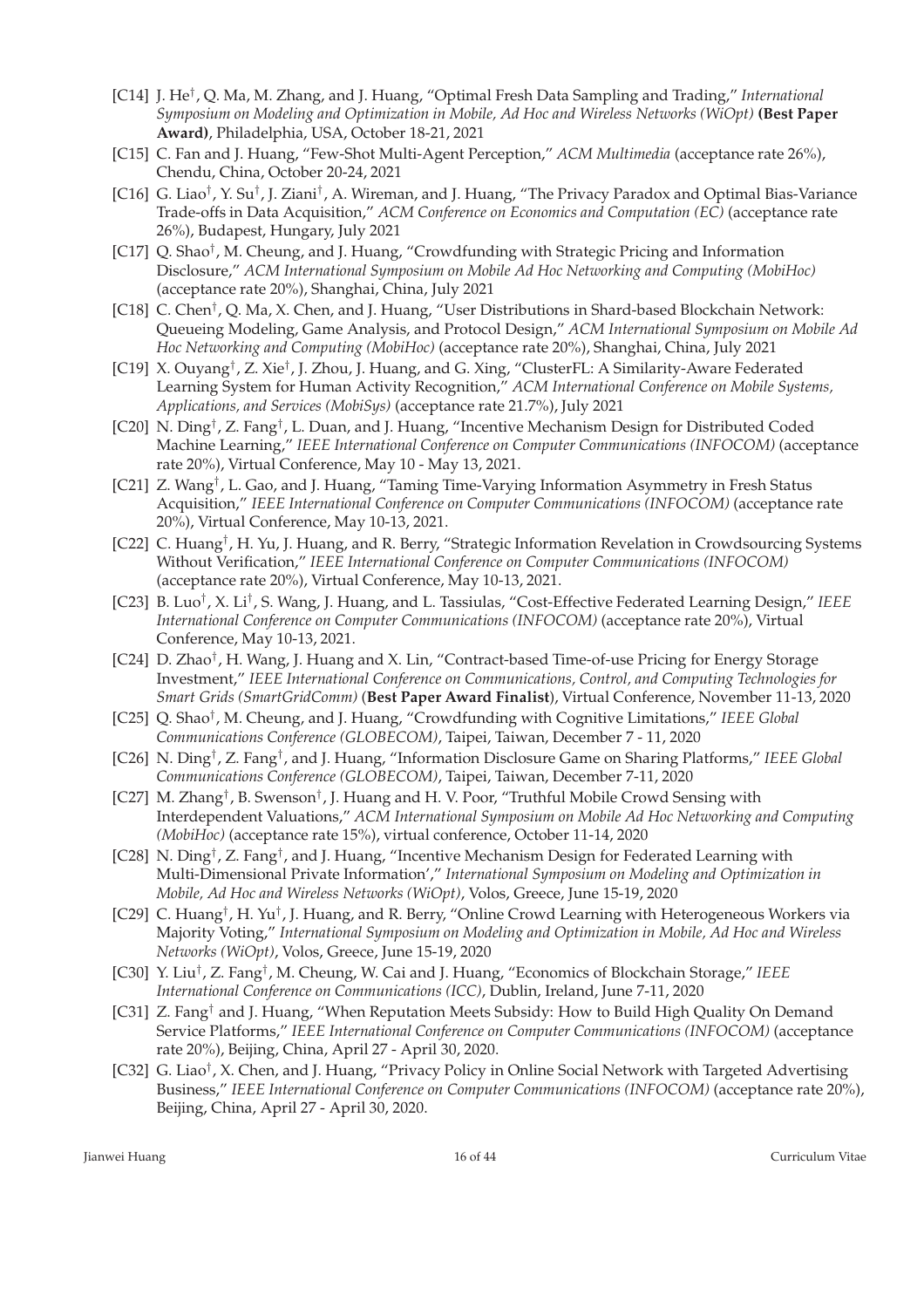- [C33] Z. Wang<sup>†</sup>, L. Gao, and J. Huang, "Travel with Your Mobile Data Plan: A Location-Flexible Data Service," *IEEE International Conference on Computer Communications (INFOCOM)* (acceptance rate 20%), Beijing, China, April 27 - April 30, 2020.
- [C34] C. Huang<sup>†</sup>, H. Yu<sup>†</sup>, J. Huang, and R. Berry, "Crowdsourcing with Heterogeneous Workers in Social Networks," *IEEE Global Communications Conference (GLOBECOM)*, Waikoloa, HI, USA, December 9 - 14, 2019
- [C35] C. Huang<sup>†</sup>, H. Yu<sup>†</sup>, J. Huang, and R. Berry, "Incentivizing Crowdsourced Workers via Truth Detection," *IEEE Global Conference on Signal and Information Processing (GlobalSIP)*, Ottawa, Canada, November 11 - 14, 2019
- [C36] Q. Ma† , E. Yeh, and J. Huang, "How Bad is Selfish Caching," *ACM International Symposium on Mobile Ad Hoc Networking and Computing (MobiHoc)* (acceptance rate 23.7%), Catania, Italy, July 2-5, 2019
- [C37] M. Zhang† , A. Arafa, J. Huang, and H.V. Poor, "How to Price Fresh Data," *International Symposium on Modeling and Optimization in Mobile, Ad Hoc and Wireless Networks (WiOpt)*, Avignon, France, June 4-6, 2019
- [C38] D. Zhao<sup>†</sup>, H. Wang<sup>†</sup>, J. Huang, and X. Lin, "Controllable vs. Random: Renewable Generation Competition in a Local Energy Market," *IEEE International Conference on Communications (ICC)*, Shanghai, China, May 20 - 24, 2019
- [C39] M. Zhang† and J. Huang, "Mechanism Design for Network Utility Maximization with Private Constraint Information," *IEEE International Conference on Computer Communications (INFOCOM)* (acceptance rate 20%), Paris, France, April 29 - May 2, 2019.
- [C40] M. Tang† and J. Huang, "How to Earn Money in Live Streaming Platforms? A Study of Donation-Based Markets," *IEEE International Conference on Computer Communications (INFOCOM)* (acceptance rate 20%), Paris, France, April 29 - May 2, 2019.
- [C41] Z. Wang† , L. Gao, J. Huang, and B. Shou, "Economic Viability of Data Trading with Rollover," *IEEE International Conference on Computer Communications (INFOCOM)* (acceptance rate 20%), Paris, France, April 29 - May 2, 2019.
- [C42] Q. Shao<sup>†</sup>, M. Cheung, and J. Huang, "Crowdsourcing with Bounded Rationality: A Cognitive Hierarchy Perspective," *IEEE Global Communications Conference (GLOBECOM)*, Abu Dhabi, UAE, December 9 - 13, 2018
- [C43] G. Liao† , X. Chen, and J. Huang, "Social-Aware Privacy-Preserving Correlated Data Collection," *ACM International Symposium on Mobile Ad Hoc Networking and Computing (MobiHoc)* (acceptance rate 16.9%), Los Angeles, CA, USA, June 26-29, 2018
- [C44] Z. Wang<sup>†</sup>, L. Gao, and J. Huang, "Multi-Dimensional Contract Design for Mobile Data Plan with Time Flexibility," *ACM International Symposium on Mobile Ad Hoc Networking and Computing (MobiHoc)* (acceptance rate 16.9%), Los Angeles, CA, USA, June 26-29, 2018
- [C45] Q. Ma<sup>†</sup>, B. Shou, J. Huang, and T. Basar, "Dynamic Pricing in the Presence of Participation-Dependent Social Learning," *ACM International Symposium on Mobile Ad Hoc Networking and Computing (MobiHoc)* (acceptance rate 16.9%), Los Angeles, CA, USA, June 26-29, 2018
- [C46] M. Zhang<sup>†</sup>, J. Huang, and R. Zhang, "Wireless Power Provision as a Public Good," International *Symposium on Modeling and Optimization in Mobile, Ad Hoc and Wireless Networks (WiOpt)*, Shanghai, China, May 7-11, 2018
- [C47] Z. Wang† , L. Gao† , and J. Huang, "Pricing Competition of Rollover Data Plan," *International Symposium on Modeling and Optimization in Mobile, Ad Hoc and Wireless Networks (WiOpt)*, Shanghai, China, May 7-11, 2018
- [C48] H. Yu† , G. Iosifidis, B. Shou, and J. Huang, "Market Your Venue with Mobile Applications: Collaboration of Online and Offline Businesses," *IEEE International Conference on Computer Communications (INFOCOM)* (acceptance rate 21%), Honolulu, HI, USA, April 15 - 19, 2018.
- [C49] L. Gao† and J. Huang, "Achieving an Efficient and Fair Equilibrium Through Taxation" (invited), *Asia-Pacific Conference on Communications (APCC)*, Perth, Australia, December 11 - 13, 2017
- [C50] G. Liao<sup>†</sup>, X. Chen, and J. Huang, "Optimal Privacy-Preserving Data Collection: A Prospect Theory Perspective," *IEEE Global Communications Conference (GLOBECOM)* (**IEEE Communications Society Young Professional Best Paper Award**), Singapore, December 4 - 8, 2017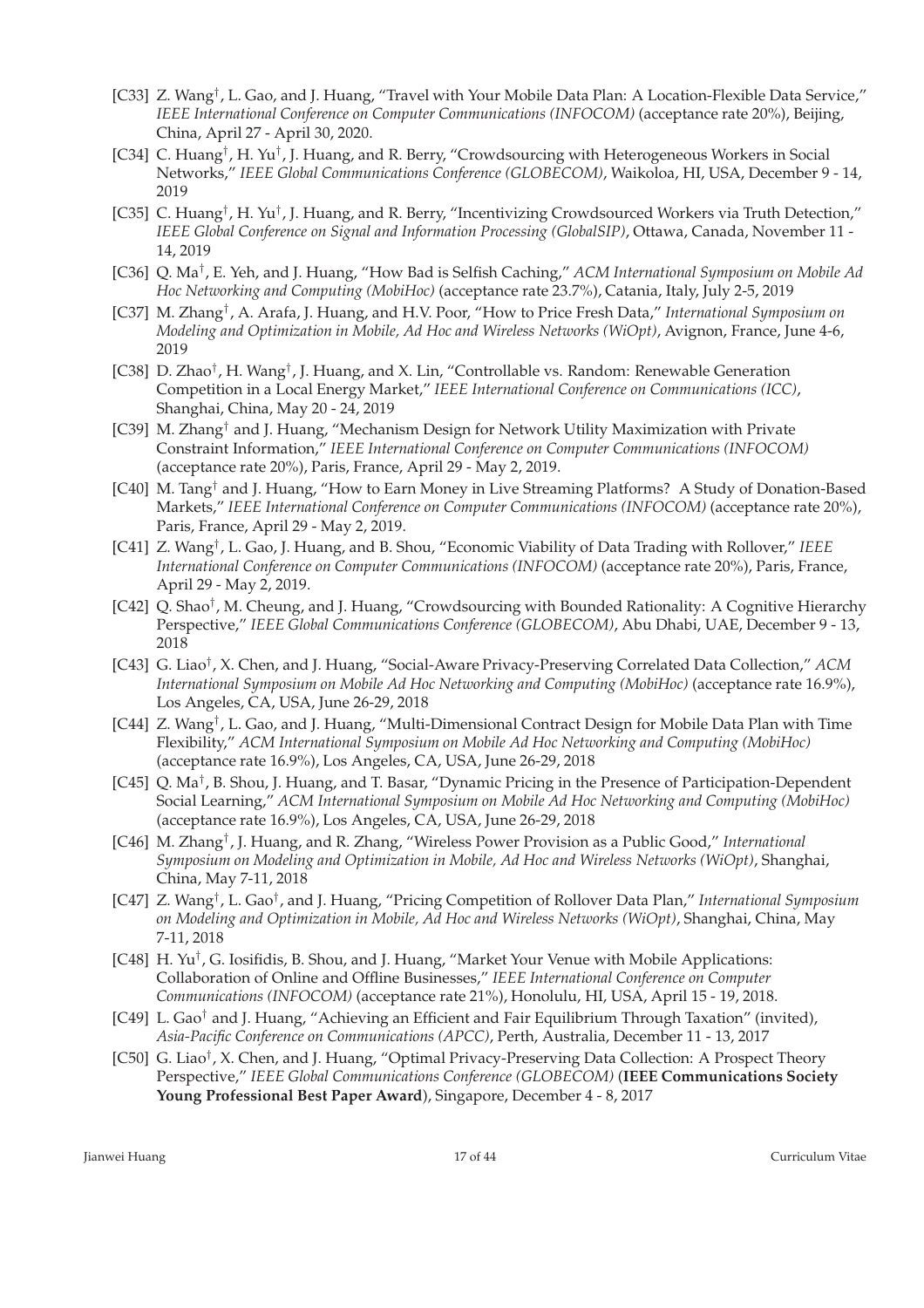- [C51] M. Tang<sup>†</sup>, L. Gao<sup>†</sup>, and J. Huang, "A General Framework for Crowdsourcing Mobile Communication, Computation, and Caching," *IEEE Global Communications Conference (GLOBECOM)*, Singapore, December 4 - 8, 2017
- [C52] S. Bahrami† , V. Wong, and J. Huang, "Demand Response for Data Centers in Deregulated Markets: A Matching Game Approach," *IEEE International Conference on Smart Grid Communications (SmartGridComm)*, Dresden, Germany, October 23 - 26, 2017
- [C53] Z. Wang<sup>†</sup>, L. Gao<sup>†</sup>, and J. Huang, "A Contract-Theoretic Design of Mobile Data Plan with Time Flexibility," *ACM Workshop on the Economics of Networks, Systems and Computation (NetEcon)*, Boston, USA, June 27, 2017
- [C54] Z. Wang† , L. Gao† , and J. Huang, "Pricing Optimization of Rollover Data Plan," *International Symposium on Modeling and Optimization in Mobile, Ad Hoc and Wireless Networks (WiOpt)*, Paris, France, May 15 - 19, 2017
- [C55] J. Yu† , M. Cheung† , and J. Huang, "Economics of Mobile Data Trading Market," *International Symposium on Modeling and Optimization in Mobile, Ad Hoc and Wireless Networks (WiOpt)*, Paris, France, May 15 - 19, 2017
- [C56] D. Zhao<sup>†</sup>, H. Wang<sup>†</sup>, J. Huang and X. Lin, "Pricing-based Energy Storage Sharing and Virtual Capacity Allocation," *IEEE International Conference on Communications (ICC)* (**Best Paper Award Finalist**), Paris, France, May 21 - 25, 2017
- [C57] M. Cheung<sup>†</sup>, F. Hou, and J. Huang, "Make a Difference: Diversity-Driven Social Mobile Crowdsensing," *IEEE International Conference on Computer Communications (INFOCOM)* (acceptance rate 21%), Atlanta, GA, USA, May 1-4, 2017.
- [C58] M. Zhang<sup>†</sup>, L. Gao<sup>†</sup>, J. Huang, and M. Honig, "Cooperative and Competitive Operator Pricing for Mobile Crowdsourced Internet Access," *IEEE International Conference on Computer Communications (INFOCOM)* (acceptance rate 21%), Atlanta, GA, USA, May 1-4, 2017.
- [C59] M. Tang<sup>†</sup>, S. Wang<sup>†</sup>, L. Gao<sup>†</sup>, J. Huang, and L. Sun, "MOMD: A Multi-Object Multi-Dimensional Auction for Crowdsourced Mobile Video Streaming," *IEEE International Conference on Computer Communications (INFOCOM)* (acceptance rate 21%), Atlanta, GA, USA, May 1-4, 2017.
- [C60] C. Jiang† , L. Gao† , L. Duan, and J. Huang, "Exploiting Data Reuse in Mobile Crowdsensing," *IEEE Global Communications Conference (GLOBECOM)*, Washington DC, USA, December, 2016
- [C61] Q. Ma† , J. Huang, T. Basar, J. Liu† , X. Chen† , "Pricing for Sharing Economy with Reputation," *Workshop on the Economics of Networks, Systems and Computation (NetEcon)*, Juan-les-Pins, France, June 2016
- [C62] H. Yu<sup>†</sup>, G. Iosifidis<sup>†</sup>, J. Huang, and L. Tassiulas, "Coopetition between LTE Unlicensed and Wi-Fi: A Reverse Auction with Allocative Externalities," *International Symposium on Modeling and Optimization in Mobile, Ad Hoc and Wireless Networks (WiOpt)*, Tempe, AZ, USA, May 2016
- [C63] Q. Ma<sup>†</sup>, L. Gao<sup>†</sup>, Y. Liu, and J. Huang, "A Contract-Based Incentive Mechanism for Crowdsourced Wireless Community Networks," *International Symposium on Modeling and Optimization in Mobile, Ad Hoc and Wireless Networks (WiOpt)*, Tempe, AZ, USA, May 2016
- [C64] M. Tang<sup>†</sup>, L. Gao<sup>†</sup>, H. Pang<sup>†</sup>, J. Huang, and L. Sun, "A Multi-Dimensional Auction Mechanism for Mobile Crowdsourced Video Streaming," *International Symposium on Modeling and Optimization in Mobile, Ad Hoc and Wireless Networks (WiOpt)*, Tempe, AZ, USA, May 2016
- [C65] H. Pang<sup>†</sup>, P. Wang<sup>†</sup>, L. Gao<sup>†</sup>, M. Tang<sup>†</sup>, J. Huang, and L. Sun, "Crowdsourced Mobility Prediction Based on Spatio-Temporal Contexts," *IEEE International Conference on Communications (ICC)*, Kuala Lumpur, Malaysia, June 2016
- [C66] H. Yu<sup>†</sup>, M. Cheung<sup>†</sup>, L. Gao<sup>†</sup>, and J. Huang, "Economics of Public Wi-Fi Monetization and Advertising," *IEEE International Conference on Computer Communications (INFOCOM)* (acceptance rate 18%, **Best Paper Award finalist**), San Francisco, CA, USA, April 2016
- [C67] L. Gao<sup>†</sup>, M. Tang<sup>†</sup>, H. Pang<sup>†</sup>, J. Huang, and L. Sun, "Performance Bound Analysis for Crowdsourced Mobile Video Streaming," *Conference on Information Sciences and Systems (CISS)*, Princeton, NJ, USA, March 2016
- [C68] C. Jiang† , L. Gao† , L. Duan, and J. Huang, "Economics of Peer-to-Peer Mobile Crowdsensing," *IEEE Global Communications Conference (GLOBECOM)*, San Diego, CA, USA, December 2015
- [C69] Z. Zheng† , L. Gao† , L. Song, and J. Huang, "Topology Effect in Cooperative Relay Networks," *IEEE Global Communications Conference (GLOBECOM)*, San Diego, CA, USA, December, 2015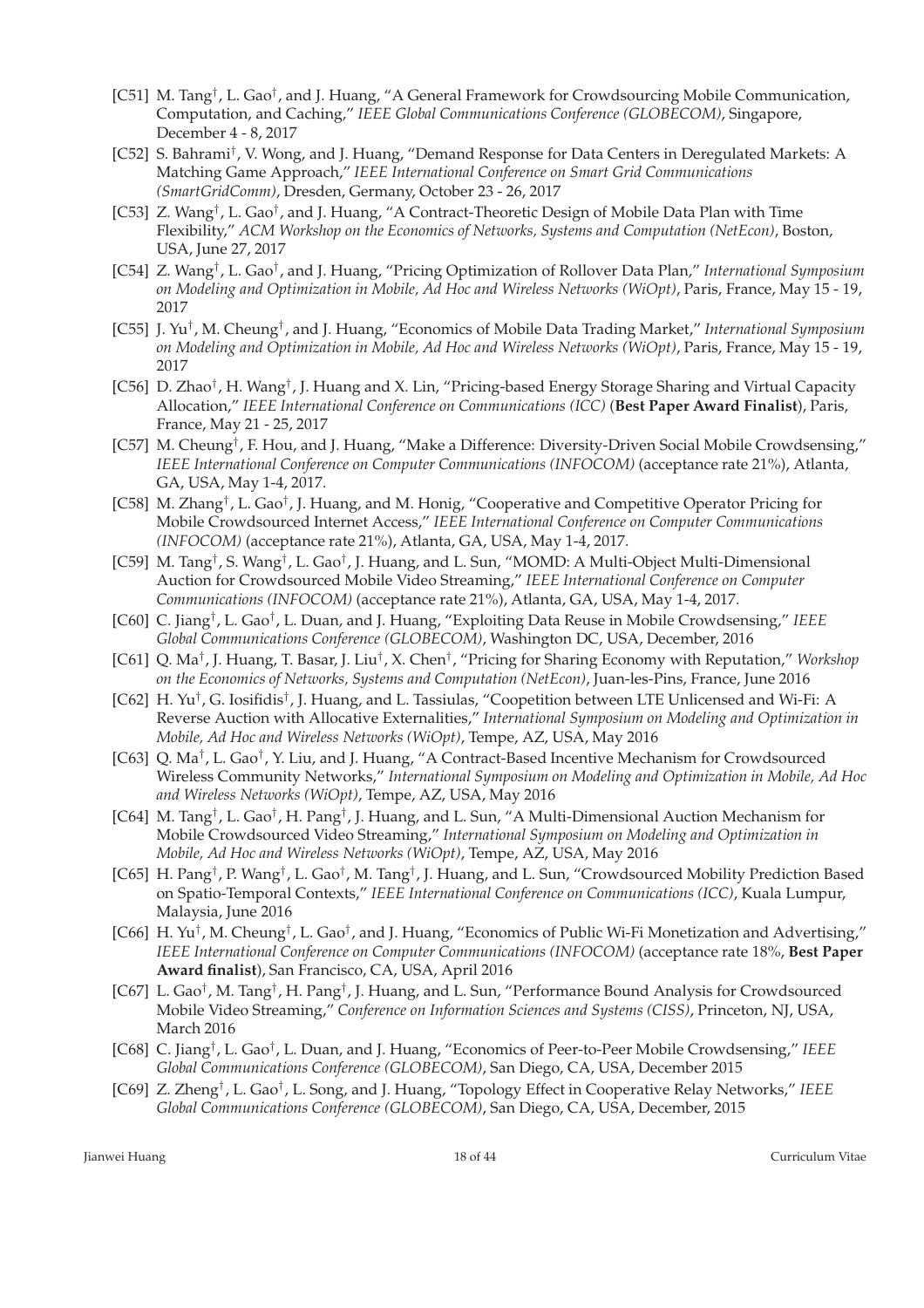- [C70] Y. Luo<sup>†</sup>, N. Shah<sup>†</sup>, J. Huang, and J. Walrand, "Parametric Prediction from Parametric Agents," Workshop *on the Economics of Networks, Systems and Computation (NetEcon)* (acceptance rate 20% for the long paper), Portland, OR, USA, June 2015
- [C71] M. Cheung<sup>†</sup>, R. Southwell<sup>†</sup>, F. Hou, and J. Huang, "Distributed Time-Sensitive Task Selection in Mobile Crowdsensing," *ACM International Symposium on Mobile Ad Hoc Networking and Computing (MobiHoc)* (acceptance rate 14.8%), Hangzhou, China, June 2015
- [C72] H. Wang† and J. Huang, "Bargaining-based Energy Trading Market for Interconnected Microgrids," *IEEE International Conference on Communications (ICC)*, London, UK, June 2015
- [C73] Q. Ma<sup>†</sup>, L. Gao<sup>†</sup>, Y. Liu, and J. Huang, "A Game-Theoretic Analysis of User Behaviors in Crowdsourced Wireless Community Networks," *International Symposium on Modeling and Optimization in Mobile, Ad Hoc and Wireless Networks (WiOpt)* **(Best Student Paper Award)**, Mumbai, India, May 2015
- [C74] J. Yu<sup>†</sup>, M. Cheung<sup>†</sup>, J. Huang, and V. Poor, "Mobile Data Trading: A Behavioral Economics Perspective," *International Symposium on Modeling and Optimization in Mobile, Ad Hoc and Wireless Networks (WiOpt)*, Mumbai, India, May 2015
- [C75] H. Yu<sup>†</sup>, M. Cheung<sup>†</sup>, and J. Huang, "Cooperative Wi-Fi Deployment: A One-to-Many Bargaining Framework," *International Symposium on Modeling and Optimization in Mobile, Ad Hoc and Wireless Networks (WiOpt)*, Mumbai, India, May 2015
- [C76] S. Li, Z. Shao, and J. Huang, "ARM: Anonymous Rating Mechanism for Discrete Power Control," *International Symposium on Modeling and Optimization in Mobile, Ad Hoc and Wireless Networks (WiOpt)*, Mumbai, India, May 2015
- [C77] M. Khalili<sup>†</sup>, L. Gao<sup>†</sup>, J. Huang, and B. Khalaj, "Incentive Design and Market Evolution of Mobile User-Provided Networks," *IEEE International Conference on Computer Communications (INFOCOM) Smart Data Pricing Workshop*, Hong Kong, April 2015
- [C78] Y. Luo<sup>†</sup>, L. Gao<sup>†</sup>, and J. Huang, "HySIM: A Hybrid Spectrum and Information Market for TV White Space Networks," *IEEE International Conference on Computer Communications (INFOCOM)* (acceptance rate 19%), Hong Kong, May 2015
- [C79] L. Gao† , F. Hou, and J. Huang, "Providing Long-Term Participation Incentive in Participatory Sensing," *IEEE International Conference on Computer Communications (INFOCOM)* (acceptance rate 19%), Hong Kong, May 2015
- [C80] H. Yu<sup>†</sup>, M. Cheung<sup>†</sup>, L. Huang, and J. Huang, "Predictive Delay-Aware Network Selection in Data Offloading," *IEEE Global Communications Conference (GLOBECOM)*, Houston, TX, USA, December, 2014
- [C81] H. Wang† and J. Huang, "Hybrid Renewable Energy Investment in Microgrid," *IEEE International Conference on Smart Grid Communications (SmartGridComm)*, Venice, Italy, November, 2014
- [C82] W. Yuan<sup>†</sup>, J. Huang, and Y.-J. Zhang, "Competitive Charging Station Pricing for Plug-in Electric Vehicles," *IEEE International Conference on Smart Grid Communications (SmartGridComm)*, Venice, Italy, November, 2014
- [C83] Q. Ma† , Y. Liu, and J. Huang, "Time and Location Aware Mobile Data Pricing," *IEEE International Conference on Communications (ICC)*, Sydney, Australia, June 2014
- [C84] J. Yu<sup>†</sup>, M. Cheung<sup>†</sup>, and J. Huang, "Spectrum Investment with Uncertainty Based on Prospect Theory," *IEEE International Conference on Communications (ICC)*, Sydney, Australia, June 2014
- [C85] Y. Luo<sup>†</sup>, L. Gao<sup>†</sup>, and J. Huang, "Trade Information, Not Spectrum: A Novel TV White Space Information Market Model," *International Symposium on Modeling and Optimization in Mobile, Ad Hoc and Wireless Networks (WiOpt)* **(Best Paper Award)**, Hammamet, Tunisia, May 2014
- [C86] M. Cheung† , F. Hou, and J. Huang, "Participation and Reporting in Participatory Sensing," *International Symposium on Modeling and Optimization in Mobile, Ad Hoc and Wireless Networks (WiOpt)*, Hammamet, Tunisia, May 2014
- [C87] C. Jiang† , L. Duan, and J. Huang, "Joint Spectrum Pricing and Admission Control for Heterogeneous Secondary Users," *International Symposium on Modeling and Optimization in Mobile, Ad Hoc and Wireless Networks (WiOpt)*, Hammamet, Tunisia, May 2014
- [C88] G. Iosifidis<sup>†</sup>, L. Gao<sup>†</sup>, J. Huang, and L. Tassiulas, "Enabling Crowd-Sourced Mobile Internet Access," *IEEE International Conference on Computer Communications (INFOCOM)* (acceptance rate 19%), Toronto, Canada, April - May 2014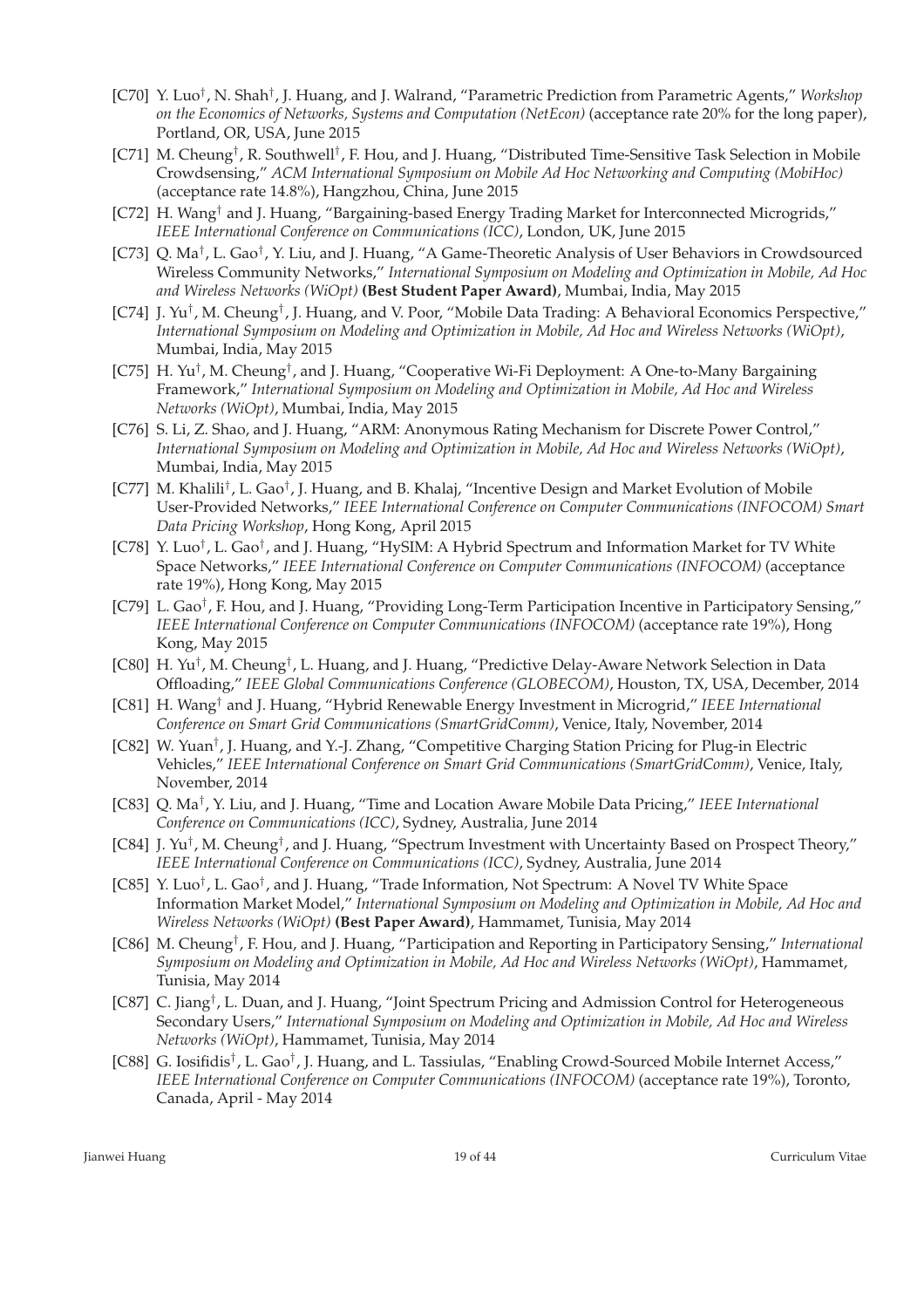- [C89] L. Gao<sup>†</sup>, G. Iosifidis<sup>†</sup>, J. Huang, and L. Tassiulas, "Hybrid Data Pricing for Network-Assisted User-Provided Connectivity," *IEEE International Conference on Computer Communications (INFOCOM)* (acceptance rate 19%), Toronto, Canada, April - May 2014
- [C90] Y. Luo† , L. Gao† , and J. Huang, "Information Market for TV White Space," *IEEE International Conference on Computer Communications (INFOCOM) Smart Data Pricing Workshop*, Toronto, Canada, April - May 2014
- [C91] H. Yu<sup>†</sup>, M. Cheung<sup>†</sup>, L. Huang, and J. Huang, "Delay-aware Predictive Network Selection in Data Offloading," *IEEE International Conference on Computer Communications (INFOCOM) Student Poster Session*, Toronto, Canada, April - May 2014
- [C92] M. Cheung<sup>†</sup>, R. Southwell<sup>†</sup>, and J. Huang, "Congestion-Aware Network Selection and Data Offloading," *Conference on Information Sciences and Systems (CISS)*, Princeton, NJ, USA, March 2014
- [C93] C. Wu<sup>†</sup>, H. Akhavan-Hejazi<sup>†</sup>, H. Mohsenian-Rad, and J. Huang, "PEV-based P-Q Control in Line Distribution Networks with High Requirement for Reactive Power Compensation," *IEEE PES Innovative Smart Grid Technologies Conference*, Washington D.C., USA, February 2014
- [C94] Y. Luo<sup>†</sup>, L. Gao<sup>†</sup>, and J. Huang, "White Space Ecosystem: A Secondary Network Operator's Perspective," *IEEE Global Communications Conference (GLOBECOM)*, Atlanta, USA, December 2013
- [C95] F. Hou, Z. Chen<sup>†</sup>, J. Huang, Z. Li, and A. Katsaggelos, "Multimedia Multicast Service Provisioning in Cognitive Radio Networks," *IEEE International Wireless Communications and Mobile Computing Conference (IWCMC)*, Cagliari, Sardinia, Italy, July 2013
- [C96] H. Wang<sup>†</sup>, J. Huang, X. Lin, and H. Mohsenian-Rad, "Exploring Smart Grid and Data Center Interactions for Electric Power Load Balancing," *ACM GreenMetrics*, Pittsburgh, PA, USA, June 2013
- [C97] B. Zhu† , X. Chen† , and J. Huang, "Decentralized Spatial Spectrum Access," *IEEE International Conference on Communications (ICC)*, Budapest, Hungary, June 2013
- [C98] M. Cheung† and J. Huang, "Optimal Delayed Wi-Fi Offloading," *International Symposium on Modeling and Optimization in Mobile, Ad Hoc and Wireless Networks (WiOpt)*, Tsukuba Science City, Japan, May 2013
- [C99] G. Iosifidis<sup>†</sup>, L. Gao<sup>†</sup>, J. Huang, and L. Tassiulas, "An Iterative Double Auction for Mobile Data Offloading," *International Symposium on Modeling and Optimization in Mobile, Ad Hoc and Wireless Networks (WiOpt)* **(Best Paper Award)**, Tsukuba Science City, Japan, May 2013
- [C100] L. Gao† , G. Iosifidis† , J. Huang, and L. Tassiulas, "Economics of Mobile Data Offload," *IEEE International Conference on Computer Communications (INFOCOM) Smart Data Pricing Workshop*, Turin, Italy, April 2013
- [C101] L. Duan† , J. Huang, and J. Walrand, "Economic Analysis of 4G Network Upgrade," *IEEE International Conference on Computer Communications (INFOCOM)* (acceptance rate 17%), Turin, Italy, April 2013
- [C102] L. Duan<sup>†</sup>, J. Huang, and B. Shou, "Optimal Pricing for Local and Global WiFi Markets," IEEE *International Conference on Computer Communications (INFOCOM)* (acceptance rate 17%), Turin, Italy, April 2013
- [C103] Y. Chen<sup>†</sup>, L. Duan<sup>†</sup>, J. Huang, and Q. Zhang, "Balance of revenue and social welfare in FCC's spectrum allocation," *IEEE International Conference on Computer Communications (INFOCOM)* (acceptance rate 17%), Turin, Italy, April 2013
- [C104] R. Southwell<sup>†</sup>, X. Chen<sup>†</sup>, and J. Huang, "Quality of Service Satisfaction Games for Spectrum Sharing," *IEEE International Conference on Computer Communications (INFOCOM) - Mini Conference*, Turin, Italy, April 2013
- [C105] Y. Xiao<sup>†</sup>, J. Huang, C. Yuen, and L.A. Dasilva, "Fairness and Efficiency Tradeoffs for User Cooperation in Distributed Wireless Networks," *IEEE International Conference on Computer Communications (INFOCOM) - Mini Conference*, Turin, Italy, April 2013
- [C106] Y. Luo† , L. Gao† , and J. Huang, "Spectrum Broker by Geo-location Database," *IEEE Global Communications Conference (GLOBECOM)*, Anaheim, USA, December 2012
- [C107] S. Gong<sup>†</sup>, X. Chen<sup>†</sup>, J. Huang, and P. Wang, "On-Demand Spectrum Sharing By Flexible Time-Slotted Cognitive Radio Networks," *IEEE Global Communications Conference (GLOBECOM)*, Anaheim, USA, December 2012
- [C108] C. Wu<sup>†</sup>, H. Mohsenian-Rad, and J. Huang, "PEV-based Reactive Power Compensation for Wind DG Units: A Stackelberg Game Approach," *IEEE International Conference on Smart Grid Communications (SmartGridComm)* **(Best Paper Award)**, Tainan City, Taiwan, November 2012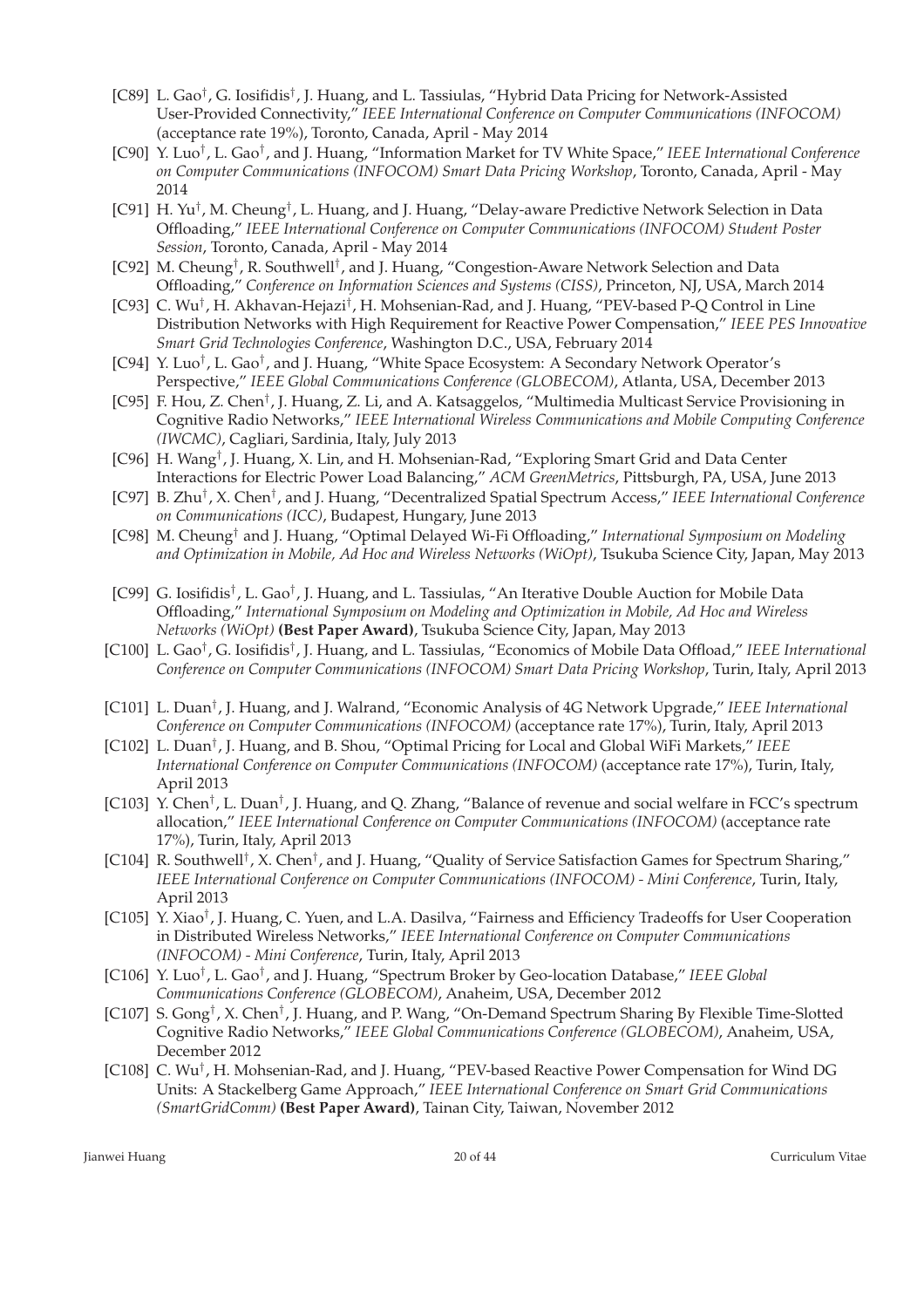- [C109] K. Sugiyama, T. Kubo, L. Duan<sup>†</sup>, A. Tagami, T. Hasegawa, and J. Huang, "Incentive Mechanisms for Secure Smartphone Collaboration" (Poster), *Conference on Decision and Game Theory for Security (GameSec)*, Budapest, Hungary, November 2012
- [C110] R. Southwell<sup>†</sup>, J. Huang, and B. Shou, "Physical Interference Model Based Spectrum Sharing with Generalized Spatial Congestion Games" (invited), *IEEE International Conference on Communication Systems (ICCS)*, Singapore, November 2012
- [C111] L. Duan<sup>†</sup>, J. Huang, and B. Shou, "Femtocell Service Provision with Dual Channel Competition" (invited), *ITC'24 Workshop on Telecom Economics, Engineering and Policy*, Krakow, Poland, September 2012
- [C112] X. Chen<sup>†</sup> and J. Huang, "Spatial Spectrum Access Game: Nash Equilibria and Distributed Learning," *ACM International Symposium on Mobile Ad Hoc Networking and Computing (MobiHoc)* (acceptance rate: 20%), Hilton Head Island, South Carolina, USA, June 2012
- [C113] X. Chen<sup>†</sup> and J. Huang, "Game Theoretic Analysis of Distributed Spectrum Sharing With Database," *IEEE International Conference on Distributed Computing Systems (ICDCS)* (acceptance rate: 13%), Macau, China, June 2012
- [C114] S. Li<sup>†</sup>, J. Huang, and S.Y. Li, "Profit Maximization of Cognitive Virtual Network Operator in A Dynamic Wireless Network," *IEEE International Conference on Communications (ICC)*, Ottawa, Canada, June 2012
- [C115] R. Southwell<sup>†</sup>, Y. Chen<sup>†</sup>, J. Huang, and Q. Zhang , "Convergence Dynamics of Graphical Congestion Games," *International Conference on Game Theory for Networks (GameNets)*, Vancouver, Canada, May 2012
- [C116] L. Law<sup>†</sup>, F. Hou, and J. Huang, "Partial Cooperation for Spectrum Sharing in Cognitive Radio Network" (invited), *International Workshop on Resource Allocation and Cooperation in Wireless Networks (in conjunction with WiOpt)*, Paderborn, Germany, May 2012
- [C117] X. Chen† and J. Huang, "Imitative Spectrum Access," *International Symposium on Modeling and Optimization in Mobile, Ad Hoc and Wireless Networks (WiOpt)*, Paderborn, Germany, May 2012
- [C118] R. Southwell† , J. Huang, and X. Liu, "Spectrum Mobility Games," *IEEE International Conference on Computer Communications (INFOCOM)* (acceptance rate: 18%), Orlando, FL, USA, March 2012
- [C119] L. Duan<sup>†</sup>, T. Kubo, K. Sugiyama, J. Huang, T. Hasegawa, and J. Walrand, "Incentive Mechanisms for Smartphone Collaboration in Data Acquisition and Distributed Computing," *IEEE International Conference on Computer Communications (INFOCOM)* (acceptance rate: 18%), Orlando, FL, USA, March 2012
- [C120] S. Gong<sup>†</sup>, P. Wang, and J. Huang, "Robust Threshold Design for Cooperative Sensing in Cognitive Radio Networks," *IEEE International Conference on Computer Communications (INFOCOM) Mini-Conference*, Orlando, FL, USA, March 2012
- [C121] L. Fu† , Y. Zhang, and J. Huang, "Energy Efficient Transmissions in MIMO Cognitive Radio Networks," *Conference on Information Sciences and Systems (CISS)*, Princeton, NJ, USA, March 2012
- [C122] L. Gao<sup>†</sup>, J. Huang, Y.J. Chen, and B. Shou, "ContrAuction: An Integrated Design of Contract and Auction for Dynamic Spectrum Sharing," *Conference on Information Sciences and Systems (CISS)*, Princeton, NJ, USA, March 2012
- [C123] C. Wu<sup>†</sup>, A.H. Mohsenian-Rad, J. Huang, and J. Jatskevich, "PEV-Based Combined Frequency and Voltage Regulation for Smart Grid," *IEEE PES Innovative Smart Grid Technologies Conference*, Washington, D.C., USA, January 2012
- [C124] C. Wu<sup>†</sup>, A.H. Mohsenian-Rad, and J. Huang, "Wind Power Integration via Aggregator-Consumer Coordination: A Game Theoretic Approach," *IEEE PES Innovative Smart Grid Technologies Conference*, Washington, D.C., USA, January 2012
- [C125] C. Wu<sup>†</sup>, A.H. Mohsenian-Rad, J. Huang, and Y. Wang, "Demand Side Management for Wind Power Integration in Microgrid Using Dynamic Potential Game Theory," *IEEE Global Communications Conference (GLOBECOM) Workshop on Smart Grid Communications and Networks*, Houston, USA, December 2011
- [C126] X. Chen† and J. Huang, "Evolutionarily Stable Open Spectrum Access in a Many-Users Regime," *IEEE Global Communications Conference (GLOBECOM)*, Houston, USA, December 2011
- [C127] Y. Yan<sup>†</sup>, J. Huang, X. Zhong, M. Zhao, and J. Wang, "Sequential Bargaining in Cooperative Spectrum Sharing: Incomplete Information with Reputation Effect," *IEEE Global Communications Conference (GLOBECOM)*, Houston, USA, December 2011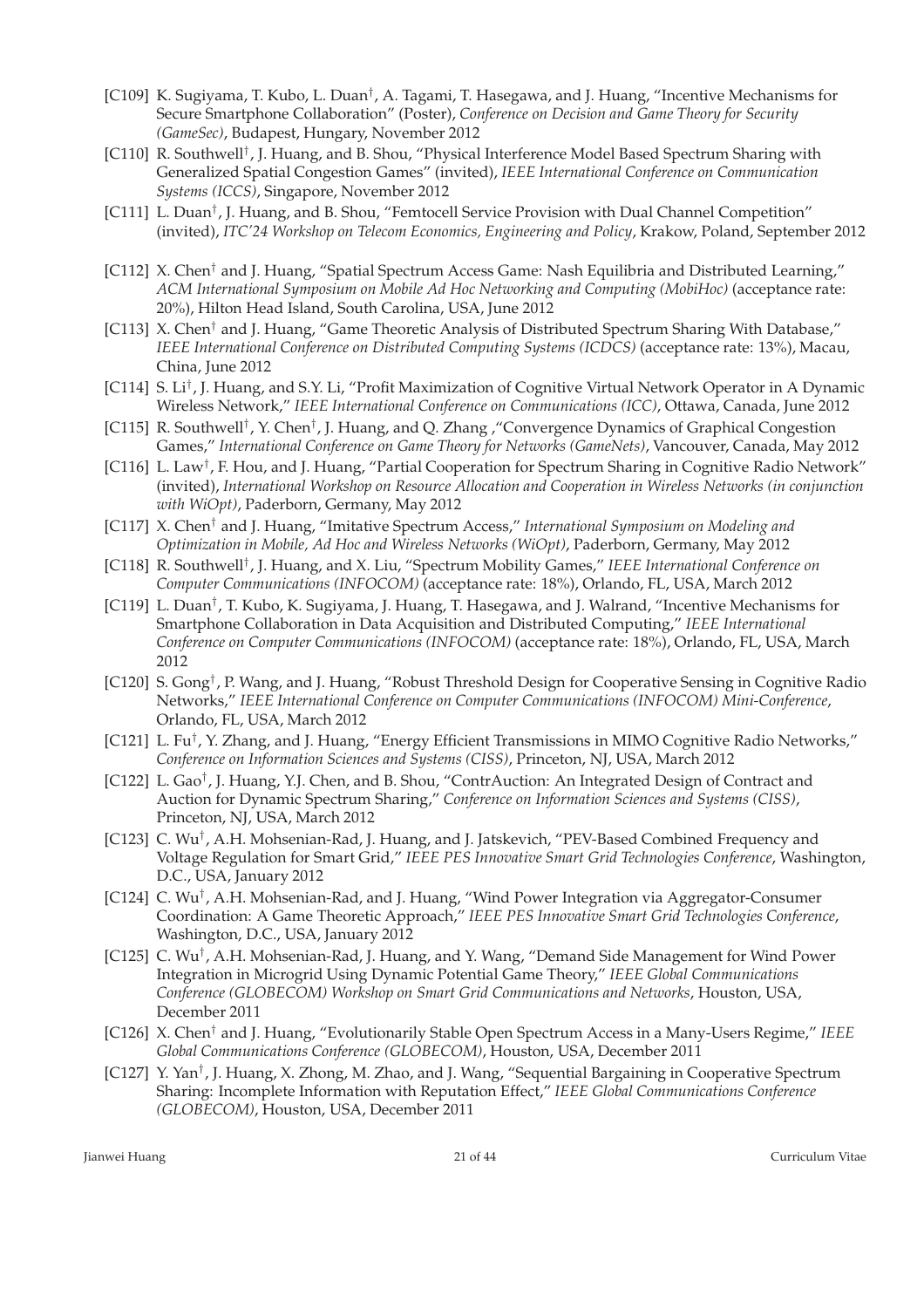- [C128] Y. Liu<sup>†</sup>, M. Tao, and J. Huang, "Auction-Based Optimal Power Allocation in Multiuser Cooperative Networks," *IEEE Global Communications Conference (GLOBECOM)*, Houston, USA, December 2011
- [C129] L. Law<sup>†</sup>, J. Huang, and M. Liu, "Price of Anarchy of Congestion Games with Player-Specific Constants" (invited), *International Conference on Wireless Communications and Signal Processing (WCSP)*, Nanjing, China, November 2011
- [C130] Y. Yan<sup>†</sup>, J. Huang, and J. Wang, "Dynamic Bayesian Spectrum Bargaining with Non-Myopic Users," *International Conference on Wireless Internet (WiCON)* **(Best Paper Award)**, Xi'An, China, October 2011
- [C131] Y. Yuan<sup>†</sup>, H. Zheng<sup>†</sup>, Z. Li, J. Huang, and J. Cao, "Utility-Driven Distributed Transmission Coordination For Video Communications Over Ad Hoc Wireless Network," *IEEE International Conference on Multimedia & Expo (ICME)*, Barcelona, Spain, July 2011
- [C132] K. Leung† and J. Huang, "Regulating Wireless Access Pricing," *IEEE International Conference on Communications (ICC)*, Kyoto, Japan, June 2011
- [C133] M. Cheung<sup>†</sup>, F. Hou<sup>†</sup>, V. Wong, and J. Huang, "Dynamic Optimal Random Access for Vehicle-to-Roadside Communications," *IEEE International Conference on Communications (ICC)*, Kyoto, Japan, June 2011
- [C134] X. Chen<sup>†</sup>, J. Huang, and H. Li, "Adaptive Channel Recommendation for Dynamic Spectrum Access," *IEEE Dynamic Spectrum Access Networks (DySPAN)*, Aachen, Germany, May 2011
- [C135] L. Duan<sup>†</sup>, L. Gao<sup>†</sup>, and J. Huang, "Contract-based Cooperative Spectrum Sharing," *IEEE Dynamic Spectrum Access Networks (DySPAN)*, Aachen, Germany, May 2011
- [C136] R. Southwell<sup>†</sup> and J. Huang, "Convergence Dynamics of Resource-Homogeneous Congestion Games," *International Conference on Game Theory for Networks (GameNets)* **(Best Paper Award Finalist)**, Shanghai, China, April 2011
- [C137] Y. Yan<sup>†</sup>, J. Huang, X. Zhong, and J. Wang, "Dynamic Spectrum Negotiation with Asymmetric Information," *International Conference on Game Theory for Networks (GameNets)*, Shanghai, China, April 2011
- [C138] G. Feng<sup>†</sup>, J. Huang, and D.M. Chiu, "Bargaining and Peering between Network Content/Coverage Providers" (invited), *International Conference on Game Theory for Networks (GameNets)*, Shanghai, China, April 2011
- [C139] L. Duan† and J. Huang, "Economic Viability of Femtocell Service Provision" (invited), *International Conference on Game Theory for Networks (GameNets)*, Shanghai, China, April 2011
- [C140] F. Hou<sup>†</sup> and J. Huang, "Dynamic Channel Selection in Cognitive Radio Network with Channel Heterogeneity," *IEEE Global Communications Conference (GLOBECOM)* (**Best Paper Award**), Miami, USA, December 2010
- [C141] F. Wang<sup>†</sup>, J. Zhu<sup>†</sup>, J. Huang, and Y. Zhao, "Admission Control and Channel Allocation for Supporting Real-time Applications in Cognitive Radio Networks," *IEEE Global Communications Conference (GLOBECOM)*, Miami, USA, December 2010
- [C142] L. Fu<sup>†</sup>, H. Kim<sup>†</sup>, J. Huang, S. Liew, and M. Chiang, "Energy Conservation and Interference Mitigation: From Decoupling Property to Win-Win Strategy," *IEEE Conference on Decision and Control (CDC)*, Atlanta, Georgia, USA, December 2011
- [C143] J. Zhu<sup>†</sup>, J. Huang, and W. Zhang, "Optimal One-Dimensional Relay Placement in Cognitive Radio Networks" (invited), *International Conference on Wireless Communications and Signal Processing (WCSP)*, Suzhou, China, October 2010
- [C144] J. Huang, "Game Theoretical Analysis of Cognitive Radio Networks: An NCEL Perspective" (invited), *International Workshop on Cognitive Information Processing (CIP)*, Elba Island, Italy, June 2010
- [C145] L. Duan<sup>†</sup>, J. Huang, and B. Shou, "Competition with Dynamic Spectrum Leasing," IEEE Dynamic *Spectrum Access Networks (DySPAN)*, Singapore, April, 2010
- [C146] L. Duan<sup>†</sup>, J. Huang, and B. Shou, "Cognitive Mobile Virtual Network Operator: Investment and Pricing with Supply Uncertainty," *IEEE International Conference on Computer Communications (INFOCOM)* (acceptance rate: 17.5%), San Diego, CA, USA, March 2010
- [C147] A.H. Mohsenian-Rad<sup>†</sup>, J. Huang, V.W.S. Wong, and R. Schober,, "Bargaining and Price-of-Anarchy in Repeated Inter-Session Network Coding Games," *IEEE International Conference on Computer Communications (INFOCOM)* (acceptance rate: 17.5%), San Diego, CA, USA, March 2010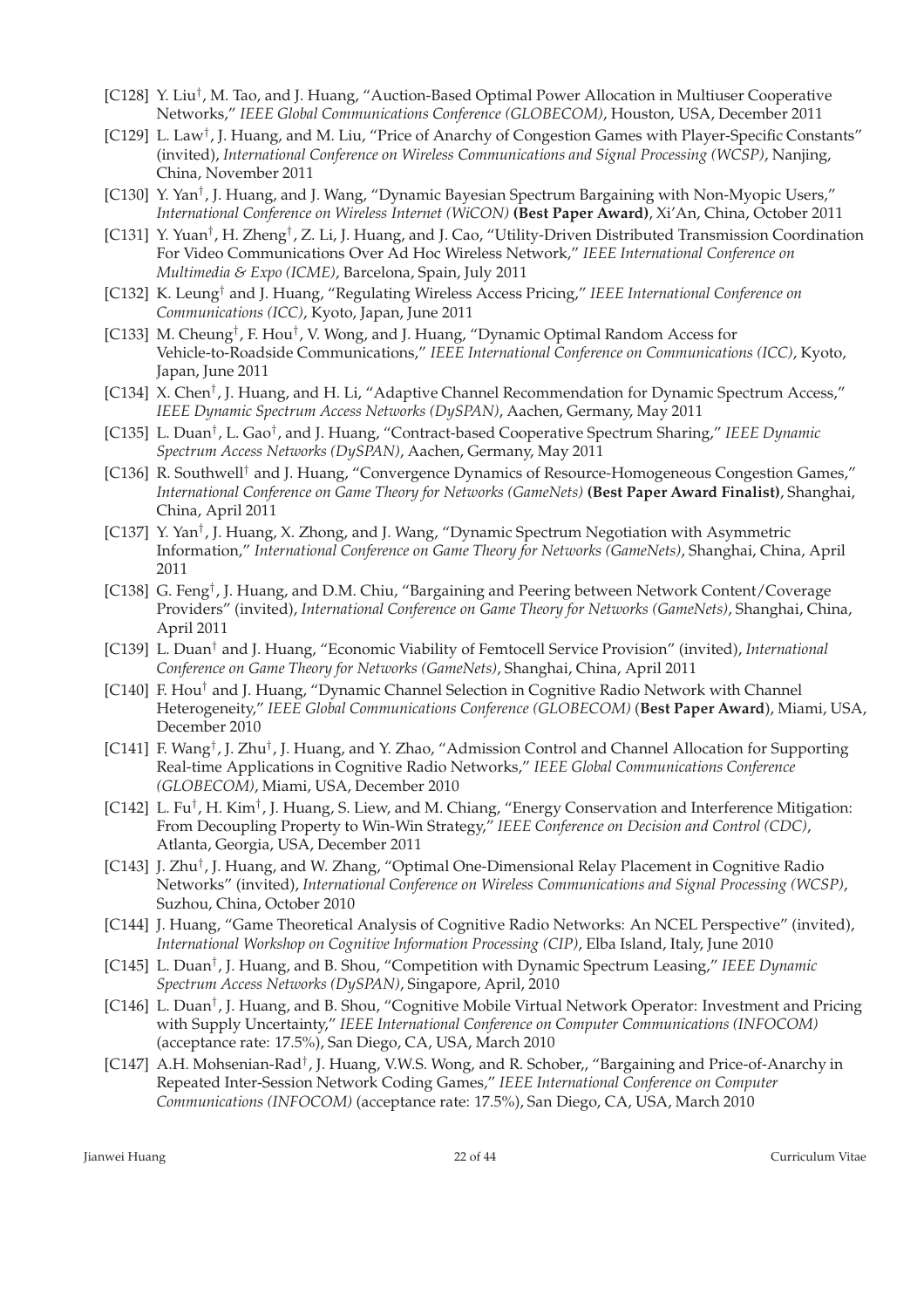- [C148] L. Fu<sup>†</sup>, S. Liew, and J. Huang, "Effective Carrier Sensing in CSMA Networks under Cumulative Interference," *IEEE International Conference on Computer Communications (INFOCOM)* (acceptance rate: 17.5%), San Diego, CA, USA, March 2010
- [C149] X. Zhang<sup>†</sup>, L. Chen<sup>†</sup>, J. Huang, M. Chen, and Y. Zhao, "Distributed and Optimal Reduced Primal-Dual Algorithm for Uplink OFDM Resource Allocation" (invited), *IEEE Conference on Decision and Control (CDC)*, Shanghai, China, December 2009
- [C150] J. Huang, "Distributed Algorithm Design for Network Optimization Problems with Coupled Objectives" (invited), *IEEE TENCON*, Singapore, November 2009
- [C151] S. Li<sup>†</sup>, J. Huang, and S. Li, "Revenue Maximization for Communication Networks with Usage-Based Pricing," *IEEE Global Communications Conference (GLOBECOM)*, Hawaii, USA, November 2009
- [C152] L. Law† , J. Huang, M. Liu, and S. Li, "Price of Anarchy for Cognitive MAC Games", *IEEE Global Communications Conference (GLOBECOM)*, Hawaii, USA, November 2009
- [C153] W. Dang<sup>†</sup>, M. Tao, H. Mu<sup>†</sup>, and J. Huang, "Subcarrier-Pair Based Resource Allocation for Cooperative AF Multi-Relay OFDM Systems," *IEEE Global Communications Conference (GLOBECOM)*, Hawaii, USA, November 2009
- [C154] J. Huang and X. Huang, "Revenue Management for Cognitive Spectrum Underlay Networks: An Interference Elasticity Perspective," *The 15th Asia-Pacific Conference on Communications* (**Best Paper Award**), Shanghai, China, October 2009
- [C155] V. Gajic<sup>†</sup>, J. Huang, and B. Rimoldi, "Competition of Wireless Providers for Atomic Users: Equilibrium and Social Optimality,"*Allerton Conference on Communication, Control and Computing*, Monticello, IL, USA, September 2009
- [C156] A.H. Mohsenian-Rad<sup>†</sup>, J. Huang, V.W.S. Wong, S. Jaggi, and R. Schober, "A Game-Theoretic Analysis of Inter-Session Network Coding," *IEEE International Conference on Communications (ICC)*, Dresden, Germany, June 2009
- [C157] L. Fu<sup>†</sup>, S. Liew, and J. Huang, "Power Controlled Scheduling with Consecutive Transmission Constraints: Complexity Analysis and Algorithm Design," *IEEE International Conference on Computer Communications (INFOCOM)* (acceptance rate: 19.7%), Rio de Janeiro, Brazil, April 2009
- [C158] A.H. Mohsenian-Rad<sup>†</sup>, J. Huang, M. Chiang, and V.W.S. Wong, "Simple, Robust, and Optimal Random Access," *IEEE MILCOM*, San Diego, CA, USA, November 2008
- [C159] Y. Cheung<sup>†</sup>, D.M. Chiu, and J. Huang, "Can Bilateral ISP Peering Lead to Network-wide Cooperative Settlement," *IEEE International Conference on Computer Communication Networks (ICCCN)*, St. Thomas U.S. Virgin Islands, USA, August 2008
- [C160] X. Ji<sup>†</sup>, J. Huang, M. Chiang, and F. Catthoor, "Downlink OFDM Scheduling and Resource Allocation for Delay Constraint SVC Streaming," *IEEE International Conference on Communications (ICC)*, Beijing, China, May 2008
- [C161] L. Fu<sup>†</sup>, S. Liew, and J. Huang, "Joint Power Control and Link Scheduling in Wireless Networks for Throughput Optimization," *IEEE International Conference on Communications (ICC)*, Beijing, China, May 2008
- [C162] K. Yang<sup>†</sup>, Y. Wu<sup>†</sup>, J. Huang, X. Wang, and S. Verdu, "Distributed Robust Optimization for Communication Networks," *IEEE International Conference on Computer Communications (INFOCOM)* (acceptance rate: 20.3%), Phoenix, AZ, USA, April 2008
- [C163] J. Huang, Z. Han, H.V. Poor, and M. Chiang, "Auction-based Resource Allocation for Multi-relay Asynchronous Cooperative Networks," *IEEE International Conference on Acoustics, Speech and Signal Processing (ICASSP)*, Las Vegas, Navada, USA, April 2008
- [C164] F. Li† , J. Huang, and A. Lippman, "A Linear Integer Programming Approach to Analyze P2P Media Streaming,"*Conference on Information Sciences and Systems (CISS)*, Princeton, NJ, USA, March 2008
- [C165] M. Chen and J. Huang, "Optimal Resource Allocation for OFDM Uplink Communication: A Primal-Dual Approach" (invited), *Conference on Information Sciences and Systems (CISS)*, Princeton, NJ, USA, March 2008
- [C166] J. Huang, V. Subramanian, R. Agrawal, and R. Berry, "Joint Scheduling and Resource Allocation for Uplink OFDM Systems," *Asilomar Conference on Signals, Systems and Computers*, Pacific Grove, CA, USA, November 2007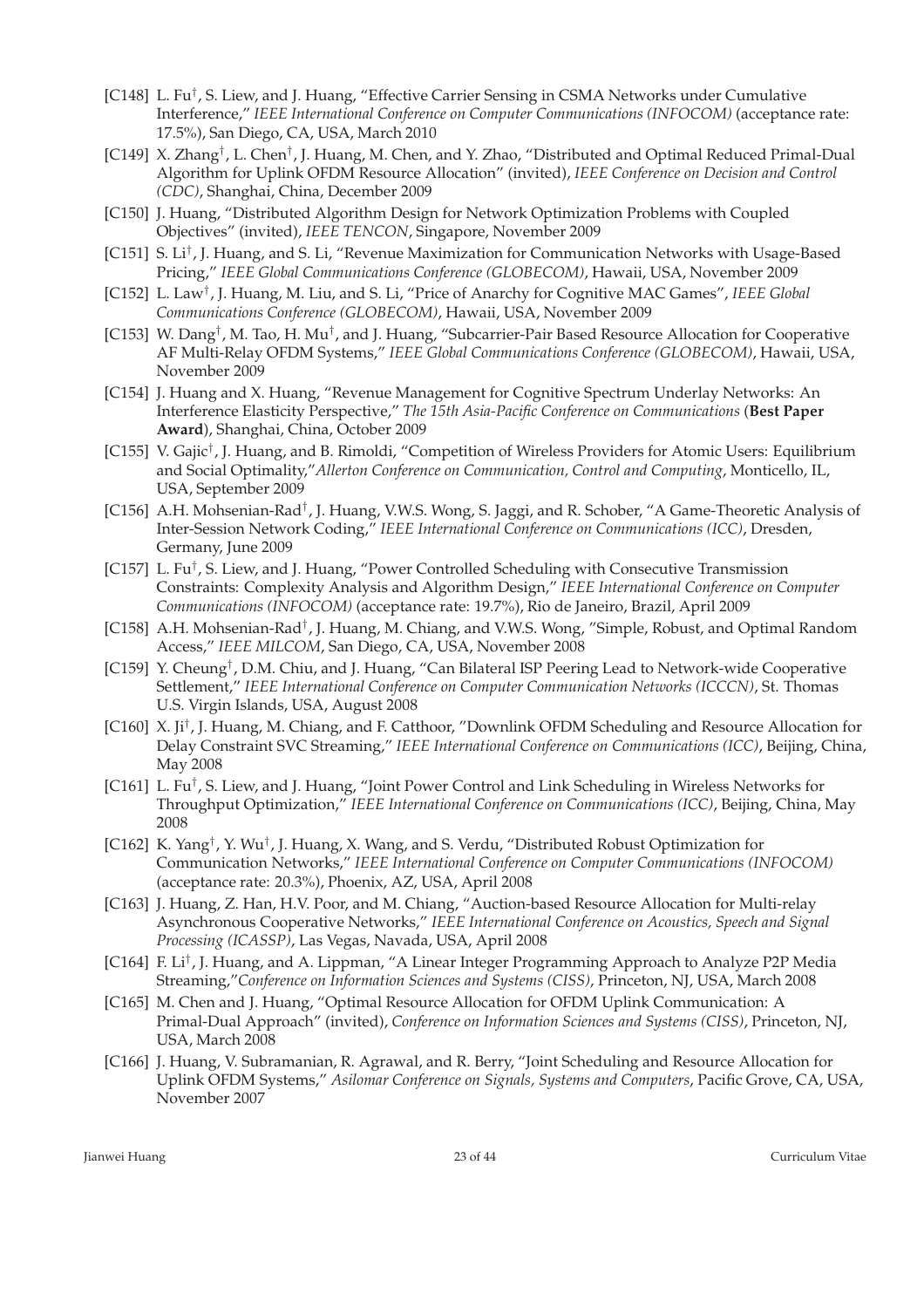- [C167] J. Huang, Z. Han, H.V. Poor, and M. Chiang, "Auction-Based Distributed Resource Allocation for Cooperation Transmission in Wireless Networks," *IEEE Global Communications Conference (GLOBECOM)*, Washington D. C., USA, November 2007
- [C168] J. Dwoskin<sup>†</sup>, D. Xu, J. Huang, M. Chiang, and R. Lee, "Secure Key Management Architecture Against Sensor-node Fabrication Attacks," *IEEE Global Communications Conference (GLOBECOM)*, Washington D.C., USA, November 2007
- [C169] J. Huang, C.W. Tan<sup>†</sup>, M. Chiang, and R. Cendrillon, "Statistical Multiplexing over DSL Networks," *IEEE International Conference on Computer Communications (INFOCOM)* (acceptance rate: 18%), Anchorage, AK, USA, May 2007
- [C170] M. Chiang, J. Huang, D. Xu, Y. Yi, C.W. Tan<sup>†</sup>, and R. Cendrillon, "FAST Copper For Broadband Access: An Overview," *IEEE International Conference on Acoustics, Speech and Signal Processing (ICASSP)*, Honolulu, Hawaii, USA, April 2007
- [C171] R. Agrawal, R. Berry, J. Huang, and V. Subramanian, "Optimal Scheduling for OFDMA Systems," *Asilomar Conference on Signals, Systems and Computers*, Pacific Grove, CA, USA, October 2006 (Contribution: 30%, online version at http://ieeexplore.ieee.org/xpls/abs\_all.jsp?arnumber=4176786)
- [C172] M. Chiang, J. Huang, D. Xu, Y. Yi, C.W. Tan<sup>†</sup>, and R. Cendrillon, "FAST Copper For Broadband Access" (invited), *Allerton Conference on Communication, Control and Computing*, Monticello, IL, USA, September 2006
- [C173] M. Chiang, J. Huang, R. Cendrillon, C.W. Tan† , and D. Xu, "FAST Copper For Broadband Access," *SPIE Broadband Access Communication Technologies Conference*, Boston, MA, USA, October 2006
- [C174] J. Huang, R. Cendrillon, M. Chiang, and M. Moonen, "Autonomous Spectrum Balancing (ASB) for Frequency Selective Interference Channels," *IEEE International Symposium on Information Theory (ISIT)*, Seattle, WA, USA, July 2006
- [C175] Z. Li, J. Huang, and A. K. Katsaggelos, "Pricing Based Collaborative Multi-User Video Streaming Over Power Constrained Wireless Downlink," *IEEE International Conference on Acoustics, Speech and Signal Processing (ICASSP)*, Toulouse, France, May 2006
- [C176] J. Huang, Z. Li, M. Chiang, and A. K. Katsaggelos, "Joint Rate Control and Scheduling for Wireless Uplink Video Streaming," *IEEE International Packet Video Workshop*, Hangzhou, China, April 2006
- [C177] A. Tang<sup>†</sup>, J.-W. Lee<sup>†</sup>, J. Huang, M. Chiang, and A. R. Calderbank, "Reverse Engineering MAC," *International Symposium on Modeling and Optimization in Mobile, Ad Hoc and Wireless Networks (WiOpt)*, Boston, MA, USA, April 2006
- [C178] J. Huang, V. Subramanian, R. Agrawal, and R. Berry, "Downlink Scheduling and Resource Allocation for OFDM Systems" (invited), *Conference on Information Sciences and Systems (CISS)*, Princeton, NJ, USA, March 2006
- [C179] J. Huang, R. Berry, and M. L. Honig, "Spectrum Sharing with Distributed Interference Compensation, " *IEEE Dynamic Spectrum Access Networks (DySPAN)*, Baltimore, MD, USA, November 2005
- [C180] J. Huang, R. Berry, and M. L. Honig, "Performance of Distributed Utility-based Power Power Control for Wireless Ad Hoc Networks, " *IEEE MILCOM*, Atlantic City, NJ, USA, October 2005
- [C181] J. Huang, R. Berry, and M. L. Honig, "A Game Theoretic Analysis of Distributed Power Control for Spread Spectrum Ad Hoc Networks, " *IEEE International Symposium on Information Theory (ISIT)*, Adelaide, Australia, September 2005
- [C182] J. Huang, R. Berry, and M. L. Honig, "Distributed Interference Compensation for Multi-Channel Wireless Networks," *Allerton Conference on Communication, Control and Computing*, Monticello, IL, USA, September 2005
- [C183] J. Huang, R. Berry, and M. L. Honig, "Auction Mechanisms for Distributed Spectrum Sharing," *Allerton Conference on Communication, Control and Computing*, Monticello, IL, USA, October 2004
- [C184] J. Huang, R. Berry, and M. L. Honig, "Auction-based Spectrum Sharing," *International Symposium on Modeling and Optimization in Mobile, Ad Hoc and Wireless Networks (WiOpt)*, Cambridge, UK, March 2004
- [C185] J. Huang, R. Berry, and M. L. Honig, "Wireless Scheduling with Hybrid ARQ," *Conference on Information Sciences and Systems (CISS)*, Princeton, NJ, USA, March 2004

### **PATENT**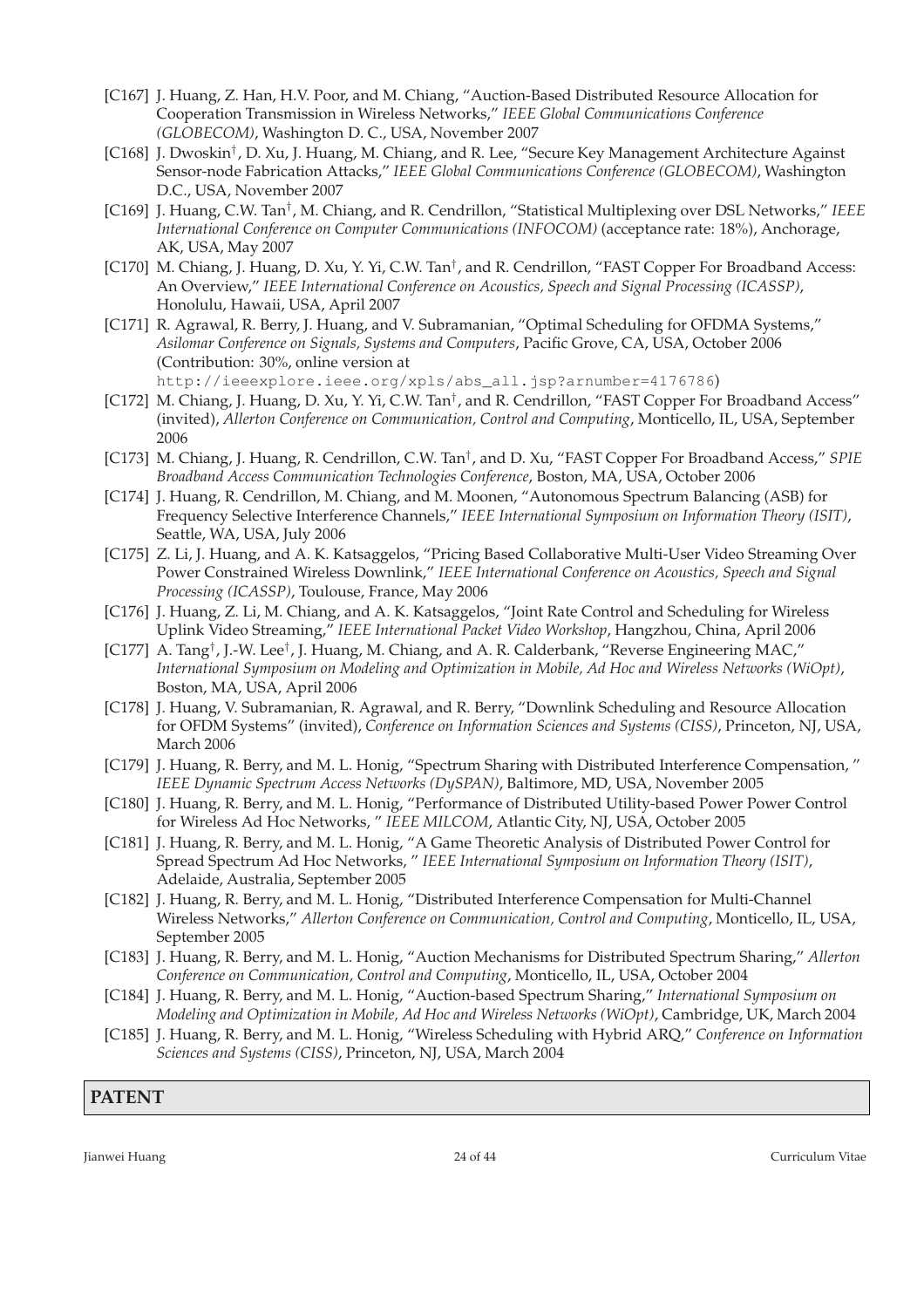- V. Subramanian, R. Agrawal, R. Berry, and J. Huang, "Method and System for Allocating Subcarriers to Subscriber Devices, " US patent No. 7586990, September 2009
- L. Sun, S. Wang, M. Tang, L. Gao, and J. Huang, "A Method for End-to-End Fair Collaborative Video Transmission," China patent No. CN 105898550 B, March 2019

## **INDUSTRY COLLABORATION**

- Alcatel-Lucent Bell Labs (USA): Distributed robust network optimization
- AT&T Labs (USA): Network key management
- Samsung (USA): Wireless video streaming
- Nokia Siemens Networks (USA): Resource allocation in OFDM systems
- Orange/France Telecom (France): Cellular network pricing
- Microsoft Research Asia (China): Spectrum mobility games
- Ericsson (China): Wireless video streaming
- China Mobile (China): 3G network billing system
- Asiainfo-Linkage Technologies (China): 3G network billing system

### **STUDENT SUPERVISION**

- **Graduated PhD students**
	- 1. Liqun Fu: thesis title "Scheduling in Wireless Networks with Physical Interference Constraints" (co-supervision with Prof. Soung Chang Liew), Ph.D. defense at CUHK 07/2010, currently a Distinguished Professor and Department Chair at Xiamen University (China), recipient of **Chinese Thousand Talents Plan Award for Young Professionals 2015**
	- 2. Lingjie Duan: thesis title "Some Economics of Cellular and Cognitive Radio Networks," PhD defense at CUHK 06/2012, currently a tenured Associate Professor at Singapore University of Technology and Design (Singapore), recipient of **Hong Kong Young Scientist Award Finalist 2014** and **IEEE Communications Society Asia-Pacific Outstanding Young Researcher Award 2015**
	- 3. Xu Chen: thesis title "Distributed Spectrum Sharing: A Social and Game Theoretical Approach," PhD defense at CUHK 06/2012, currently a Full Professor at Sun Yat-Sen University (China), recipient of **Hong Kong Young Scientist Award Runner-Up 2014**, **Chinese Thousand Talents Plan Award for Young Professionals 2016**, and **IEEE Communications Society Asia-Pacific Outstanding Young Researcher Award 2017**
	- 4. Shuqing Li: thesis title "Revenue Maximization for Communication Networks" (co-supervision with Prof. Shuo-Yen Robert Li), PhD defense at CUHK 07/2012, first job as a Research Scientist at Bell Labs (China)
	- 5. Lok Man Law: thesis title "Game Theoretical Analysis of Congested Wireless Networks" (co-supervision with Prof. Shuo-Yen Robert Li), PhD defense at CUHK 03/2013, first job as an Engineer at SmarTone Vodafone (Hong Kong)
	- 6. Yuan Luo: thesis title "Economics of White Space Network," PhD defense at CUHK 08/2015, currently a tenure-track Assistant Professor at CUHK Shenzhen, recipient of the **Hong Kong PhD Fellowship**, **CUHK Young Scholar Thesis Award 2015**, **CUHK Postgraduate Research Output Award 2015**, and **IEEE WiOpt 2014 Best Paper Award**
	- 7. Hao Wang: thesis title "Economic Mechanisms for Integrating Smart Grid Technologies into Power System," PhD defense at CUHK 05/2016, currently a Lecturer in Monash University (Australia)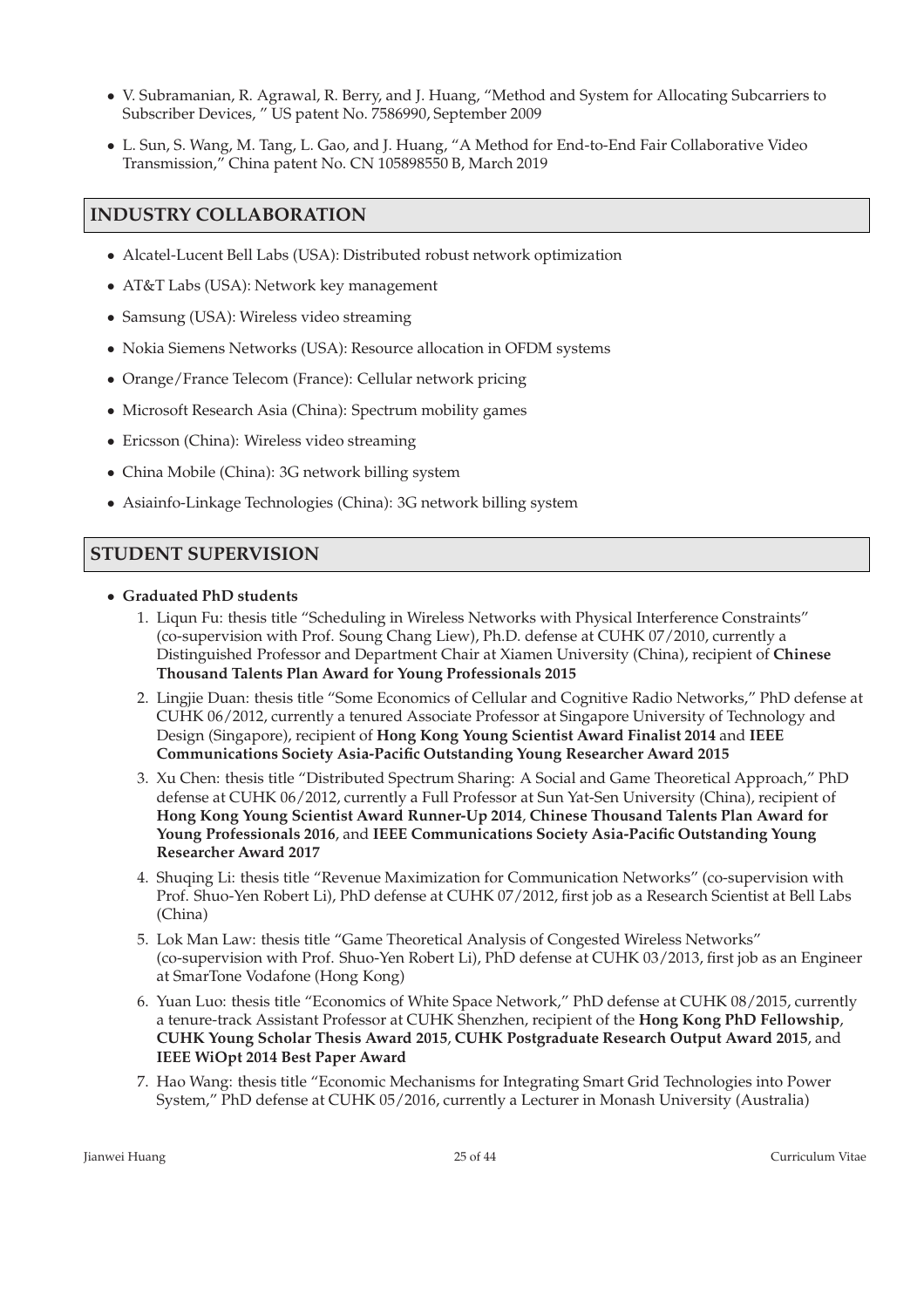- 8. Haoran Yu: thesis title "Optimization and Economic Analysis of Wi-Fi Networks," PhD defense at CUHK 08/2016, currently an Associate Professor at Beijing Institute of Technology (China)
- 9. Qian Ma: thesis title "Incentive Mechanism Design for Networked Markets," PhD defense at CUHK 02/2017, currently an Associate Professor at Sun Yat-Sen University (China), recipient of the **IEEE WiOpt 2015 Best Student Paper Award**
- 10. Changkun Jiang: thesis title "Crowdsourced Network Resource Sharing: Optimization and Incentives," PhD defense at CUHK 06/2017, currently an Assistant Professor at Shenzhen University
- 11. Junlin Yu: thesis title "Behavior Economic Analysis in Wireless Networks," PhD defense at CUHK 08/2017, currently a senior engineer at Ant Financial and Alipay (China)
- 12. Ming Tang: thesis title "Optimizations and Economics of Multimedia Services," **Hong Kong PhD Fellow**, PhD defense at CUHK 09/2018, currently an Assistant Professor at Southern University of Science and Technology (China)
- 13. Zhiyuan Wang: thesis topic "Economics of Mobile Data Pricing," **Hong Kong PhD Fellow**, PhD defense at CUHK 08/2019, currently an Associate Professor at Beihang University (China)
- 14. Meng Zhang: thesis title "Network Sharing Economy: Pricing and Mechanism Design," PhD defense at CUHK 09/2019, currently an Assistant Professor at Zhejiang University-UIUC Joint institute (China)
- 15. Dongwei Zhao (CUHK): thesis topic "Economic Mechanism Design for Smart Grid Storage Systems," PhD defense at CUHK 04/2021, currently a Postdoc Fellow at MIT (USA)
- 16. Guocheng Liao (CUHK): thesis topic "Optimization and Economics of Privacy-Preserving Mechanisms in Data Acquisition", PhD defense at CUHK 04/2021, currently a tenure-track Assistant Professor at Sun Yat-Sen University (China)
- 17. Chao Huang (CUHK): thesis topic "Incentive Mechanism Design for Crowdsourcing Systems Without Verification," PhD defense at CUHK 06/2021, currently a Postdoc Fellow at University of California, Davis (USA)
- 18. Ningning Ding (CUHK): thesis topic "Economics of Network Resource Sharing," PhD defense at CUHK 06/2022, currently a Postdoc Fellow at Northwestern University (USA)
- 19. Qi Shao (CUHK): thesis topic "Optimizations and Economics in Crowd Systems," **Hong Kong PhD Fellow**, PhD defense at CUHK 06/2022, currently a Postdoc Fellow at CUHK (China)

### • **Graduated MPhil students**

- 1. Guoseng Feng: thesis title "Bargaining and Peering between Network Content/Coverage Providers" (co-supervision with Prof. Dah Ming Chiu), MPhil defense in 07/2010, first job at China Construction Bank (Hong Kong)
- 2. Kwan Fong Leung: thesis title "Wireless Access Pricing," MPhil defense in 07/2011, first job at J.P. Morgan (Hong Kong)
- 3. Leung Kam Wong: thesis title "Large Deviation Analysis of Wireless P2P Systems," MPhil defense in 11/2011, first job at Microsoft (Hong Kong)

### • **Current PhD Students**

- 1. Qi Shao (CUHK): thesis topic "Behavior Economics of Crowd Sourcing", **Hong Kong PhD Fellow**, starting 08/2017
- 2. Yunshu Liu (CUHK): thesis topic "Economics of Blockchain", starting 08/2018 (co-supervision with Prof. Man Hon Cheung)
- 3. Xiaomin Ouyang (CUHK): thesis topic "Multi-Task Federated Learning", starting 08/2019 (co-supervision with Prof. Guoliang Xing)
- 4. Qinqi Lin (CUHK Shenzhen): thesis topic "Privacy Preserving Data Pricing", starting 01/2020
- 5. Xiang Li (CUHK Shenzhen): thesis topic TBD, starting 08/2020
- 6. Yifan Luo (CUHK Shenzhen): thesis topic TBD, starting 08/2020
- 7. Junyi He (CUHK Shenzhen): thesis topic TBD, starting 08/2020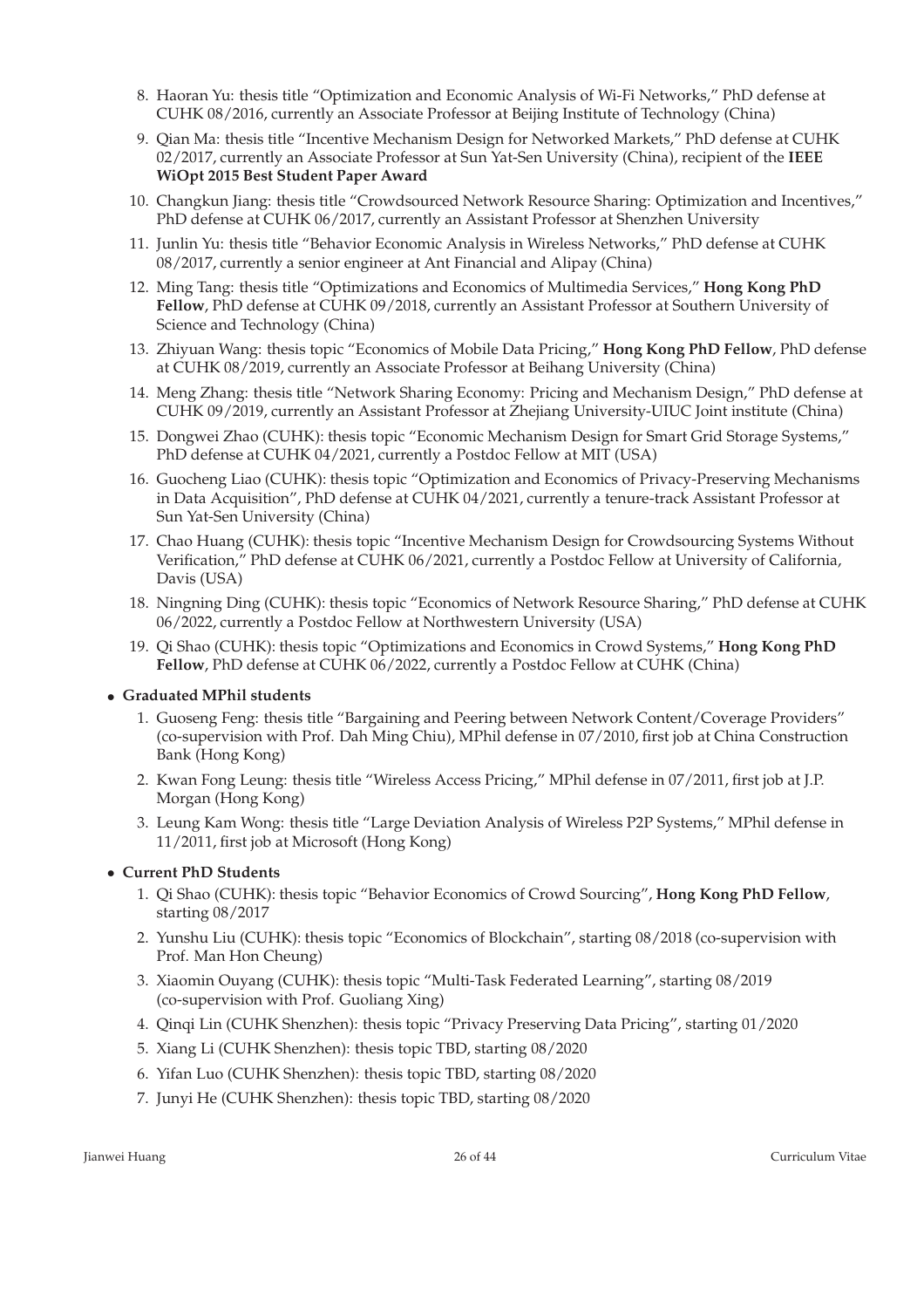- 8. Wentao Ye (CUHK Shenzhen): thesis topic TBD, starting 08/2021
- 9. Kexin Chen (CUHK Shenzhen): thesis topic TBD, starting 08/2021
- 10. Ruichen Xu (CUHK): thesis topic TBD, starting 08/2021

### • **Post-doctoral Researchers**

- 1. Pengchao Han, Ph.D. from Northeastern University (China), postdoc at CUHK Shenzhen, starting 09/2021
- 2. Dr. Peng Sun, Ph.D. from Zhejiang University (China), postdoc at CUHK Shenzhen, starting 11/2020
- 3. Dr. Jin Xu, Ph.D. from Texas A&M (USA), postdoc at CUHK Shenzhen, starting 09/2020
- 4. Dr. Qisheng Huang, Ph.D. from Singapore University of Technology and Design (Singapore), postdoc at CUHK Shenzhen, starting 08/2020
- 5. Dr. Junling Li, Ph.D. from University of Waterloo (Canada), joint postdoc at CUHK Shenzhen & AIRS, starting 05/2020
- 6. Dr. Lihua Ruan, Ph.D. from University of Melbourne (Australia), postdoc at CUHK Shenzhen, starting 12/2019
- 7. Dr. Bing Luo, Ph.D. from University of Melbourne (Australia), postdoc at CUHK Shenzhen, starting 10/2019
- 8. Dr. Yunpeng Li, Ph.D. from Singapore University of Technology and Design (Singapore), postdoc at CUHK Shenzhen, 08/2019 - 07/2020
- 9. Dr. Zhixuan Fang, Ph.D. from Tsinghua University (China), postdoc at CUHK 08/2018 08/2020, currently an Assistant Professor at Tsinghua University
- 10. Dr. Yanru Zhang, Ph.D. from University of Houston (USA), postdoc at CUHK 03/2017 06/2018, currently an Assistant Professor at the University of Electronic Science and Technology of China
- 11. Dr. Man Hon Cheung: Ph.D. from University of British Columbia (Canada), postdoc at CUHK (jointly with University of Macau) 08/2012 - 06/2017, currently an Assistant Professor at City University of Hong Kong
- 12. Dr. Lin Gao: Ph.D. from Shanghai Jiaotong University (China), postdoc at CUHK 09/2010 08/2015, currently an Associate Professor at Harbin Institute of Technology (Shenzhen), recipient of **IEEE WiOpt 2013/2014/2015 Best (Student) Paper Award** and **IEEE Communications Society Asia-Pacific Outstanding Young Researcher Award 2016**
- 13. Dr. Richard Southwell: Ph.D. from Sheffield University (UK), postdoc at CUHK 09/2010 12/2014, first job Assistant Professor at Tsinghua University (China)
- 14. Dr. Quansheng Guan: Ph.D. from South China University of Technology, postdoc at CUHK during 02/2012 – 02/2013, currently a Full Professor at South China University of Technology (China)
- 15. Dr. Fen Hou: Ph.D. from University of Waterloo (Canada), postdoc at CUHK during 08/2009 03/2011, currently an Associate Professor at University of Macau, recipient of **IEEE GLOBECOM 2010 Best Paper Award**
- 16. Dr. Junhua Zhu: Ph.D. from Hong Kong University of Science and Technology, postdoc at CUHK during 03/2009 – 12/2009, first job senior researcher at Huawei (China)

### • **Visiting Students**

- 1. Qinghua Ding, Undergraduate student from Tsinghua University (China), 01/2017 05/2017
- 2. Haitian Pang, PhD student from Tsinghua University (China), 07/2016
- 3. Shahab Bahrami, PhD student from University of British Columbia (Canada), 06/2016
- 4. Zhiwen Hu, PhD student from Peking University (China), 07/2015 08/2015
- 5. Mohammad Mahdi Khalili, Master student from Sharif University of Technology (Iran), 07/2014 10/2014
- 6. Zijie Zheng, Undergraduate student from Peking University (China), 07/2014 08/2014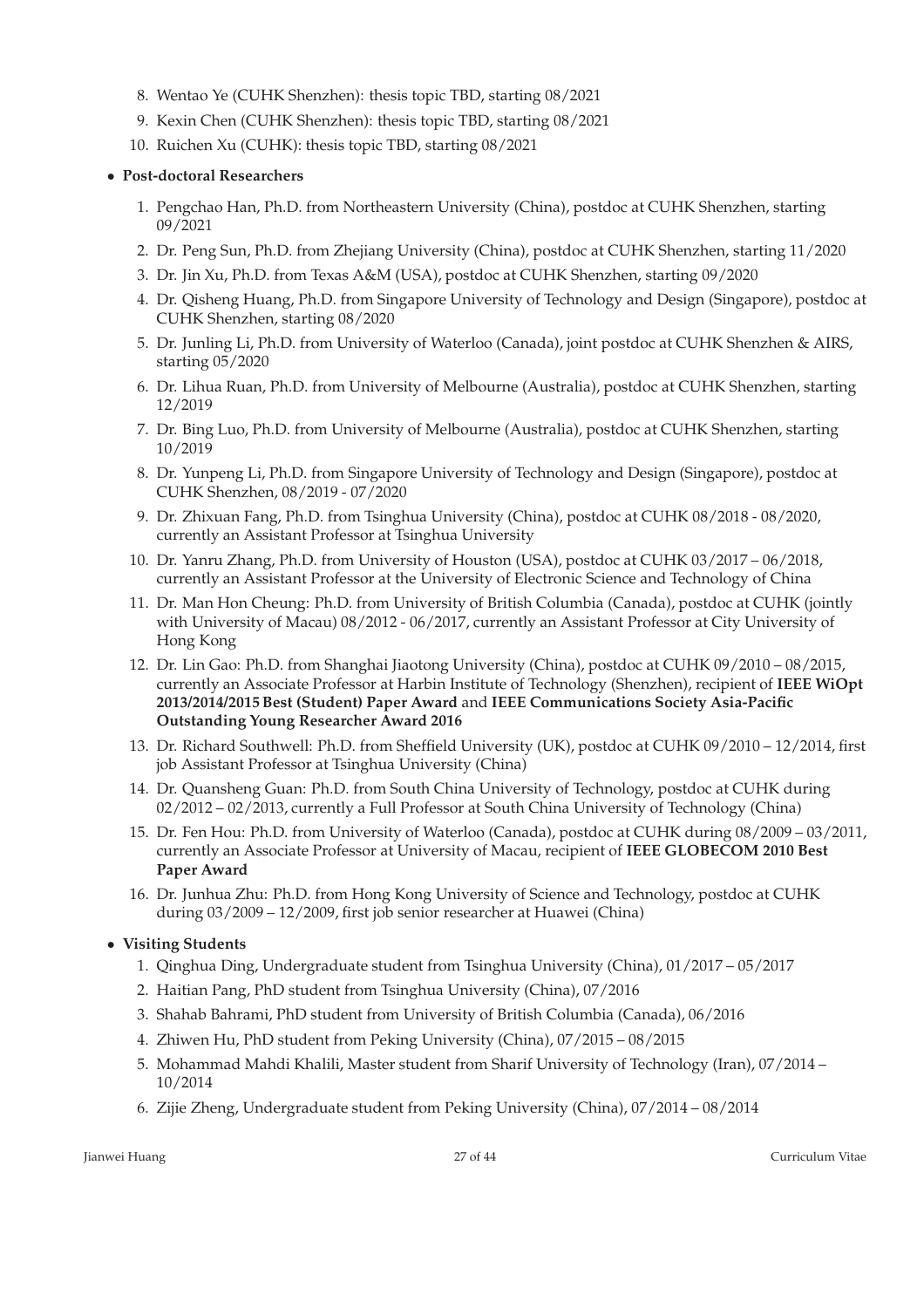- 7. Xinzheng Zhu, Master student from Shanghai Jiatong University (China), 07/2013 08/2013
- 8. Fariborz Salehi, Undergraduate student from Sharif University of Technology (Iran), 07/2013 09/2013
- 9. Sarah Shahi, Undergraduate student from Amirkabir University of Technology (Iran), 07/2012 09/2012
- 10. George Iosifidis, PhD student from University of Thessaly (Greece), 10/2011 12/2011
- 11. Chenye Wu, PhD student from Tsinghua University (China), visited during 10/2011, 07/2010 08/2010
- 12. Man Hong Cheung, PhD student from University of British Columbia (Canada), 08/2009 09/2009
- 13. Feng Wang, PhD student from Peking University (China), 07/2009 12/2009
- 14. Soham Mehta, Undergraduate Student from IIT, Bombay (India), 05/2009 07/2009
- 15. Vojislav Gajic, PhD student from Ecole Polytechnique Federale de Lausanne (Switzerland), 06/2008 09/2008, 09/2009 – 11/2009
- 16. Peng Wang, PhD student from Tsinghua University (China), 06/2008 08/2008
- 17. Xiaoxin Zhang, PhD student from Peking University (China), 06/2008 08/2008
- 18. Pengliang Cheng, Master student from Shanghai Jiaotong University (China), 06/2008 08/2008

### **CLASSROOM TEACHING**

Table 1 lists all courses that I taught at CUHK and CUHKSZ with student teaching evaluations.

- The teaching evaluation is on the scale of  $1 6$ , with the highest (best) being 6.
- Mean is the average value among top 90% evaluations for a course, which is used for tenure evaluation and promotion.
- Department (School) Mean is computed separately for undergraduate, graduate, and general education courses, except the year of 2008/2009 where only one department average of all courses was available.

## **HALF-DAY TUTORIALS**

- Optimization and Economics of Edge-based User-Provided Networks
	- **–** IEEE ICC, Shanghai, China, 05/2019
- Optimization and Economics of Mobile Crowd Sensing
	- **–** IEEE GLOBECOM, Abu Dhabi, UAE, 09/12/2018
- Fog Computing and Networking: A New Paradigm for 5G and IoT Applications
	- **–** IEEE ICC, Paris, France, 21/05/2017
	- **–** IEEE ICC, Kansas, USA, 20/05/2018
- User-Provided Networks: http://jianwei.cuhk.edu.cn/Files/UPN-Tutorial.pdf
	- **–** IEEE GLOBECOM, San Diego, CA, USA, 06/12/2015
- Economics of TV White Space Networks: http://jianwei.cuhk.edu.cn/Files/TV-Tutorial.pdf
	- **–** IEEE DySPAN, Baltimore, USA, 03/06/2017
	- **–** IEEE ICCC, Shenzhen, China, 02/11/2015
- Mobile Data Offloading: http://jianwei.cuhk.edu.cn/Files/MDO-Tutorial.pdf
	- **–** IEEE ICC, London, UK, 12/06/2015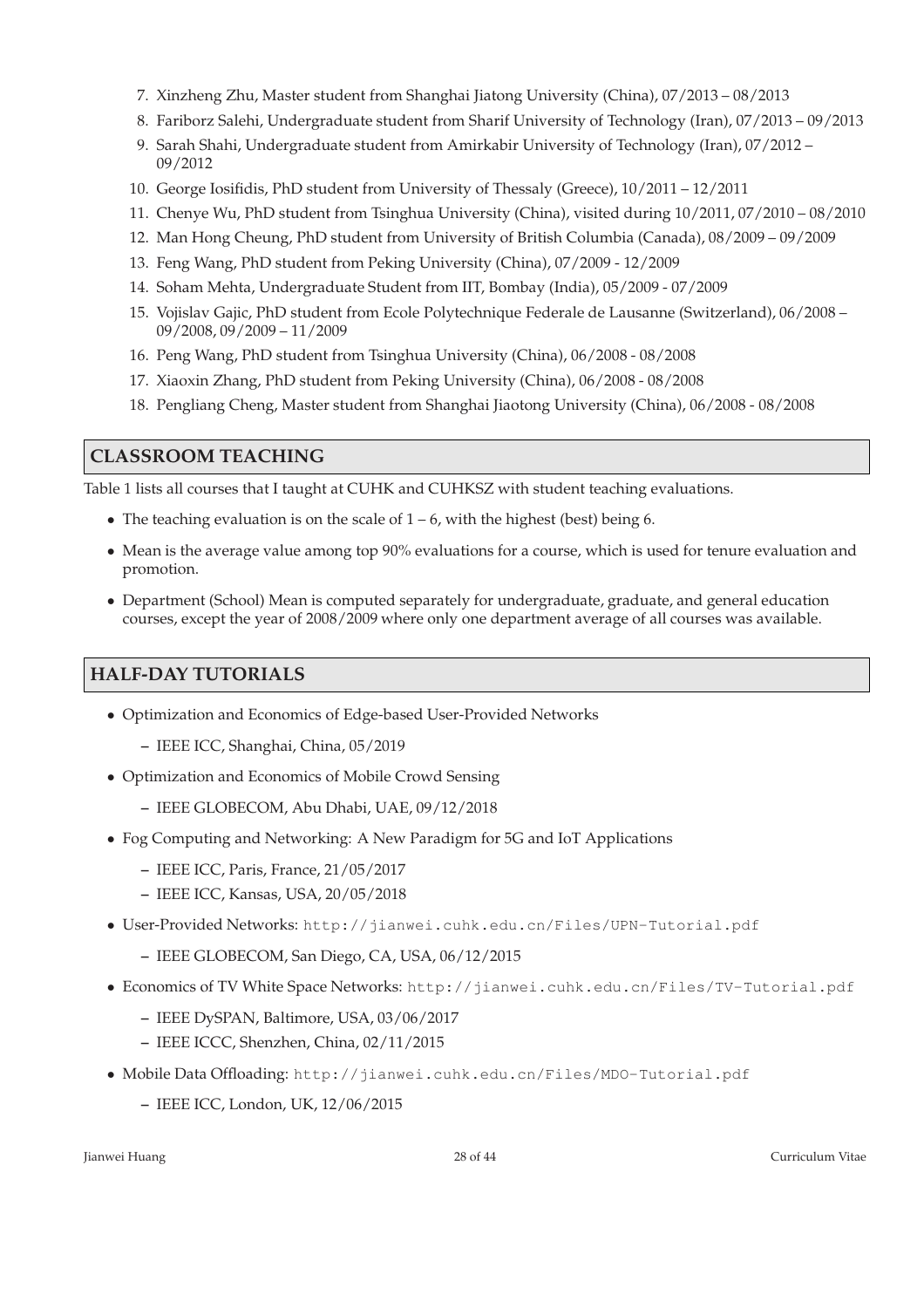| Table 1: Summary of Course Evaluations |  |  |
|----------------------------------------|--|--|
|----------------------------------------|--|--|

| Year      | Term           | Course          | Title (Undergraduate/Graduate)             |     |      | Class Size Mean (Dept. Mean) |
|-----------|----------------|-----------------|--------------------------------------------|-----|------|------------------------------|
| 2020/2021 | 1              | CIE6036         | Network Economics (G)                      | 101 | 5.94 | (5.63)                       |
| 2019/2020 | 1              | <b>EIE3280</b>  | Networks: Tech., Econ. & Society (U)       | 46  | 6.00 | (5.61)                       |
| 2018/2019 | 3              | <b>EIE3280</b>  | Networks: Tech., Econ. & Society (U)       | 35  | 6.00 | (5.72)                       |
| 2018/2019 | $\mathbf{1}$   | <b>IERG5330</b> | Network Economics (G)                      | 44  | 5.93 | (5.74)                       |
| 2017/2018 | 1              | <b>GECC4130</b> | Chung Chi Senior Seminar (U)               | 24  | 5.82 | (5.03)                       |
| 2017/2018 | $\mathbf{1}$   | <b>ESTR3302</b> | Networks: Tech., Econ. & Social Inter. (U) | 9   | 6.00 | (5.24)                       |
| 2017/2018 | $\mathbf{1}$   | <b>IERG3280</b> | Networks: Tech., Econ. & Social Inter. (U) | 44  | 5.50 | (5.24)                       |
| 2016/2017 | 1              | <b>IERG5330</b> | Network Economics (G)                      | 18  | 6.00 | (5.95)                       |
| 2016/2017 | 1              | <b>GECC4130</b> | Chung Chi Senior Seminar (U)               | 24  | 5.67 | (5.18)                       |
| 2015/2016 | $\overline{2}$ | <b>ESTR3302</b> | Networks: Tech., Econ. & Social Inter. (U) | 12  | 6.00 | (5.40)                       |
| 2015/2016 | $\overline{2}$ | <b>IERG3280</b> | Networks: Tech., Econ. & Social Inter. (U) | 63  | 5.58 | (5.40)                       |
| 2014/2015 | $\overline{2}$ | <b>IERG3280</b> | Networks: Tech., Econ. & Social Inter. (U) | 67  | 5.61 | (5.09)                       |
| 2014/2015 | $\mathbf{1}$   | <b>IERG5330</b> | Network Economics (G)                      | 25  | 6.00 | (5.90)                       |
| 2013/2014 | $\overline{2}$ | <b>IERG3280</b> | Networks: Tech., Econ. & Social Inter. (U) | 70  | 5.70 | (5.19)                       |
| 2013/2014 | $\mathbf{1}$   | <b>IERG5330</b> | Network Economics (G)                      | 21  | 5.87 | (5.67)                       |
| 2013/2014 | $\mathbf{1}$   | <b>GECC4130</b> | Chung Chi Senior Seminar (U)               | 24  | 5.84 | (5.09)                       |
| 2012/2013 | $\overline{2}$ | ENGG1410C       | Engineering Mathematics I (U)              | 122 | 5.10 | (4.84)                       |
| 2012/2013 | $\mathbf{1}$   | <b>IERG3280</b> | Networks: Tech., Econ. & Social Inter. (U) | 35  | 5.40 | (4.84)                       |
| 2012/2009 | $\mathbf{1}$   | <b>GECC4130</b> | Chung Chi Senior Seminar (U)               | 28  | 5.76 | (4.99)                       |
| 2011/2012 | $\overline{2}$ | <b>ERG2012B</b> | Advanced Engineering Math (U)              | 63  | 5.50 | (4.99)                       |
| 2011/2012 | $\overline{2}$ | ERG2012A        | Advanced Engineering Math (U)              | 54  | 5.20 | (4.99)                       |
| 2010/2011 | $\overline{2}$ | <b>IERG6280</b> | Network Economics (G)                      | 13  | 6.00 | (5.00)                       |
| 2010/2011 | $\overline{2}$ | <b>IERG3050</b> | Simulation & Statistical Analysis (U)      | 19  | 5.90 | (5.00)                       |
| 2009/2010 | 2              | <b>ERG2012A</b> | Advanced Engineering Math (U)              | 24  | 5.40 | (4.90)                       |
| 2009/2010 | $\overline{2}$ | <b>ERG2012B</b> | Advanced Engineering Math (U)              | 57  | 5.10 | (4.90)                       |
| 2008/2009 | $\overline{2}$ | <b>IEG5120</b>  | Advanced Topics in Information Eng. (G)    | 18  | 5.79 | (4.82)                       |
| 2008/2009 | 2              | <b>ERG2012B</b> | Advanced Engineering Math (U)              | 60  | 4.67 | (4.82)                       |
| 2008/2009 | 1              | GEC0413         | Chung Chi Senior Seminar (U)               | 28  | 5.00 | (4.82)                       |
| 2007/2008 | $\overline{2}$ | <b>IERG3050</b> | Simulation & Statistical Analysis (U)      | 11  | 5.38 | (4.81)                       |
| 2007/2008 | 1              | <b>ERG2013B</b> | Advanced Engineering Math (U)              | 63  | 4.61 | (4.79)                       |

- **–** IEEE ICC, Sydney, Australia, 10/06/2014
- Wireless Network Economics and Games: http://jianwei.cuhk.edu.cn/Files/WNEG-Tutorial.pdf
	- **–** The China Computer Federation Advanced Disciplines Lectures on *New Exploration of Internet of Things*, Shanghai Jiaotong University, Shanghai, China, 20/09/2014
	- **–** IEEE Summer School on *Internet of Things and Machine-to-Machine Systems*, National University of Taiwan, Taiwan, 26/08/2014
	- **–** IEEE GLOBECOM, Atlanta, USA, 13/12/2013
- How Do We Play Games? (a short course on game theory):
	- **–** CUHK iTunesU:
		- https://itunes.apple.com/hk/course/how-do-we-play-games/id642100914
	- **–** YouKu: http://www.youku.com/playlist\_show/id\_19119535.html
	- **–** NetEase Public Course: http://open.163.com/special/opencourse/mysteryofgame.html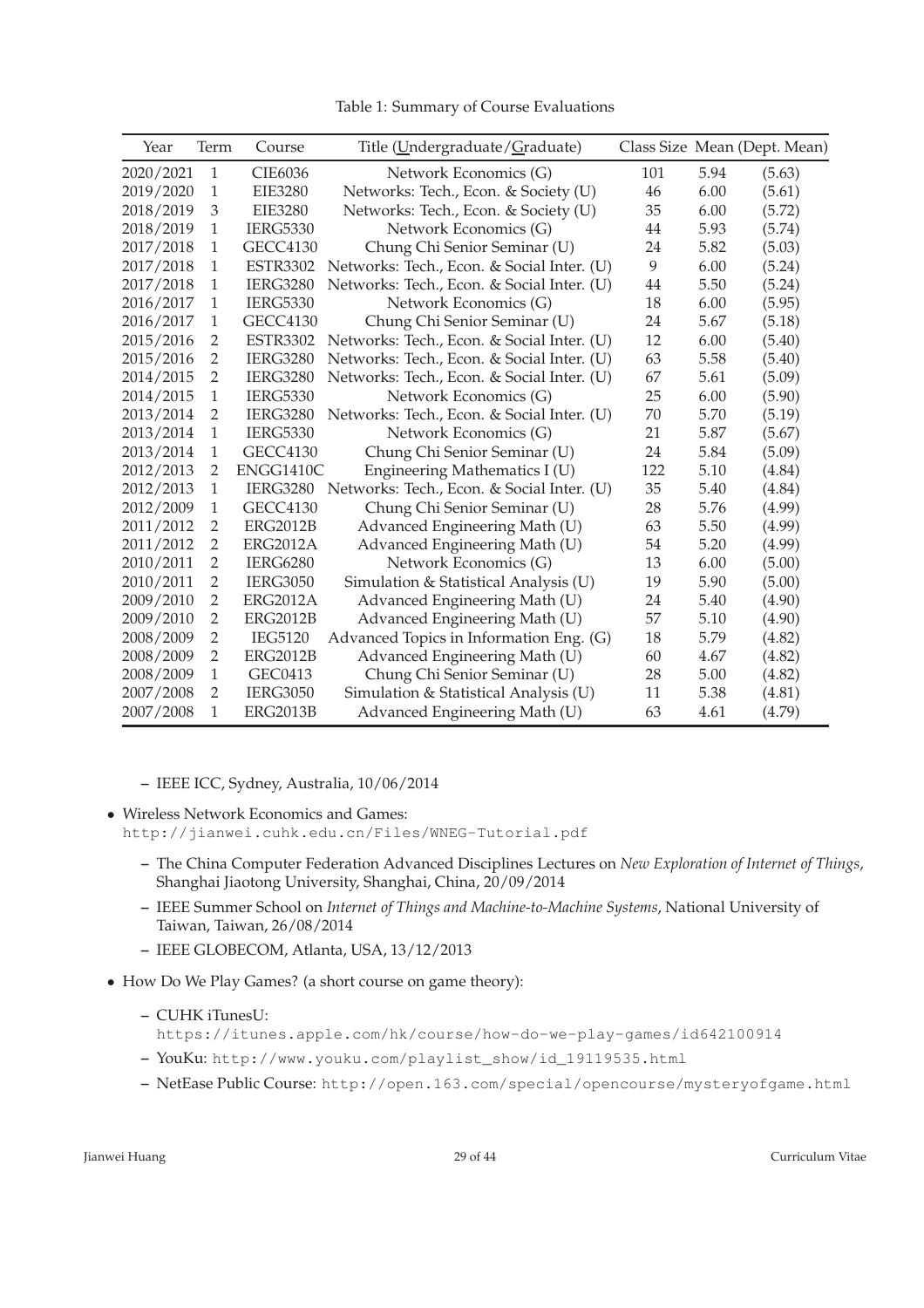### **KEYNOTE/PLENARY TALKS**

- 1. "Incentive Mechanism Design for Crowd Systems," International Conference on Future Computer and Communication (ICFCC 2022), Singapore, 19/02/2022
- 2. "Incentive Mechanism Design for Crowd Systems," IEEE International Conference on Computing, Communication, and Automation (ICCCA), virtual conference, 18/12/2021
- 3. "Incentive Mechanism Design for Crowd Systems," Forum of Network Economics and Games, virtual conference, 13/11/2021
- 4. "Incentive Mechanism Design for Crowd Systems," IEEE International Conference on Trust, Security, and Privacy in Computing and Communications (TrustComm), virtual conference, 20/10/2021
- 5. "Incentive Mechanism Design for Crowd Systems," Symposium on Frontier Advances of Network and Information Security, China Computer Federation (CCF) Nanjing Chapter, virtual conference, 28/08/2021
- 6. "Incentive Mechanism Design for Crowd Systems," IEEE International Conference on Smart Internet of Things (SmartIoT), virtual conference, 13/08/2021
- 7. "Optimization and Incentive Mechanism Design for Federated Learning," Workshop on Machine-Learning-Aided Social Networks, ACM International Symposium on Mobile Ad Hoc Networking and Computing (MobiHoc), Shanghai, China, 26/07/2021
- 8. "Incentive Mechanism Design for Crowd Systems," The 3rd International Workshop on Advanced intelligent and Ad Hoc Networks, Xi'An, China, 21/11/2020
- 9. "Eliciting Information Via Crowd Intelligence," International Workshop of High-Fidelity Internet of Things Workshop, Shandong University, Qingdao, China, 27/10/2019
- 10. "A General Framework for Crowdsourcing Mobile Resources," Symposium on AI-Enabled Internet of Things, China Cloud Computing and Internet of Things Conference, Chongqing, China, 15/05/2019
- 11. "Economics of Mobile Crowdsensing," Annual ShanghaiTech Symposium on Information Science and Technology (ASSIST), 01/07/2019
- 12. "Economics of Mobile Crowdsensing," UESTC Workshop on Information Engineering, 14/06/2019
- 13. "Achieving Efficient and Fair Equilibria Through Taxation," Asia-Pacific Conference on Communications, Perth, Australia, 11/12/2017
- 14. "Renewable Energy Investment and Operation in Microgrids," IEEE International Conference on Smart Grid Communications (SmartGridComm), Dresden, Germany, 25/10/2017
- 15. "Communication Network Economics," Workshop on Computing, Communications, and Caching, China Institute of Communications, Chongqing, China, 23/09/2017
- 16. "Communication Network Economics," 2016 Shannon Workshop, Shanghai Jiaotong University, Shanghai, China, 14/12/2016
- 17. "Incentive Mechanisms for User-Provided Networks," International Conference on Networking and Network Applications, Hakodate City, Hokkaido, Japan, 24/07/2016
- 18. "Crowdsourced Mobile Video Streaming," International Symposium on Network Economics and Big Data, Beijing, China, 09/07/2016
- 19. "Enabling Crowd-Sourced Mobile Internet Access," Workshop on National 973 Project of Energy and Resource Optimized Next-Generation Hyper-Cellular Networks, Shanghai, China, 16/10/2014
- 20. "Incentive Mechanisms for User-Provided Networks," National Doctoral Forum on Information Science, Sun Yat-Sen University, Guangzhou, China, 22/08/2014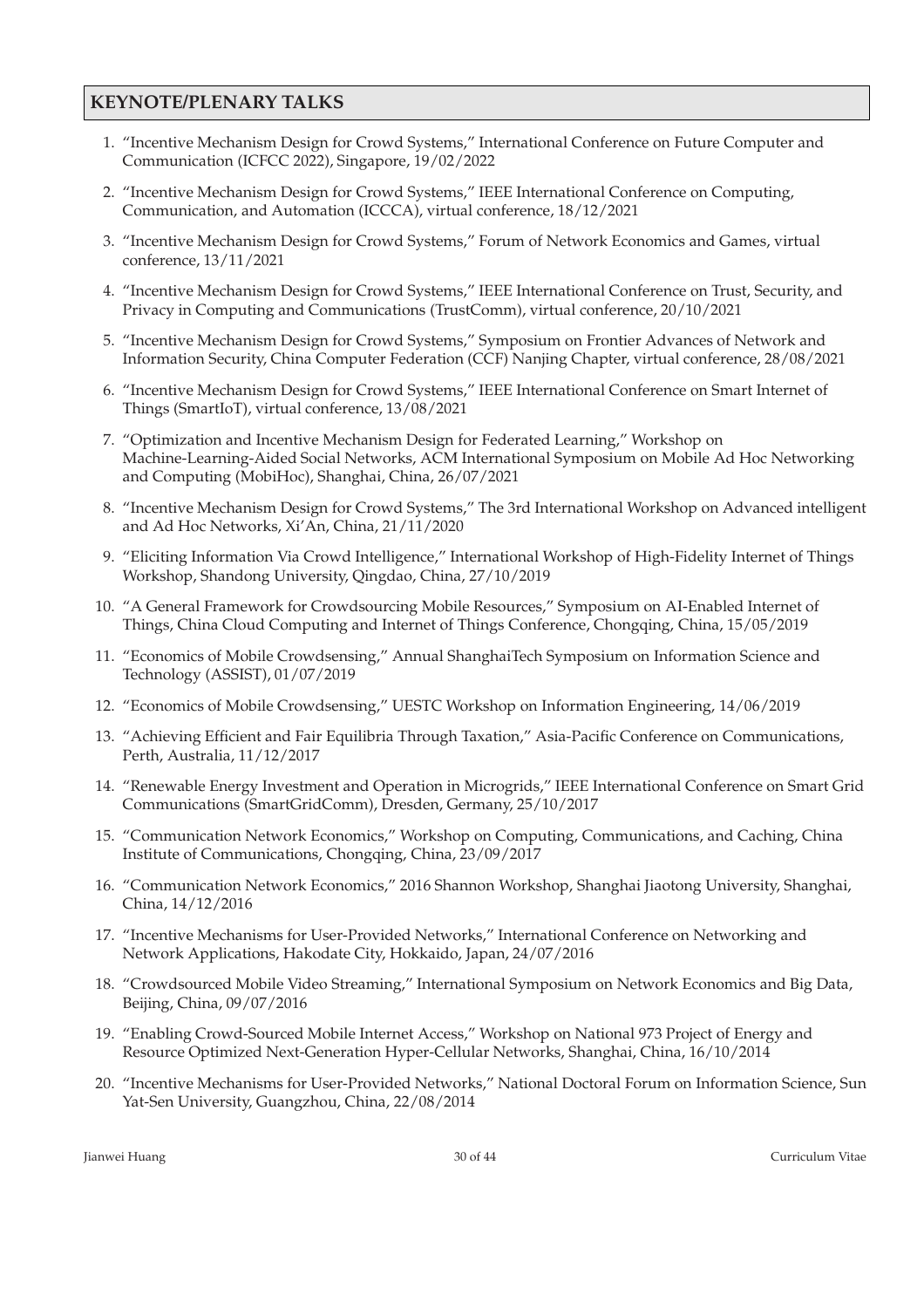## **DISTINGUISHED LECTURES/INVITED PRESENTATIONS**

- "My Recent Experiences as Editor-in-Chief"
	- **–** Department of Computing, The Hong Kong Polytechnic University, 28/12/2021
- "Intelligent Low-Carbon Systems: Frontier Theory and Key Technology"
	- **–** Forum on Green Low-Carbon AI Technology and Application, China National Computer Congress (CNCC), Shenzhen, China, 16/12/2021
	- **–** Green Low-Carbon and Carbon Neural Summit, Global AI and Robotics Summit (CCF-GAIR), Shenzhen, China, 11/12/2021
- " Incentive Mechanism Design for Federated Learning"
	- **–** Forum on Multi-Task Multi-Agent Reinforcement Learning Technology and Innovations, China National Computer Congress, Shenzhen, China, 17/12/2021
	- **–** John Hopcroft Center, Shanghai Jiaotong University, 01/06/2021
	- **–** IEEE Winter School on Fog/Edge Computing, 29/11/2020
- "Incentive Mechanism Design for Crowd Systems"
	- **–** School of Computer Science, Zhejiang University, 16/01/2022
	- **–** Data Sharing and Intelligent Application Forum, Jiangsu AI Conference, 28/12/2021
	- **–** Workshop on Edge and Fog Computing, IEEE World Forum on IoT, 22/06/2021
	- **–** Graduate School, Huazhong University of Science and Technology, Wuhan, China, 02/11/2020
	- **–** Crowd Intelligence Research Series Opening Seminar, Shenzhen Institute of Artificial Intelligence and Robotics for Society, Shenzhen, China, 28/10/2020
- "Economics of Mobile Crowd Sensing"
	- **–** International Workshop on Intelligent Networks and Edge Computing, Guangzhou, China, 15/08/2019
	- **–** CUHK-Shenzhen Workshop on Optimization Theory and Applications, Shenzhen, China, 01/08/2019
- "Economic Thinking of Communications Network"
	- **–** Technology Frontier Workshop of China Communications, Hangzhou, China, 05/08/2019
	- **–** Department of Electrical Engineering and Computer Science, IEEE ComSoc San Francisco Chapter, San Francisco, CA, USA, 18/07/2018 (*IEEE ComSoc Distinguished Lecture*)
	- **–** Department of Electrical Engineering and Computer Science, University of California at Berkeley, Berkeley, CA, USA, 17/07/2018 (*IEEE ComSoc Distinguished Lecture*)
	- **–** Department of Electrical Engineering and Computer Science, Northwestern University, Evanston, IL, USA, 11/07/2018 (*IEEE ComSoc Distinguished Lecture*)
	- **–** Department of Electrical and Computer Engineering, University of British Columbia, BC, Canada, 09/07/2018 (*IEEE ComSoc Distinguished Lecture*)
	- **–** Department of Electrical and Computer Engineering, University of Victoria, BC, Canada, 05/07/2018 (*IEEE ComSoc Distinguished Lecture*)
	- **–** Naveen Jindal School of Management, University of Texas at Dallas, Dallas, TX, USA, 03/07/2018 (*IEEE ComSoc Distinguished Lecture*)
	- **–** Department of Electrical Engineering, University of Southern California, Los Angels, CA, USA, 29/06/2018 (*IEEE ComSoc Distinguished Lecture*)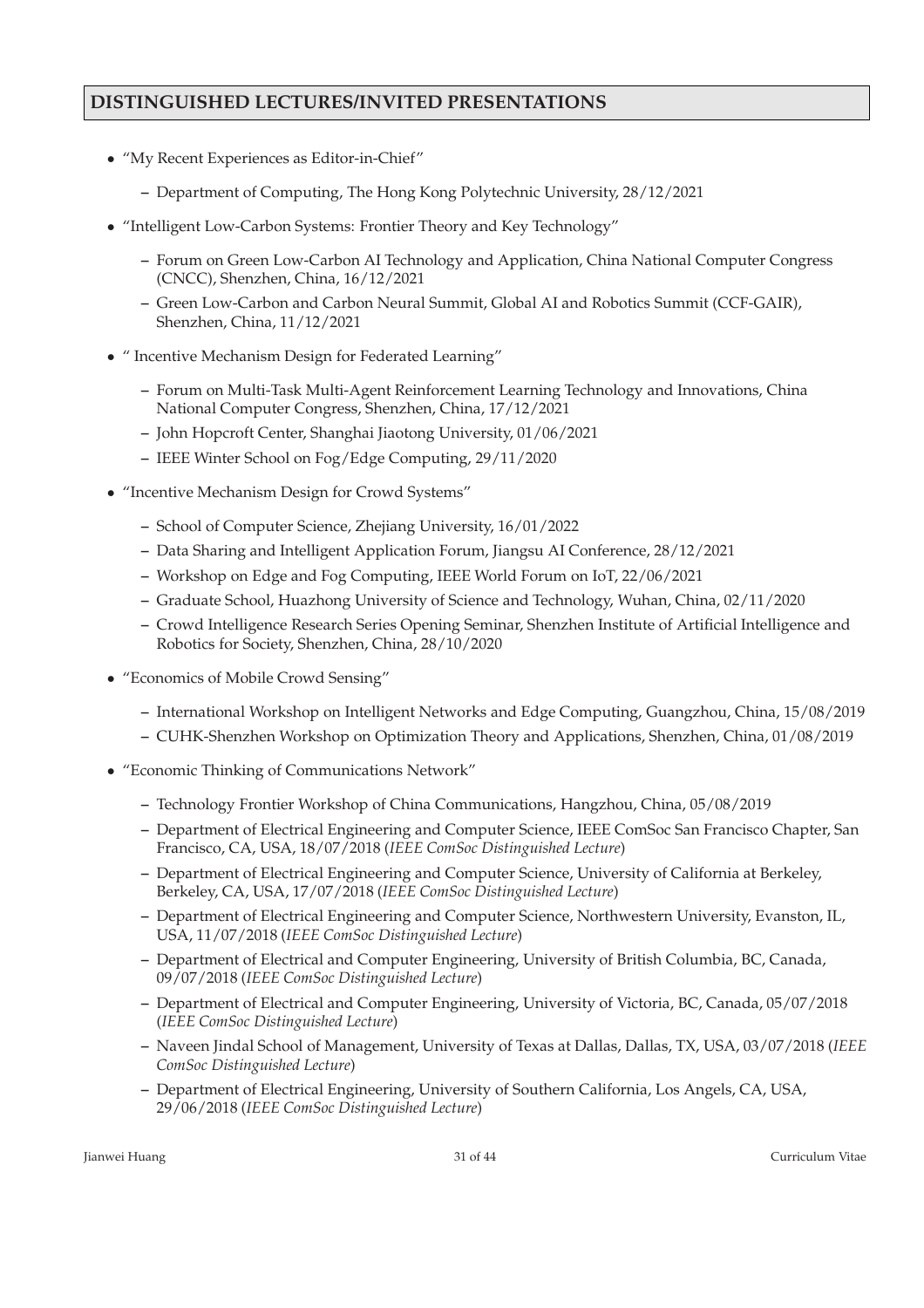- **–** School of Information Science and Engineering, Southeast University, Nanjing, China, 03/01/2018
- **–** Pillar of Engineering System & Design, Singapore University of Technology & Design, Singapore, 04/12/2017
- **–** Department of Electrical and Computer Engineering, Northeastern University, MA, USA, 14/11/2017
- **–** Department of Aeronautics and Astronautics, Massachusetts Institute of Technology, MA, USA, 13/11/2017
- " Network Economics of Fog Networking"
	- **–** OpenFog Greater China Region Opening Ceremony, Shanghai Tech University, Shanghai, China, 24/04/2017
- "Economics of Wi-Fi Networks"
	- **–** OpenFog Great China Region Workshop, Shanghai Tech University, Shanghai, China, 02/07/2017
	- **–** Department of Computer Science, University of Paris-Sud, Paris, France, 21/05/2017 (*IEEE ComSoc Distinguished Lecture*)
	- **–** School of Information Science and Engineering, Southeast University, Nanjing, China, 21/04/2017
- "Communications Network Economics"
	- **–** Huawei Research, Paris, France, 23/05/2017 (*IEEE ComSoc Distinguished Lecture*)
	- **–** School of Computer Science and Statistics, Trinity College Dublin, Ireland, 12/05/2017 (*IEEE ComSoc Distinguished Lecture*)
	- **–** IEEE ComSoc Seattle Chapter, Seattle, WA, USA, 09/05/2017 (*IEEE ComSoc Distinguished Lecture*)
	- **–** IEEE ComSoc Atlanta Chapter, Atlanta, GA, USA, 03/05/2017 (*IEEE ComSoc Distinguished Lecture*)
	- **–** The Advanced Networks Colloquia Series, Department of Electrical & Computer Engineering and Institute for Systems, University of Maryland, USA, 07/03/2017
- "Crowdsourced Mobile Video Streaming"
	- **–** Department of Information Technology and Software Engineering, Auckland University of Technology, New Zealand, 30/06/2016
	- **–** School of Information Science and Technology, ShanghaiTech University, Shanghai, China, 13/06/2016
	- **–** National Key Laboratory of Science and Technology of Communications, University of Electronic Science and Technology of China, Chengdu, China, 06/06/2016
	- **–** School of Information Science and Engineering, Southeast University, Nanjing, China, 03/06/2016
	- **–** Department of Automatic Control, Shanghai Jiaotong University, Shanghai, China, 31/05/2016
	- **–** School of Electronic and Information Engineering, South China University of Technology, Guangzhou, China, 24/05/2016
	- **–** School of Data and Computer Science, Sun Yat-Sen University, Guangzhou, China, 23/05/2016
	- **–** Claude Shannon Centenary Workshop, The Chinese University of Hong Kong, Hong Kong, 19/05/2016
	- **–** Mobihoc TPC Workshop, Rice University, Houston, Texas, USA, 20/03/2016
- "Incentive Mechanisms for User-Provided Networks"
	- **–** Osaka Institute of Technology, Japan, 27/07/2016 (*IEEE ComSoc Distinguished Lecture*)
	- **–** University of Tsukuba, Japan, 22/07/2016 (*IEEE ComSoc Distinguished Lecture*)
	- **–** Department of Electrical and Computer Engineering, University of Houston, Houston, Texas, USA, 21/03/2016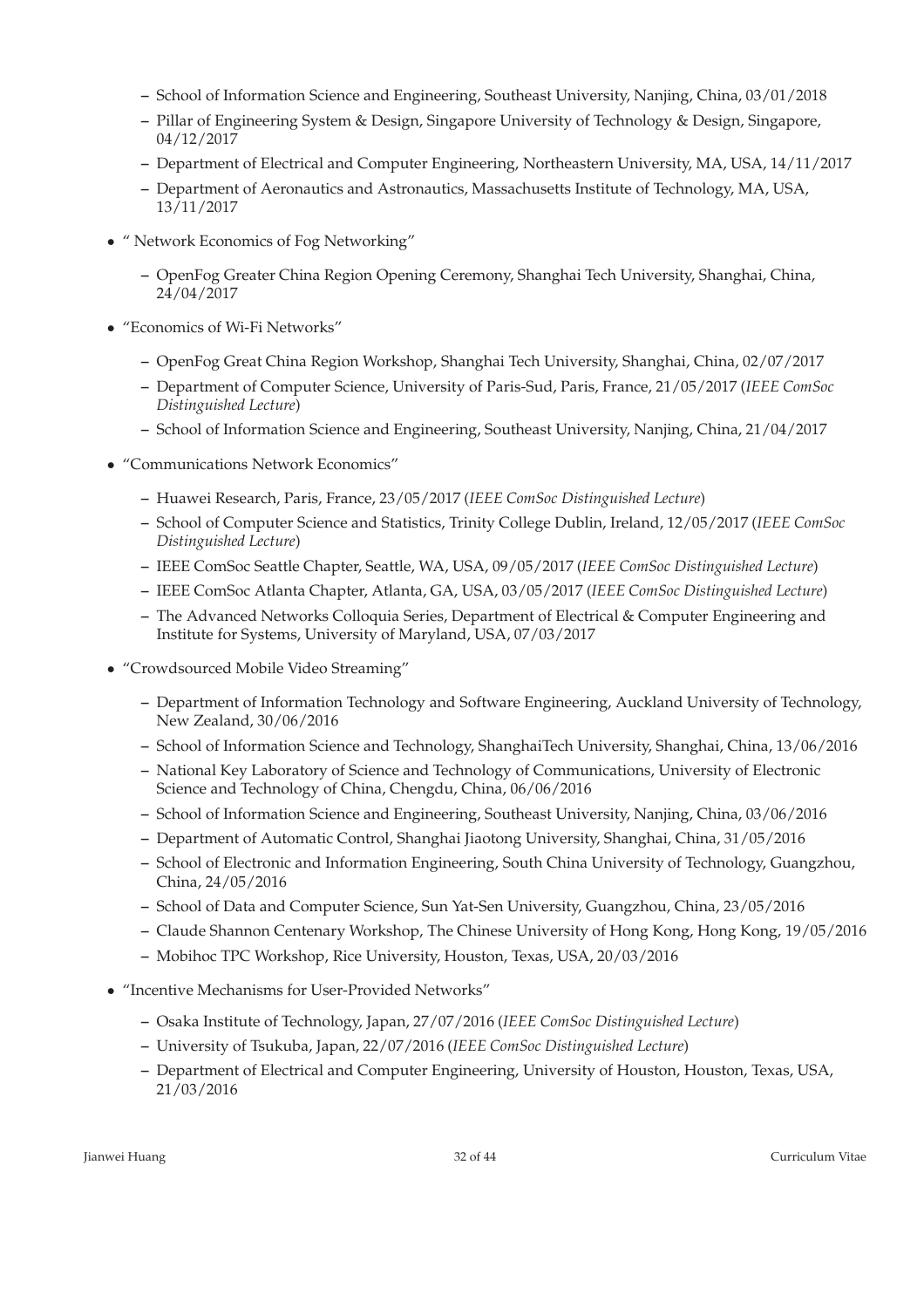- **–** Department of Electronic Engineering and Information Science, University of Science and Technology of China, Heifei, China, 23/10/2015
- **–** Department of Automatic Control, Shanghai Jiaotong University, Shanghai, China, 21/10/2015
- **–** Asia-US Forum on Fog Networking for 5G and IoT, Taipei, Taiwan, 15/09/2015
- **–** Center of Mathematical Science, Cambridge University, Cambridge, United Kingdom, 08/06/2015 (*IEEE ComSoc Distinguished Lecture*)
- **–** Academia Sinica, Taipei, Taiwan, 09/04/2015
- **–** School of Information Science and Engineering, Southeast University, Nanjing, China, 17/10/2014
- **–** Jiangsu Provincial Collaborative Innovation Center on Satellite Communications, Nanjing, China, 17/10/2014
- **–** IEEE International Conference on Communications China (ICCC), Shanghai, China, 15/10/2014
- **–** Department of Electrical Engineering, National Tsing Hua University, Taiwan, 27/08/2014
- "Mobile Data Offloading"
	- **–** Department of Electrical and Electronic Engineering and Computing, Imperial College, London, United Kingdom, 04/06/2015 (*IEEE ComSoc Distinguished Lecture*)
	- **–** Centre Tecnol `ogic de Telecomunicacions de Catalunya (CTTC), Barcelona, Spain, 02/06/2015 (*IEEE ComSoc Distinguished Lecture*)
	- **–** Department of Electronic and Computer Engineering, Hong Kong University of Science and Technology, Hong Kong, 26/02/2015
	- **–** School of Information Science and Technology, ShanghaiTech University, Shanghai, China, 13/10/2014
	- **–** Department of Communication Engineering, National Chiao Tung University, Taiwan, 27/08/2014
	- **–** Department of Electrical Engineering, National University of Taiwan, Taiwan, 25/08/2014
	- **–** Brainstorming Workshop on 5G Wireless, Hong Kong, 02/04/2014
	- **–** Qualcomm, Bridgewater, NJ, USA, 19/03/2014
	- **–** Department of Electrical Engineering, Princeton University, Princeton, NJ, USA, 18/03/2014
	- **–** Orange Labs Research, France Telecomm, France, 31/07/2013
	- **–** Wireless Communications and Economics Workshop, The Chinese University of Hong Kong, Hong Kong, 21/06/2013
- "Joint Investment and Operation of Microgrid with Renewable Energy Integration"
	- **–** Department of Electrical Engineering, California Institute of Technology, Pasadena, CA, USA, 12/04/2015
- "Graphical Congestion Games"
	- **–** Department of Electrical and Computer Engineering, Illinois Institute of Technology, Chicago, IL, USA, 17/12/2013
	- **–** Department of Electrical Engineering and Computer Science, Northwestern University, Evanston, IL, USA, 16/12/2013
	- **–** School of Electronic Science and Engineering, Nanjing University, Nanjing, China, 21/12/2012
	- **–** Nanjing University of Posts and Telecommunications, Nanjing, China, 21/12/2012
	- **–** School of Information Science and Engineering, Southeast University, Nanjing, China, 19/12/2012
	- **–** Department of Electrical Engineering, University of Southern California, Los Angels, CA, USA, 07/12/2012
	- **–** School of Computer Engineering, Nanyang Technological University, Singapore, 21/11/2012
	- **–** Department of Electrical Engineering, National University of Singapore, Singapore, 23/11/2012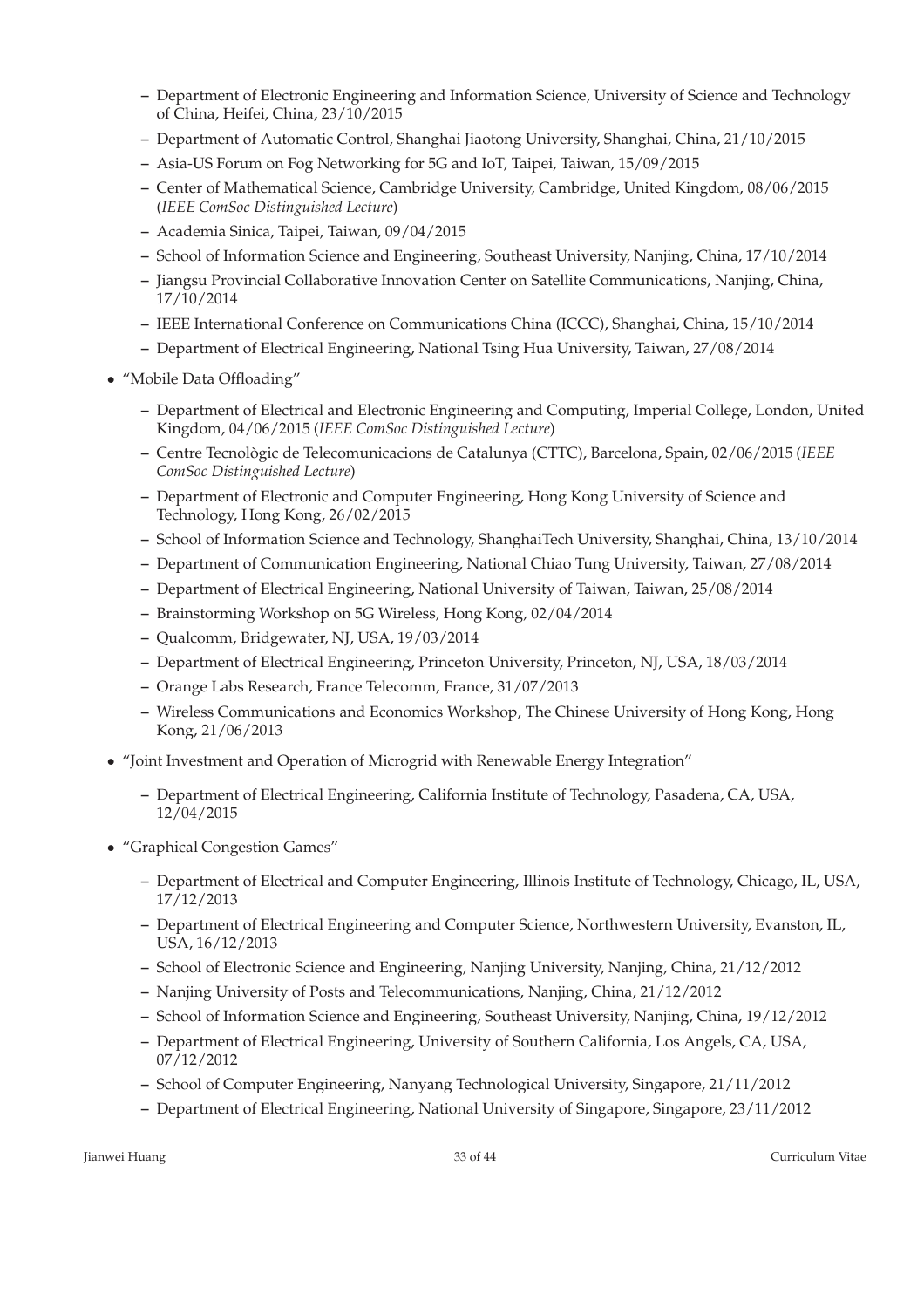- **–** Pillar of Engineering System & Design, Singapore University of Technology & Design, Singapore, 23/11/2012
- **–** School of Electrical Engineering, KTH, Stockholm, Sweden, 29/08/2012
- **–** Microsoft Research Asia, Beijing, China, 16/08/2012
- **–** Nokia Research Labs, Beijing, China, 16/08/2012
- **–** RGC Seminar on Game Theory and Its Applications to Computer Network and Computer Communication Problems, Hong Kong Polytechnic University, Hong Kong, 07/08/2012
- **–** Network Science Workshop, Institute of Network Coding, The Chinese University of Hong Kong, Hong Kong, 26/07/2012
- "Cognitive Virtual Network Operator Games"
	- **–** Department of Electrical Engineering and Computer Science, University of Michigan, Ann Arbor, USA, 13/03/2014
	- **–** School of Computing Science, Simon Fraser University, Vancouver, Canada, 08/06/2012
	- **–** Department of Electrical and Computer Engineering, The University of British Columbia, Vancouver, Canada, 07/06/2012
	- **–** Nanjing University of Posts and Telecommunications, Nanjing, China, 09/04/2012
	- **–** Nokia Siemens Networks, Arlington Heights, IL, USA, 01/06/2011
	- **–** Department of Electrical Engineering and Computer Science, Northwestern University, Evanston, IL, USA, 30/05/2011
	- **–** Department of Automatic Control, Shanghai Jiaotong University, Shanghai, China, 15/04/2011
	- **–** Department of Electrical Engineering and Computer Science, University of California Berkeley, Berkeley, CA, USA, 10/08/2010
	- **–** Department of Electrical Engineering, Princeton University, Princeton, NJ, USA, 25/08/2010
	- **–** Telcordia, Piscataway, New Jersey, USA, 24/08/2010
	- **–** Qualcomm Flarion Technology, Bridgewater, NJ, USA, 23/08/2010
	- **–** School of Electronics Engineering and Computer Science, Peking University, Beijing, China, 26/04/2010
	- **–** Research Institute of Information Technology, Tsinghua University, Beijing, China, 26/04/2010
- "Spatial Spectrum Access Game," IEEE International Conference on Communications China (ICCC), Beijing, China, 17/08/2012
- "Economics of Cooperative Spectrum Sharing: Bargaining, Contract, and Auction"
	- **–** Department of Electrical and Computer Engineering, University of Texas at Austin, Austin, TX, USA, 02/12/2011
	- **–** Department of Electrical and Computer Engineering, University of Houston, Houston, TX, USA, 09/12/2011
	- **–** School of Electronic Science and Engineering, Nanjing University, Nanjing, China, 08/11/2011
	- **–** School of Information Science and Engineering, Southeast University, Nanjing, China, 07/11/2011
	- **–** College of Electronics and Information, South China University of Technology, Guangzhou, China, 20/09/2011
	- **–** School of Electronics Engineering and Computer Science, Peking University, Beijing, China, 20/06/2011
	- **–** College of Information and Communications Engineering, Beijing University of Posts and telecommunications, Beijing, China, 16/06/2011
	- **–** Department of Automatic Control, Tsinghua University, Beijing, China, 13/06/2011
- "Wireless Random Medium Access Control: Reverse and Forward Engineering"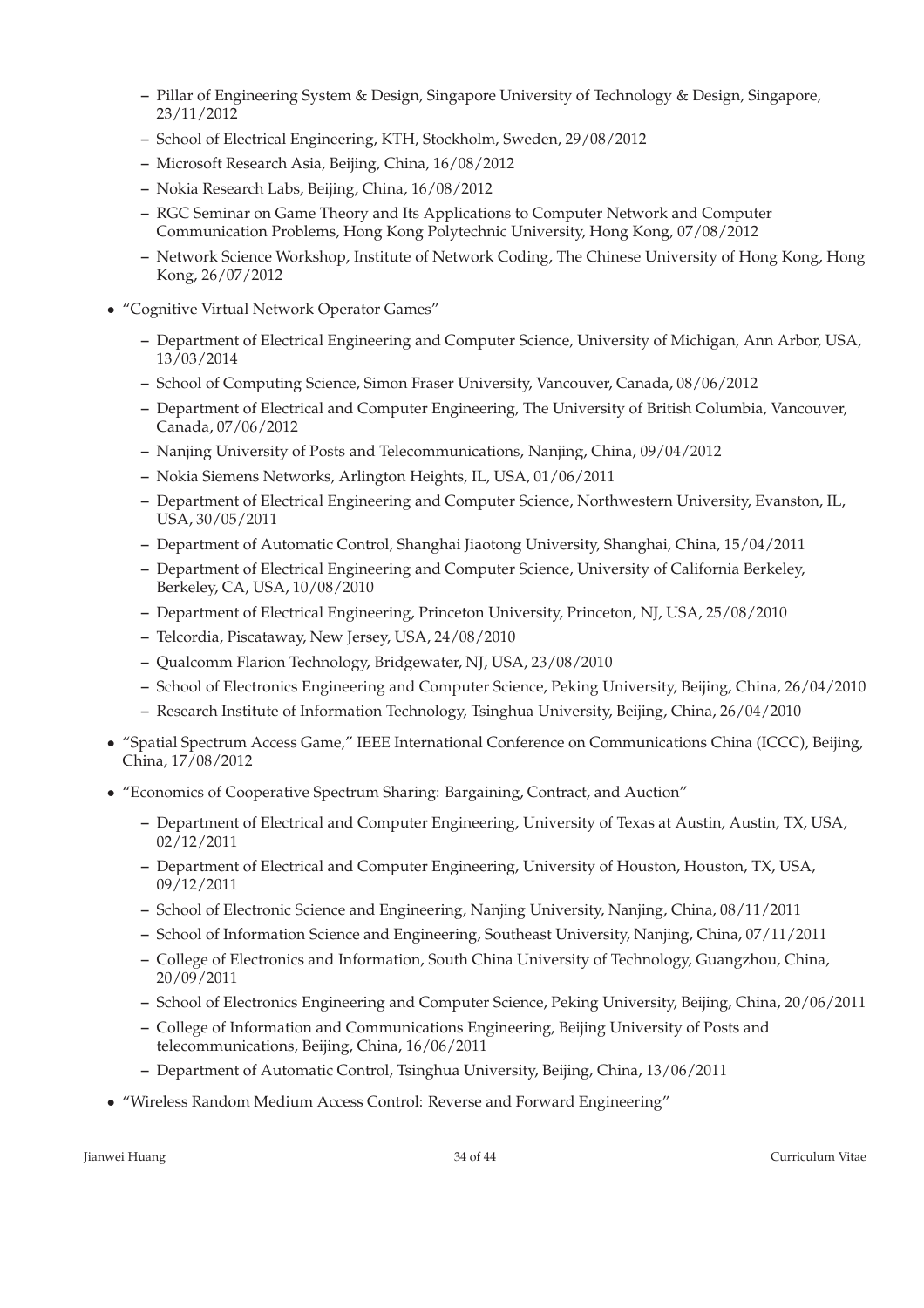- **–** Department of Electronic Engineering, Shanghai Jiaotong University, Shanghai, China, 09/10/2009
- **–** Research Institute of Information Technology, Tsinghua University, Beijing, China, 23/09/2009
- **–** Summer Research Institute, Ecole Polytechnique Federale de Lausanne (EPFL), Lausanne, Switzerland, 19/06/2009
- **–** Department of Computing, The Hong Kong Polytechnic University, Hong Kong, 12/01/2009
- "Price Differentiation for Communication Networks"
	- **–** Department of Computer Science, Tsinghua University, Beijing, China, 15/06/ 2011
	- **–** Department of Electrical Engineering and Computer Science, University of California Berkeley, Berkeley, California, USA, 17/08/2010
- "Power Control in Multi-carrier Communication Systems: A Marriage Between Optimization Theory and Game Theory"
	- **–** Department of Electronic Engineering, Shanghai Jiaotong University, Shanghai, China 02/07/2008
	- **–** Faculty of Information Technology, Macau University of Science and Technology, Macau, 05/06/2008
- "FAST Copper for Broadband Access"
	- **–** Qualcomm Flarion Technology, Bridgewater, NJ, USA, 12/07/2007
	- **–** Department of Electrical Engineering and Computer Science, Northwestern University, Evanston, IL, USA, 01/06/2007
	- **–** Motorola, Arlington Heights, IL, USA, 29/06/2007
- "Distributed Resource Allocation in Communication Networks: From Competition to Cooperation"
	- **–** Shanghai Jiaotong University, Shanghai, China, 03/07/2008
	- **–** Columbia University, New York City, New York, USA, 25/05/2007
	- **–** Department of Electrical and Computer Engineering, The Hong Kong University of Science and Technology, Hong Kong, 05/01/2007
	- **–** Department of Electronic and Information Engineering, The Hong Kong Polytechnic University, Hong Kong, 04/01/2007
	- **–** Department of Information Engineering, The Chinese University of Hong Kong, Hong Kong, 02/01/2007
- "Safe Carrier Sensing in CSMA Networks under Physical Interference Model," Department of Electrical Engineering and Computer Science, University of California Berkeley, Berkeley, CA, USA, 19/08/2010
- "Game Theoretical Analysis of Vehicle-to-Grid Systems," Institute of Interdisciplinary Information Science, Tsinghua University, Beijing, China, 14/06/2011
- "Simple, Robust, and Fast Random Access," Department of Electrical Engineering, Korea Advanced Institute of Science and Technology, Daejeon, Korea, 04/07/2009
- "Utility Optimal Random Access: Reverse and Forward Engineering," Department of Electronic and Computer Engineering, The Hong Kong University of Science and Technology, Hong Kong, 02/04/2009
- "Reverse Engineering MAC: A Non-Cooperative Game Model", Institute of Theoretical Computer Science, Tsinghua University, Beijing, China, 01/12/2007
- "Power Control in Multicarrier Communication Systems," Department of Electrical Engineering, Yale University, New Haven, CT, USA, 29/05/2006
- "Resource Allocation in OFDM Systems," WINLAB, Rutgers University, North Brunswick, NJ, USA, 18/04/2006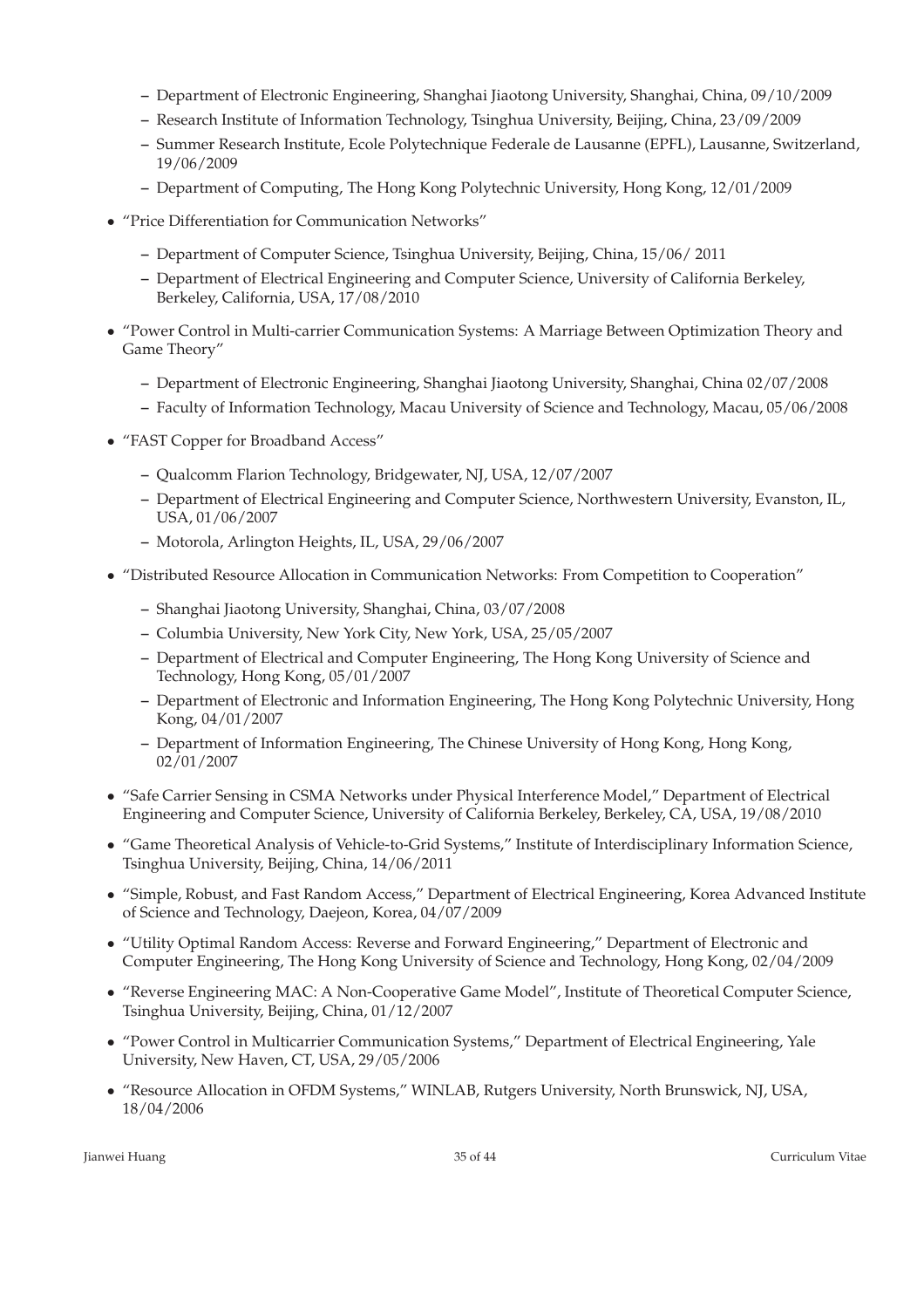- "Distributed Wireless Resource Allocation Game," Motorola, Arlington Heights, IL, USA, 15/09/2005
- "Auction-based Spectrum Sharing," Motorola, Arlington Heights, IL, USA, 09/09/2004

### **PROFESSIONAL SOCIETIES**

• **Fellow** 01/2016 – Present *Institute of Electrical and Electronics Engineers (IEEE)*

• **Member** 04/2015 – Present *Association for Computing Machinery (ACM)*

## **CONFERENCE ORGANIZATION**

### • **Organizing Committee Member**

- 1. Track Co-Chair (Digital Economics), Industry Forum, IEEE World Forum on IoT (WF-IoT), Japan, 11/2022.
- 2. Track Co-Chair (EconCS), International Joint Conference on Theoretical Computer Science (IJTCS), Hong Kong, 07/2022
- 3. Chair, Forum on Multi-Task Multi-Agent Reinforcement Learning Technology and Innovations, China National Computer Congress, Shenzhen, China, 17/12/2021
- 4. Co-Chair, Forum on Service-Oriented Crowd Intelligent Computation and Decision, China National Computer Congress, Shenzhen, China, 16/12/2021
- 5. Steering Committee Member, IEEE International Conference on Communications, Control, and Computing Technologies for Smart Grids (SmartGridComm), 11/2021 - Present
- 6. Steering Committee Member, International Symposium on Modeling and Optimization in Mobile, Ad Hoc, and Wireless Networks (WiOpt), 09/2018 - Present
- 7. General Chair, Guangdong-Hong Kong-Macau Conference on Intelligent Networks and Communications Systems, Shenzhen, China, 26/10-27/10/2021
- 8. Technical Program Committee Co-Chair, International Teletraffic Congress (ITC), Avignon, France, 31/08-03/09, 2021
- 9. Technical Program Committee Co-Chair, IEEE/CIC International Conference on Communications in China (ICCC 2021), Xiamen, China, 28/07 - 30/07, 2021
- 10. Area Technical Program Committee Chair, IEEE International Conference on Computer Communications (INFOCOM), Vancouver, Canada, 10/05 – 13/05/2021
- 11. Technical Program Committee Co-Chair, IEEE International Conference on Communications (ICC), Dublin, Ireland, 07/06 – 11/06/2020
- 12. Area Technical Program Committee Chair, IEEE International Conference on Computer Communications (INFOCOM), Beijing, China, 27/04 – 30/04/2020
- 13. Technical Program Committee Track Co-Chair (MAC and Cross-Layer Design), IEEE Wireless Communications and Networking Conference (WCNC), 04/04 – 09/04/2020
- 14. General Chair, International Conference on Intelligent Networks and Communications Systems, Shenzhen, China, 11/01-12/01/2020
- 15. General Chair, IEEE International Conference on Computer Communications (INFOCOM) Workshop on the Economics of Fog, Edge and Cloud Computing (ECOFEC), Paris, France, 29/04/2019
- 16. Area Technical Program Committee Chair, IEEE International Conference on Computer Communications (INFOCOM), Paris, France, 29/04 – 02/05/2019
- 17. Technical Program Committee Co-Chair, International Conference on NETwork Games, COntrol and OPtimization (NetGCoop), New York, NY, USA, 15/11-16/11/2018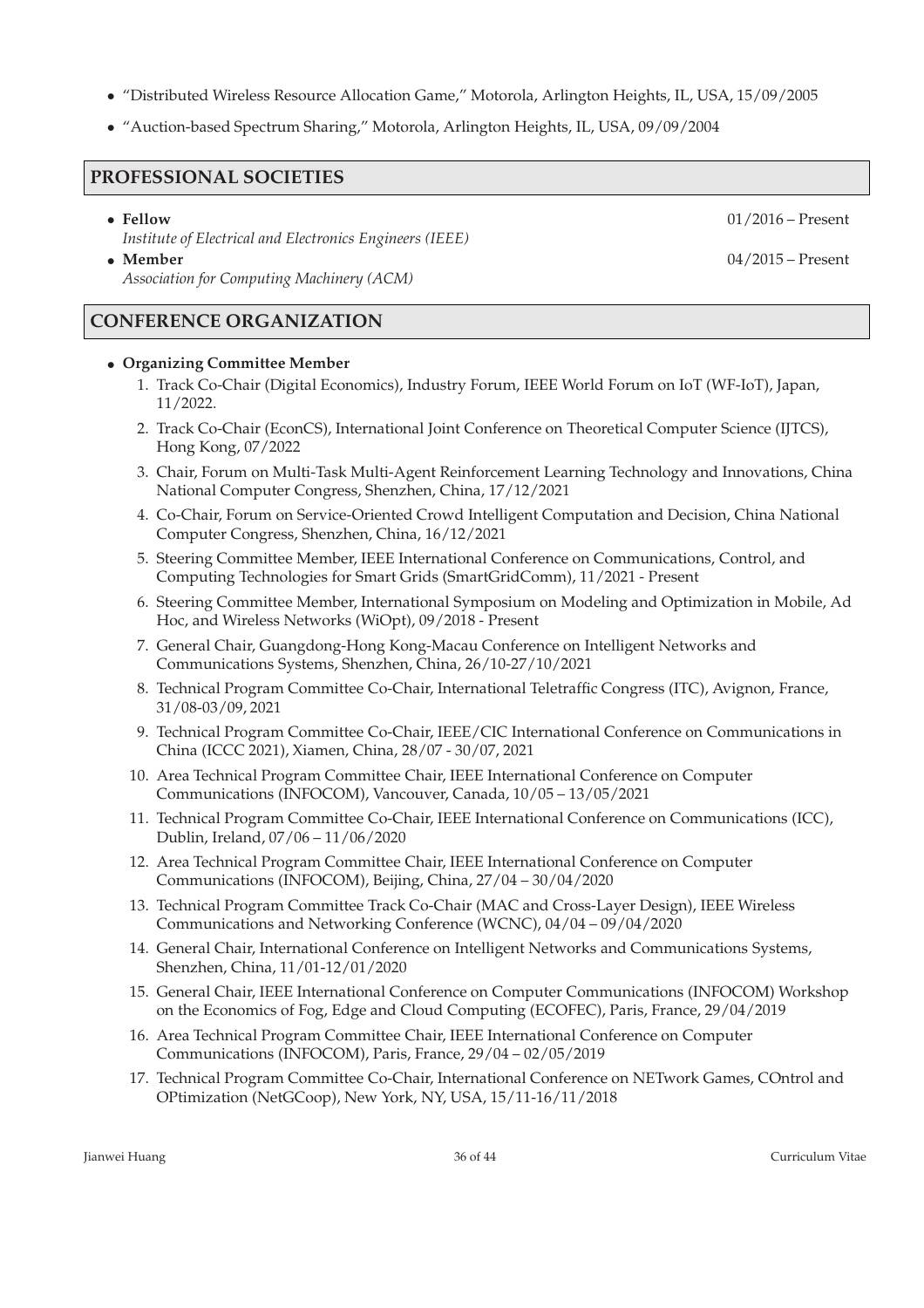- 18. Area Technical Program Committee Chair, IEEE International Conference on Computer Communications (INFOCOM), Honolulu, HI, USA, 15/04 – 19/04/2018
- 19. General Co-Chair, International Symposium on Modeling and Optimization in Mobile, Ad Hoc, and Wireless Networks (WiOpt), Shanghai, China, 7/05 – 11/05/2018
- 20. Technical Program Committee Co-Chair, Symposium on Cognitive Radio and Networks, IEEE Global Communications Conference (GLOBECOM), 04/12 - 10/12/2017
- 21. General Co-Chair, CUHK Fog Computing and Communications Workshop, Hong Kong, 09/2017
- 22. Technical Program Committee Co-Chair, Area of Wireless Networks and Applications, 29th International Teletraffic Congress (ITC), Genoa, Italy, 09/2017
- 23. Technical Program Committee Co-Chair, International Symposium on Modeling and Optimization in Mobile, Ad Hoc, and Wireless Networks (WiOpt), Paris, France, 14/05 – 18/05/2017
- 24. Technical Program Committee Co-Chair, IEEE International Conference on Computer Communications (INFOCOM) Smart Data Pricing Workshop, Atlanta, GA, USA, 01/05/2017
- 25. Workshop Co-Chair, International Symposium on Modeling and Optimization in Mobile, Ad Hoc, and Wireless Networks (WiOpt), Sedona, Arizona, USA, 09/05 – 13/05/2016
- 26. Technical Program Committee Co-Chair, IEEE International Conference on Computer Communications (INFOCOM) Smart Data Pricing Workshop, San Francisco, CA, USA, 11/04/2016
- 27. Technical Program Committee Co-Chair, Symposium of Wireless Communications Systems, IEEE International Conference on Communications in China (ICCC), 02/11 - 04/11/2015
- 28. Technical Program Committee Co-Chair, IEEE International Conference on Computer Communications (INFOCOM) Smart Data Pricing Workshop, Hong Kong, China, 26/04/2015
- 29. Local Arrangement Co-Chair, IEEE International Conference on Computer Communications (INFOCOM), Hong Kong, China, 26/04 – 01/05/2015
- 30. Steering Committee Member, IEEE International Conference on Multimedia & Expo (ICME), 06/2012 06/2014
- 31. Advisory Committee Member, International Conferences on Signal Processing and Communication Systems (ICSPCS), Gold Coast, Australia, 16/12 - 18/12/2013
- 32. Technical Program Committee Co-Chair, International Conference on NETwork Games, COntrol and OPtimization (NetGCoop), Trento, Italy, 29/10-31/10/2014
- 33. Technical Program Committee Co-Chair, Demand Response and Dynamic Pricing Symposium, IEEE International Conference on Smart Grid Communications (SmartGridComm), Venice, Italy, 03/11-07/11/2014
- 34. Steering Committee Member, International Workshop on Green Cognitive Communications and Computing Networks (co-located with IEEE INFOCOM), Toronto, Canada, 27/04 - 02/05/2014
- 35. Publicity Co-Chair, IEEE International Conference on Computer Communications (INFOCOM) Smart Data Pricing Workshop, Toronto, Canada, 02/05/2014
- 36. Technical Program Committee Co-Chair, Selected Areas in Communications Symposium (Game Theory for Communications Track), IEEE Global Communications Conference (GLOBECOM), 01/12 - 13/12/2013
- 37. Special Session Organizer, "Game Theory for Wireless Networks", International Conference on Algorithms, Systems, and Applications of Wireless Networks (WASA), 08/08 – 08/10/2013
- 38. Technical Program Committee Co-Chair, Communication Theory and Security Symposium, IEEE International Conference on Communications in China (ICCC), Beijing, China, 15/08 - 18/08/2012
- 39. Publicity Co-Chair, IEEE Communication Theory Workshop (CTW), Maui, Hawaii, USA, 14/05 16/05/2012
- 40. Technical Program Committee Co-Chair, International Symposium on Modeling and Optimization in Mobile, Ad Hoc, and Wireless Networks (WiOpt), Paderborn, Germany, 14/04 – 18/04/2012
- 41. Student Activities Co-Chair, International Symposium on Modeling and Optimization in Mobile, Ad Hoc, and Wireless Networks (WiOpt), Princeton, New Jersey, USA, 09/05 – 13/05/2011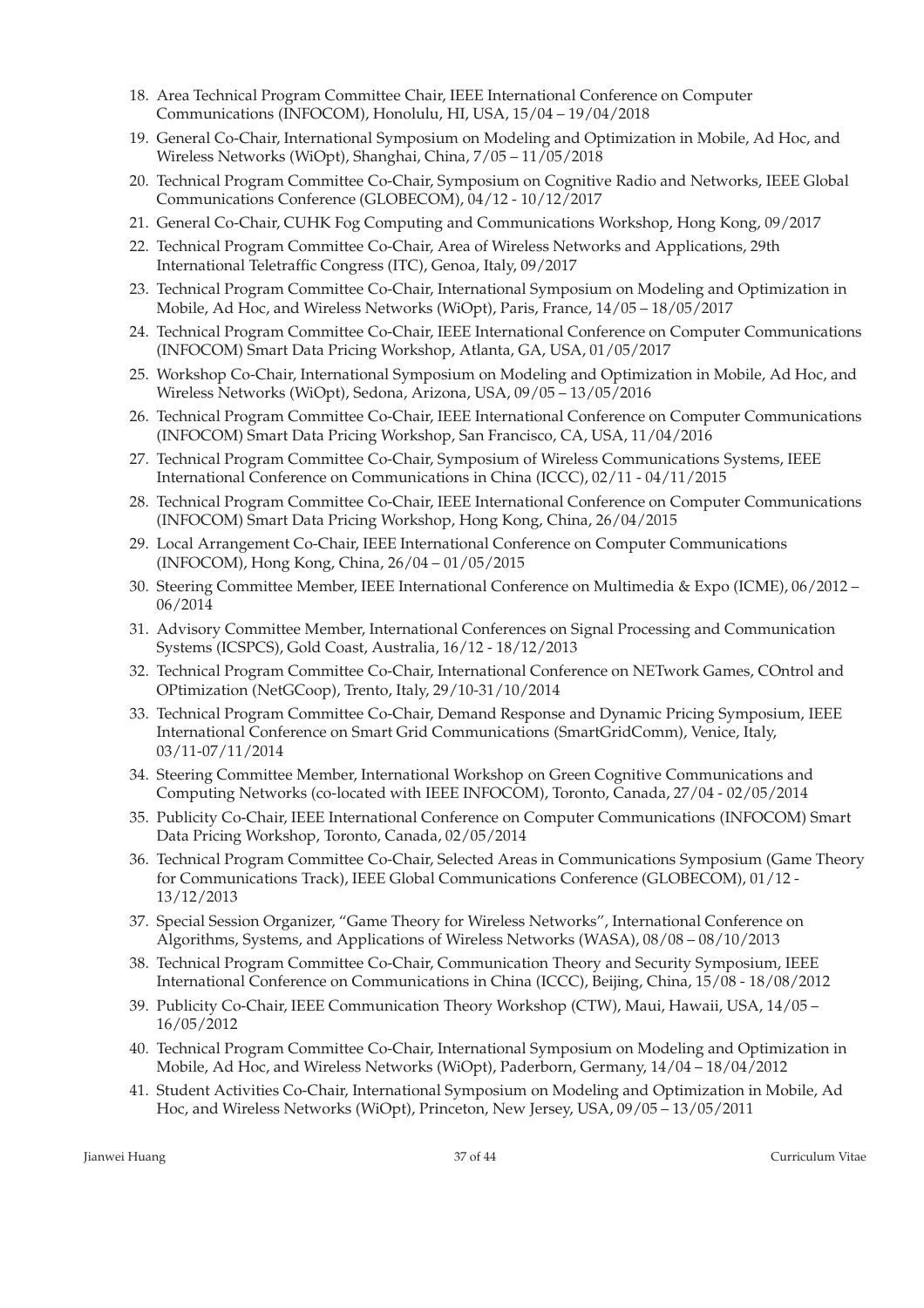- 42. Special Session Organizer, "Economics of Dynamic Spectrum Management," IEEE Dynamic Spectrum Access Networks (DySPAN), Aachen, Germany, 03/05 – 06/05/2011
- 43. Special Session Organizer, "Wireless Networking Games," International Conference on Game Theory for Networks (GameNets), Shanghai, China, 16/04 – 18/04/2011
- 44. Technical Program Committee Co-Chair, Wireless Communications Symposium, IEEE Global Communications Conference (GLOBECOM), Miami, Florida, USA, 06/12 – 10/12/2010
- 45. Technical Program Committee Co-Chair, Mobile Computing Symposium, ACM International Wireless Communications and Mobile Computing Conference (IWCMC), Caen, France, 28/06 – 02/07/2010
- 46. Technical Program Committee Co-Chair, International Conference on Game Theory for Networks (GameNets), Istanbul, Turkey, 13/05 – 15/05/2009
- 47. Special Session Organizer, "Collaboration and Optimization of Multimedia Communications," International Symposium on Multimedia over Wireless (ISMW), Honolulu, HI, USA, 12/08 – 16/08/2007
- 48. Special Session Organizer, "Intelligent Video Communications: Adaptation and Collaboration," IEEE International Packet Video Workshop (PV), Hangzhou, China, 20/04 – 21/04/2006

### • **Technical Program Committee Member**

- 1. ACM International Symposium on Mobile Ad Hoc Networking and Computing (MobiHoc), Shanghai, China, 26/07 – 28/07/2021
- 2. ACM Workshop on the Economics of Networks, Systems and Computation (NetEcon), Budapest, Hungary 17/07/2020
- 3. ACM International Symposium on Mobile Ad Hoc Networking and Computing (MobiHoc), Shanghai, China, 30/06 – 03/07/2020
- 4. International Symposium on Modeling and Optimization in Mobile, Ad Hoc, and Wireless Networks (WiOpt), Volos, Greece, 15/06 – 19/06/2020
- 5. ACM International Symposium on Mobile Ad Hoc Networking and Computing (MobiHoc), Catania, Italy, 02/07 – 05/07/2019
- 6. ACM Workshop on the Economics of Networks, Systems and Computation (NetEcon), Phoenix, AZ, USA, 24/06/2019
- 7. International Symposium on Modeling and Optimization in Mobile, Ad Hoc, and Wireless Networks (WiOpt), Avignon, France, 27/05 – 31/05/2019
- 8. IEEE International Symposium on Dynamic Spectrum Access Networks (DySPAN), Seoul, Korea, 22/10  $-25/10/2018$
- 9. ACM International Symposium on Mobile Ad Hoc Networking and Computing (MobiHoc), Los Angels, CA, USA, 25/06 – 28/06/2018
- 10. ACM Workshop on the Economics of Networks, Systems and Computation (NetEcon), Irvine, CA, USA, 18/06/2018
- 11. IEEE International Conference on Communications (ICC), Kansas City, MO, USA, 20/05 24/06/2018
- 12. ACM International Symposium on Mobile Ad Hoc Networking and Computing (MobiHoc), IIT Madras, Chennai, India, 10/07 – 14/07/2017
- 13. IEEE International Conference on Computer Communications (INFOCOM), Atlanta, GA, USA, 01/05 04/05/2017
- 14. ACM Workshop on the Economics of Networks, Systems and Computation (NetEcon), Juan-les-Pins, France, 14/06/2016
- 15. ACM International Symposium on Mobile Ad Hoc Networking and Computing (MobiHoc), Paderborn, Germany, 04/07 – 08/07/2016
- 16. IEEE International Conference on Computer Communications (INFOCOM), San Francisco, CA, USA, 10/04 – 15/04/2016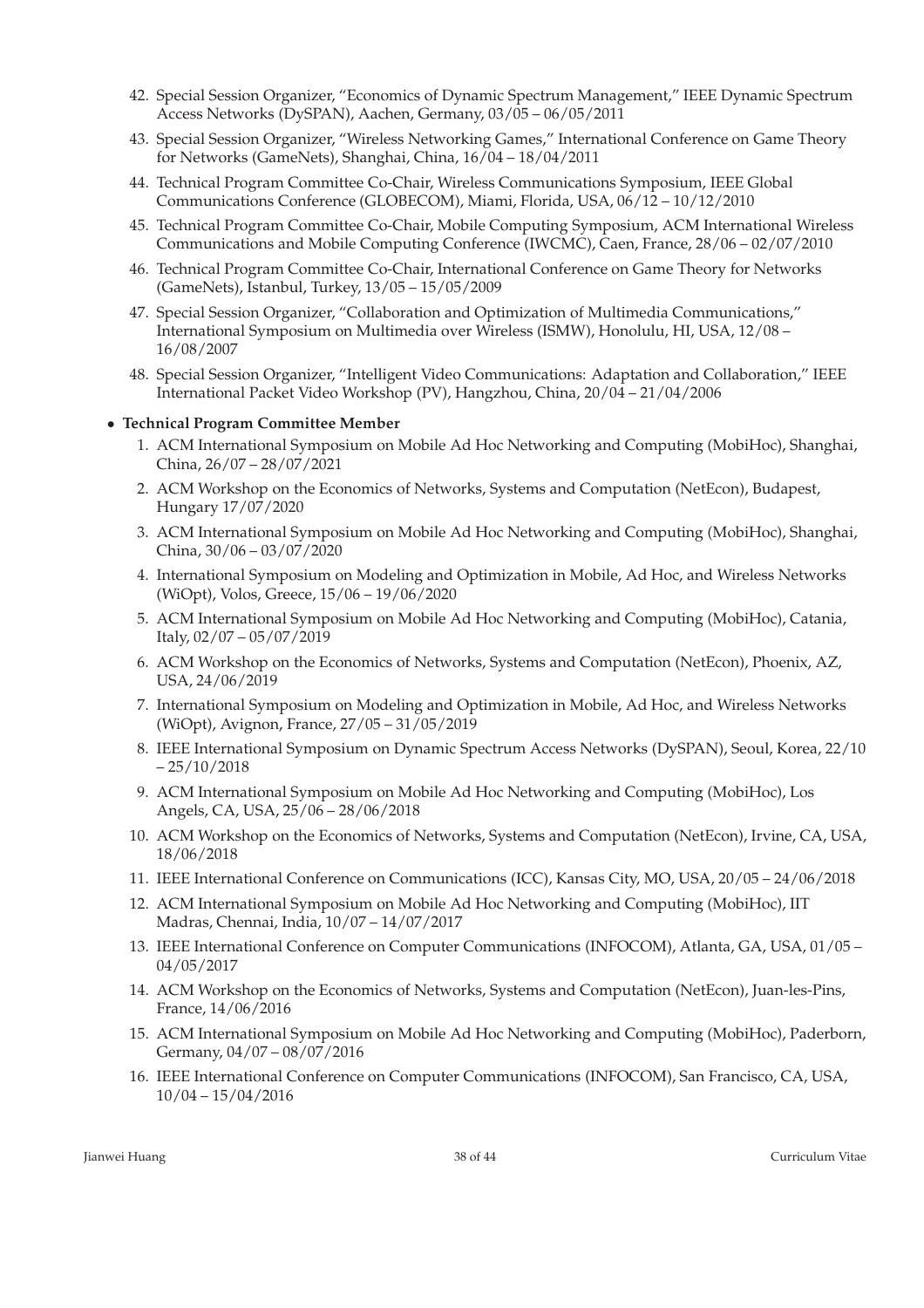- 17. IEEE International Conference on Smart Grid Communications (SmartGridComm), Miami, FL, USA, 12/11-05/11/2015
- 18. IEEE International Conference on Mobile Ad hoc and Sensor Systems (MASS), Dallas, TX, USA, 19/10 22/10/2015
- 19. IEEE International Conference on Sensing, Communication, and Networking (SECON), Seattle, WA, USA, 22/06 – 25/06/2015
- 20. IEEE International Conference on Computer Communications (INFOCOM), Hong Kong, China, 26/04  $-01/05/2015$
- 21. ACM International Symposium on Mobile Ad Hoc Networking and Computing (MobiHoc), Philadelphia, PA, USA, 11/08 - 14/08/2014
- 22. Joint Workshop on Pricing and Incentives in Networks and Systems (W-PIN+NetEcon), Austin, USA, 16/06/2014
- 23. IEEE International Conference on Computer Communications (INFOCOM) Smart Data Pricing Workshop, Toronto, Canada, 02/05/2014
- 24. IEEE International Conference on Communications (ICC), Sydney, Australia, 10/06 14/06/2014
- 25. International Symposium on Modeling and Optimization in Mobile, Ad Hoc, and Wireless Networks (WiOpt), Hammamet, Tunisia, 12/05 – 16/05/2014
- 26. IEEE International Conference on Computer Communications (INFOCOM), Toronto, Canada, 28/04 02/05/2014
- 27. IEEE Global Conference on Signal and Information Processing (GlobalSIP), Austin, Texas, USA, 03/12 05/12/2013
- 28. IEEE International Conference on Smart Grid Communications (SmartGridComm), Vancouver, Canada, 21/10 – 24/10/2013
- 29. IEEE International Conference on Computer Communications (INFOCOM) Smart Data Pricing Workshop, Turin, Italy, 19/04/2013
- 30. ACM International Symposium on Mobile Ad Hoc Networking and Computing (MobiHoc), Bangalore, India, 29/07 – 01/08/2013
- 31. Joint Workshop on Pricing and Incentives in Networks and Systems (W-PIN+NetEcon), Pittsburgh, USA, 21/06/2013
- 32. International Symposium on Modeling and Optimization in Mobile, Ad Hoc, and Wireless Networks (WiOpt), Tsukbua Science City, Japan, 13/05 – 17/05/2013
- 33. IEEE International Conference on Computer Communications (INFOCOM), Turin, Italy, 14/04 19/04/2013
- 34. International Conference on Network Games, Control and Optimization (NetGCooP), Paris, France, 28/11 – 30/11/2012
- 35. IEEE Global Communications Conference (GLOBECOM), Anaheim, California, USA, 03/12 07/12/2012
- 36. IEEE SmartGridComm 2012 Workshop Cognitive and Machine-to-Machine Communications and Networking for Smart Grids (ComeOn), Tainan, Taiwan, 05/11 – 08/11/2012
- 37. The Workshop of Pricing and Incentives in Networks (W-PIN), in conjunction with the ACM SIGMETRICS/Performance, London, UK, 11/06 – 15/06/2012
- 38. ACM International Symposium on Mobile Ad Hoc Networking and Computing (MobiHoc), Hilton Head Island, South Carolina, USA, 11/06 – 14/06/2012
- 39. IEEE International Conference on Computer Communications (INFOCOM), Orlando, Florida, USA, 25/03 – 30/03/2012
- 40. Computing, Communications and Applications Conference, Hong Kong, 11/01 13/01/2012
- 41. International Conference on Mobile Ad-hoc and Sensor Networks (MSN), Beijing, China, 16/12 18/12/2011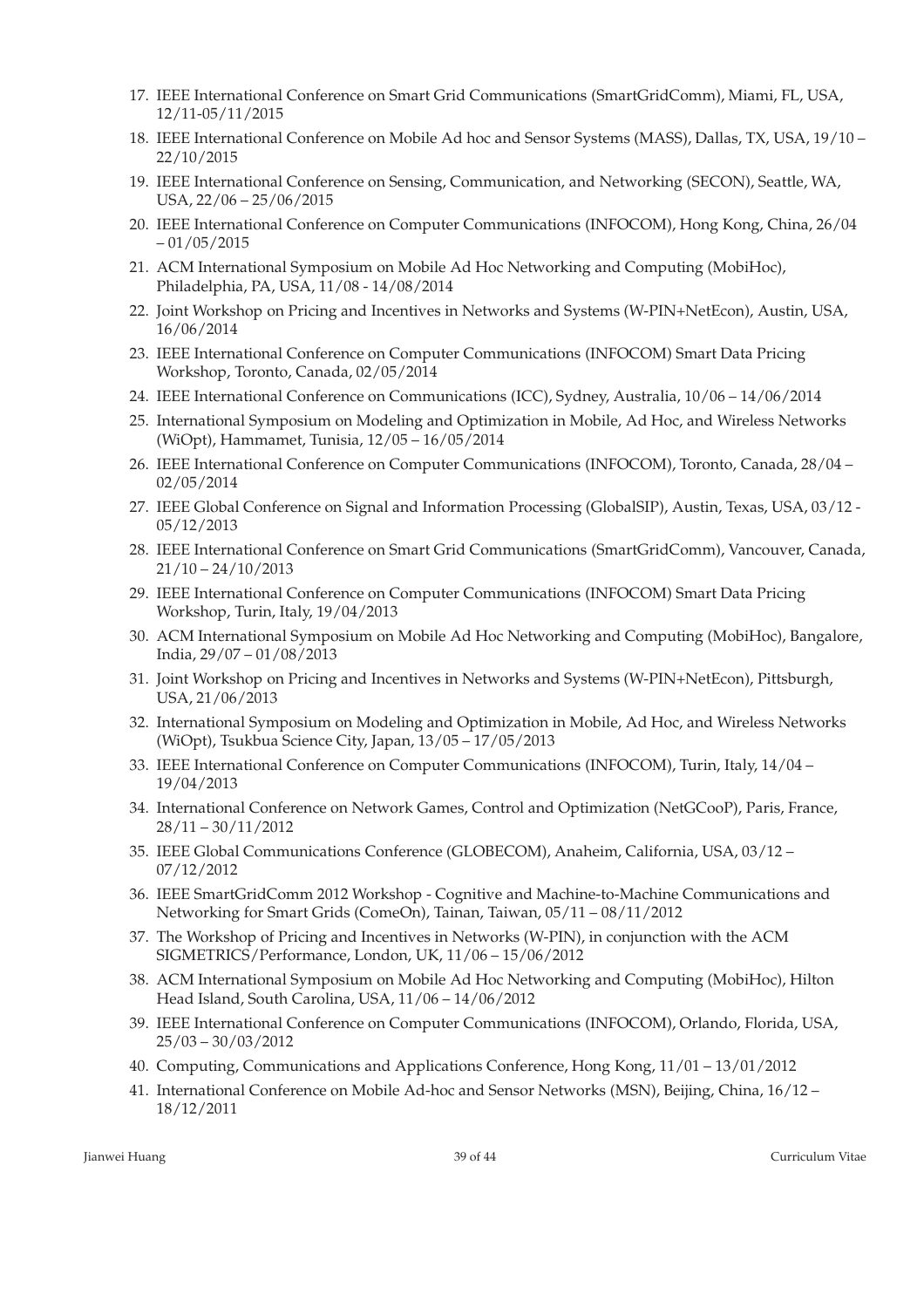- 42. IEEE International Workshop on Smart Grid Communications and Networks (SG-COMNETS), Houston, Texas, USA, 05/12/2011
- 43. IEEE International Conference on Communications (ICC), Kyoto, Japan, 05/06 09/06/2011
- 44. Workshop on the Economics of Networks, Systems, and Computation (NetEcon), San Jose, California, USA, 06/06/2011
- 45. International Workshop on Game Theory in Communication Networks (GameComm), Cachan, France, 16/05/2011
- 46. IEEE International Symposium on Modeling and Optimization in Mobile, Ad Hoc, and Wireless Networks (WiOpt), Princeton, New Jersey, USA, 09/05 – 13/05/2011
- 47. IEEE Dynamic Spectrum Access Networks (DySPAN), Aachen, Germany, 03/05 06/05/2011
- 48. International Conference on Game Theory for Networks (GameNets), Shanghai, China, 16/04 18/04/2011
- 49. IEEE International Conference on Computer Communications (INFOCOM), Shanghai, China, 10/04 15/04/2011
- 50. International Conference on Information and Communication Technology Convergence, Jeju Island, Korea, 17/11 – 19/11/2010
- 51. IEEE International Symposium on Modeling and Optimization in Mobile, Ad Hoc, and Wireless Networks (WiOpt), Avignon, France, 31/05 – 04/06/2010
- 52. IEEE International Conference on Communications (ICC), Cape Town, South Africa, 23/05 27/05/2010
- 53. IEEE International Conference on Computer Communications (INFOCOM), San Diego, CA, USA, 15/03 – 19/03/2010
- 54. IEEE WCNIS, Beijing, China, 25/06 27/06/2010
- 55. ACM International Symposium on Mobile Ad Hoc Networking and Computing (MobiHoc), New Orleans, Louisiana, 18/05 – 21/05/2009
- 56. IEEE International Conference on Computer Communications (INFOCOM), Rio de Janeiro, Brazil, 19/04 – 25/04/2009
- 57. IEEE Wireless Communications & Networking Conference (WCNC), Budapest, Hungary, 05/04 08/04/2009
- 58. IEEE Wireless Communications & Networking Conference (WCNC), Las Vegas, Nevada, USA, 31/03 03/04/2008
- 59. IEEE Global Communications Conference (GLOBECOM), Washington DC, USA, 26/11 30/11/2007
- 60. International Conference on Communications and Networking in China (ChinaCom), Shanghai, China, 22/08 – 24/08/2007
- 61. International Conference on Cognitive Radio Oriented Wireless Networks and Communications (CrownCom), Orlando, Florida, USA, 31/07 – 03/08/2007
- 62. IEEE Consumer Communications and Networking Conference (CCNC), Las Vegas, Nevada, USA, 11/01 – 13/01/2007

#### • **Funding Proposal Reviewer**

- 1. European Research Council
- 2. The Natural Sciences and Engineering Research Council of Canada
- 3. Hong Kong Research Grant Council
- 4. Royal Society of New Zealand
- 5. The Chinese Ministry of Science and Technology

### **PROFESSIONAL SERVICES**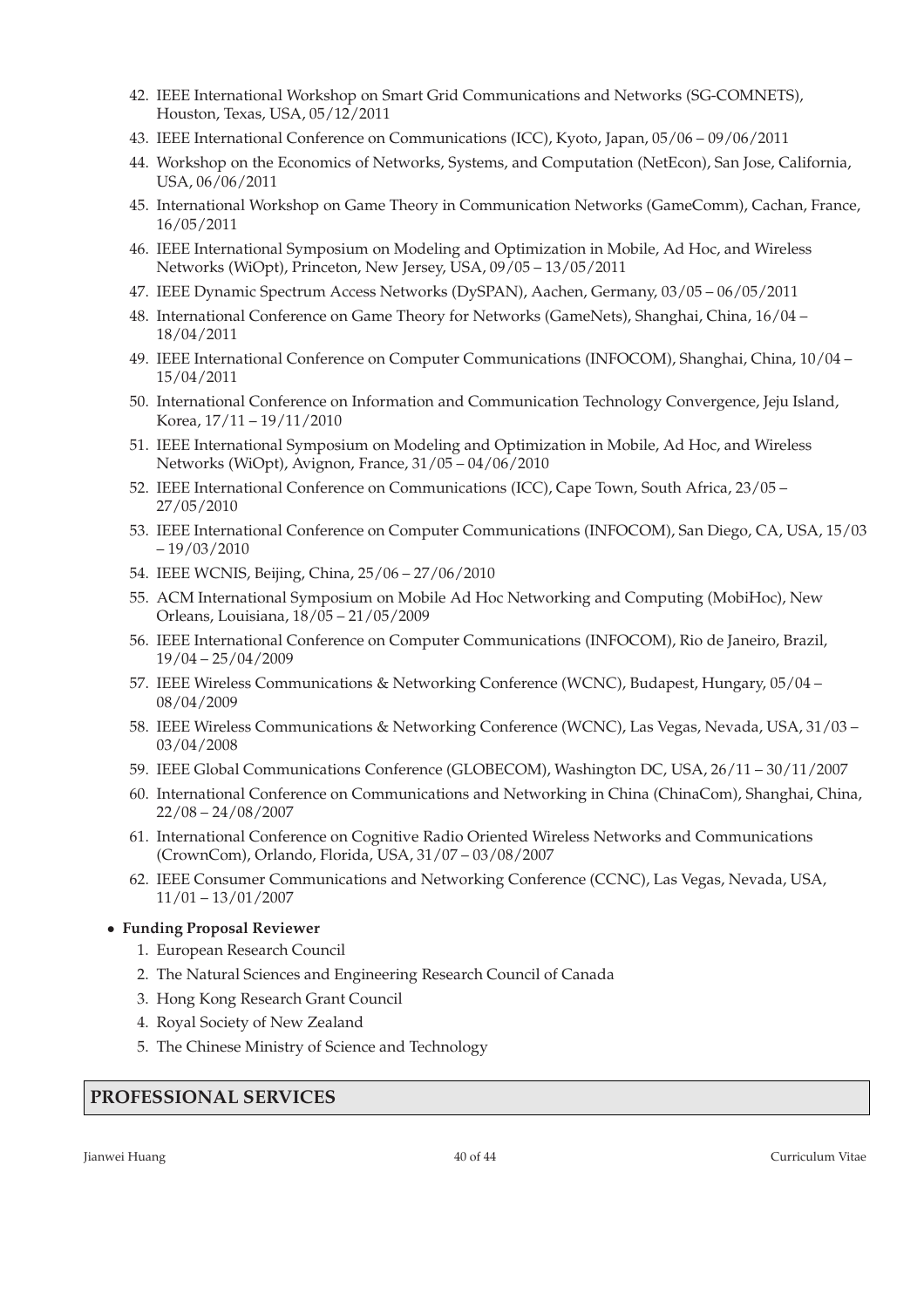- Co-Chair, Steering Committee of IEEE Communications Society Cognitive Networks Technical Committee (TCCN), 12/2018 – 12/2020
- Chair, IEEE Communications Society Cognitive Networks Technical Committee (TCCN), 12/2016 12/2018
- Chair, IEEE ComSoc Asia-Pacific Board Technical Affairs Committee, 01/2016 12/2017
	- **–** Lead the selection of IEEE ComSoc APB Young Researcher Awards and Outstanding Paper Awards
- Member, the inaugural IEEE ComSoc Best Young Professional Award Committee, 2016
- Vice Chair, IEEE Communications Society Cognitive Networks Technical Committee (TCCN), 12/2014 12/2016
- Chair, IEEE Communications Society Multimedia Communications Technical Committee (MMTC), 06/2012  $-06/2014$ 
	- **–** Lead technical activities related to multimedia communications within IEEE Communications Society (ComSoc), with the support from a core leadership team of 50+ volunteers from academia and industry and close to 1000 active members in the community
	- **–** Manage 13 Interests Groups that organized 50+ workshops, conference special sessions, and journal/magazine special issues since 2010
	- **–** Advise the bi-monthly publications of MMTC *E-Letter* and *R-letter*, which introduce the latest technology trends and recommend excellent publications to the community
	- **–** Nominate TPC/Symposium Chairs for *IEEE GLOBECOM*, *ICC*, *ICME*, and *CCNC*, Editors for *IEEE Transactions on Multimedia*, and IEEE ComSoc Distinguished Lecturers
	- **–** Endorse MMTC Best Paper Awards, Service Awards, and Excellent Editor Awards
- Vice Chair, IEEE Communications Society Multimedia Communications Technical Committee (MMTC), 05/2010 – 06/2012
- Vice Chair, IEEE ComSoc Asia-Pacific Board Technical Affairs Committee, 01/2014 12/2015
- Steering Committee Member, *IEEE Transactions on Multimedia*, 01/2013 12/2014
	- **–** Making strategic decisions for the journal, such as approving budgets, appointment of Editor-in-Chief and Associate Editors
- Chair, Meeting and Conference Committee, IEEE Communications Society Asia Pacific Board, 01/2012 12/2013
- Director, IEEE Communications Society Multimedia Communications Technical Committee Electronic Letter,  $02/2010 - 05/2010$

### **INTERNAL SERVICES AT CUHK Shenzhen**

- Member, Area Executive Committee (AEC) of CE-NSE-ME-BME Programs, 02/2022 to Present
- Member, University Joint Committee for Education, 10/2021 to Present
- Member, University Steering Committee for Computer Science and Computer Engineering, 10/2021 to Present
- Member, University Academic Personnel Committee, 09/2021 to Present
- Member, School Executive Committee, School of Science and Engineering, 07/2021 to Present
- Member, School Award Committee, School of Science and Engineering, 07/2021 to Present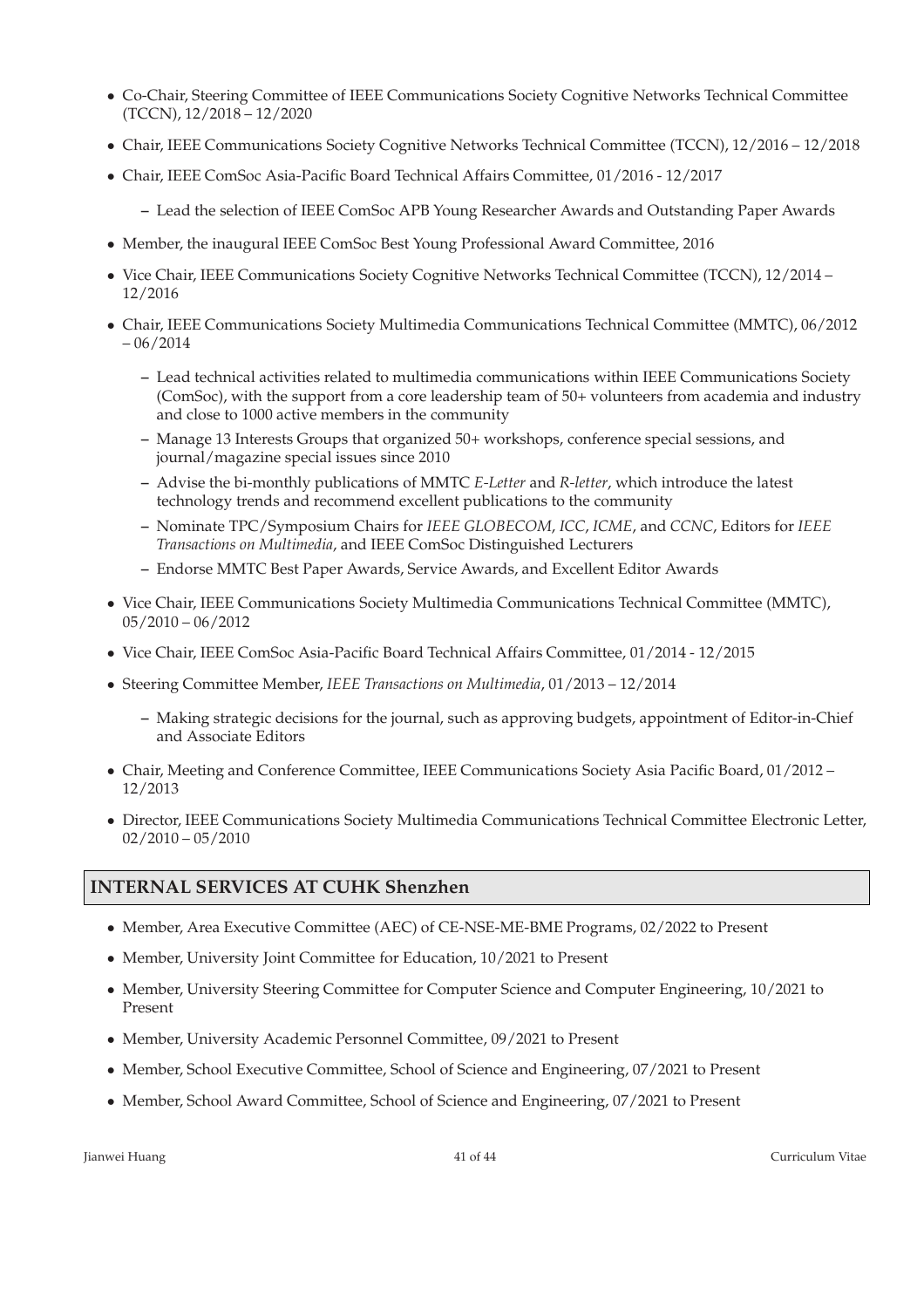- Member, University Undergraduate Examinations Board, 07/2021 to Present
- Member, Assembly of Fellows, Muse College, 09/2020 to Present
- Member, Univeristy Task Force for the Development of Computer Science Discipline, 04/2020 to Present
- Chair, School Online Teaching Quality Assurance Task Force, School of Science and Engineering, Shenzhen, 02/2020 to Present
- Chair, School Exam Committee, School of Science and Engineering, 01/2020 to Present
- Chair, School Curriculum Committee, School of Science and Engineering, 01/2020 to Present
- Member, University Task Force on Collaboration between CUHK and CUHKSZ, 01/2021 to Present
- Member, University Sub-Committee of High-Performance Computing, 06/2020 to Present
- Member, School Academic Board, School of Science and Engineering, 01/2019 to Present
- Member, School Tenure Committee, School of Science and Engineering, 01/2019 to Present
- Associate Dean (Education), School of Science and Engineering, 01/2019 to Present
- Member, School Space Planning Committee, School of Science and Engineering, 01/2019 to Present
- Member, School Search Committee, School of Science and Engineering, 07/2021 to 09/2021
- Co-Chair, School Search Sub-Committee in Electrical Engineering and Computer Engineering, 01/2021 to 06/2021
- Member, University Ad Hoc Review Committee on Student Appeal, 01/2021 to 03/2021
- Member, University Interview Panel for Special Student Admission, 09/2020 to 12/2020
- Member, University Ad Hoc Committee on Postgraduate Funding Model, 09/2020 to 08/2021
- Chair, School Search Committee, School of Science and Engineering, 01/2020 to 12/2020
- Co-Chair, School Search Committee, School of Science and Engineering, 01/2019 to 12/2019
- Member, School Exam Committee, School of Science and Engineering, 01/2019 to 12/2019
- Member, University Physics Planning Committee, School of Science and Engineering, 01/2019 to 12/2021
- Member, University Chemistry Planning Committee, School of Science and Engineering, 01/2019 to 12/2021
- Member, University Math Planning Committee, School of Science and Engineering, 01/2019 to 12/2021

## **INTERNAL SERVICES AT CUHK**

- Member, Management Committee of Shun Hing Institute of Advanced Engineering, 08/2017 07/2020
- Member, Review Panel for Master of Science Program of Economics, 08/2017
- Member, Faculty Board, Faculty of Engineering, 08/2015 now
- Member, University Committee on Re-approval of Self-Financed Taught Postgraduate Programs, 10/2015 07/2016
- Member, Department Executive Committee, Information Engineering Department, 08/2014 07/2015, 08/2016 – 07/2018
- Director, Master of Science Program, Information Engineering Department, 08/2013 now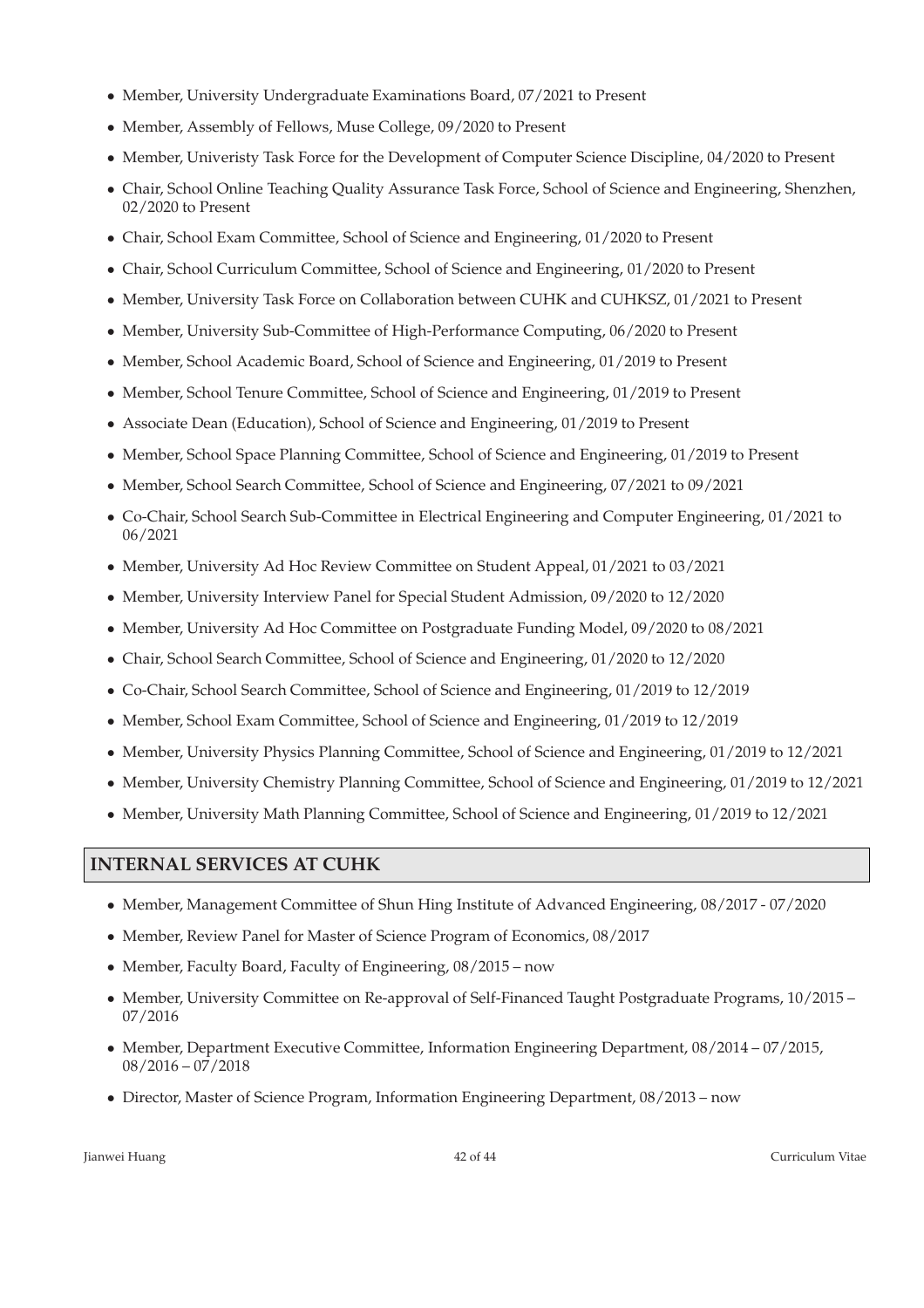- Department Coordinator, Chung Chi College, 08/2007– 07/2008, 08/2009 now
- Member, Internet Engineering Panel, Information Engineering Department, 08/2013 now
- Tutor Assignment Coordinator, Information Engineering Department, 08/2009 07/2014
- Member, Mathematics Subject Panel, Information Engineering Department, 08/2008 07/2014
- Member, Admission Committee, Information Engineering Department, 08/2010 07/2013
- Chair, Library Committee, Faculty of Engineering, 08/2009 07/2013
- Chair, Engineering Math Panel, Faculty of Engineering, 08/2011 10/2013
- Member, Newsletter Committee, Faculty of Engineering, 08/2009 07/2013
- Member, Work-Study Committee, Information Engineering Department, 08/2007 07/2013
- Industry Visit Coordinator, Information Engineering Department, 08/2007 07/2009
- Member, University User Committee on Spatial Reorganization of Existing University Library and Tin Ka Ping Building in Merging with the New Library Extension, 08/2011– 07/2012
- Member, University Library Committee, 08/2009 07/2012

### **EXTERNAL SERVICES**

- Member, Advisory Board, IEEE Communications Society Fog/Edge Industry Community, 01/2022 Present
- Reviewer, Guangdong Zhujiang Talent Team Program, 10/2021
- Member, IEEE Koji Kobayashi Award Committee, 05/2021 04/2022
- Member, Promotion and Popularization Committee, Internet Society of China, 11/2020 Present
- Vice President, Shenzhen Institute of Artificial Intelligence and Robotics for Society, 06/2019 Present
- Member of PhD Dissertation Committee, School of Computing of Science, Simon Fraser University, Canada, 11/2019
- Member of PhD Dissertation Committee, Department of Computing, The Hong Kong Polytechnic University, Hong Kong, 04/2016
- Member of PhD Dissertation Committee, Department of Electronic and Computer Engineering, Hong Kong University of Science and Technology, Hong Kong, 03/2016
- Member of PhD Dissertation Committee, Department of Electronic and Computer Engineering, Hong Kong University of Science and Technology, Hong Kong, 08/2015
- Member of PhD Dissertation Committee, Department of Computer Science and Engineering, Hong Kong University of Science and Technology, Hong Kong, 02/2015
- Member of PhD Dissertation Committee, School of Electrical and Electronic Engineering, Nanyang Technological University, Singapore, 12/2014
- Member of PhD Dissertation Committee, Department of Computers and Networks, Telecom ParisTech, Paris, France, 12/2014
- Member of PhD Dissertation Committee, Department of Computer Science, City University of Hong Kong, Hong Kong, 10/2014
- Member of PhD Dissertation Committee, Department of Electrical Engineering and Computer Science, University of Michigan, Ann Arbor, MI, USA, 05/2014